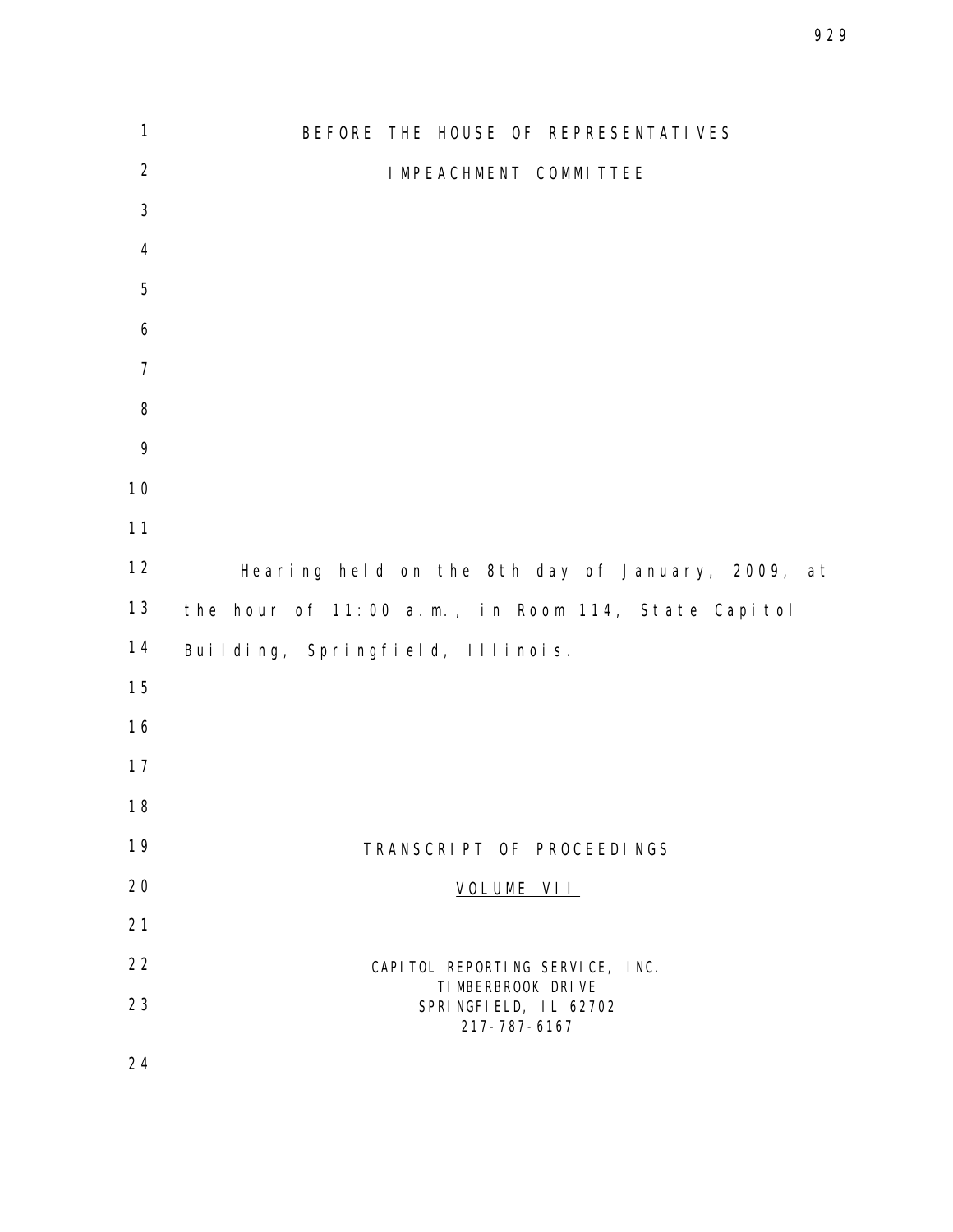committee could go back to work and then bring other material to the members of the Senate.

 Mr. Genson -- we have with us, just for the record, we have with us ed Genson and Sam Adam, Jr. representing Governor Blagojevich. Did you wish to say something?

 MR. GENSON: Yes, I believe the next status in federal court, our filing date is the 23rd, the government's filing date the 29th, but I believe the next status is actually January 29th.

 CHAIRWOMAN CURRIE: Thank you very much for that helpful information.

 And we now have with us Roland Burris. And I believe that you are responding to a subpoena that we sent you at the behest of the Minority Spokesman of the committee, and I am told that the members of the United States Senate are following closely your testimony before this committee this afternoon.

 So if you'd like to make an opening statement we'd be happy to hear from you. But first I'd ask you to take the oath. I'd ask you to raise your right hand.

 (Roland Burris was duly sworn.) CHAIRWOMAN CURRIE: Thank you. Proceed.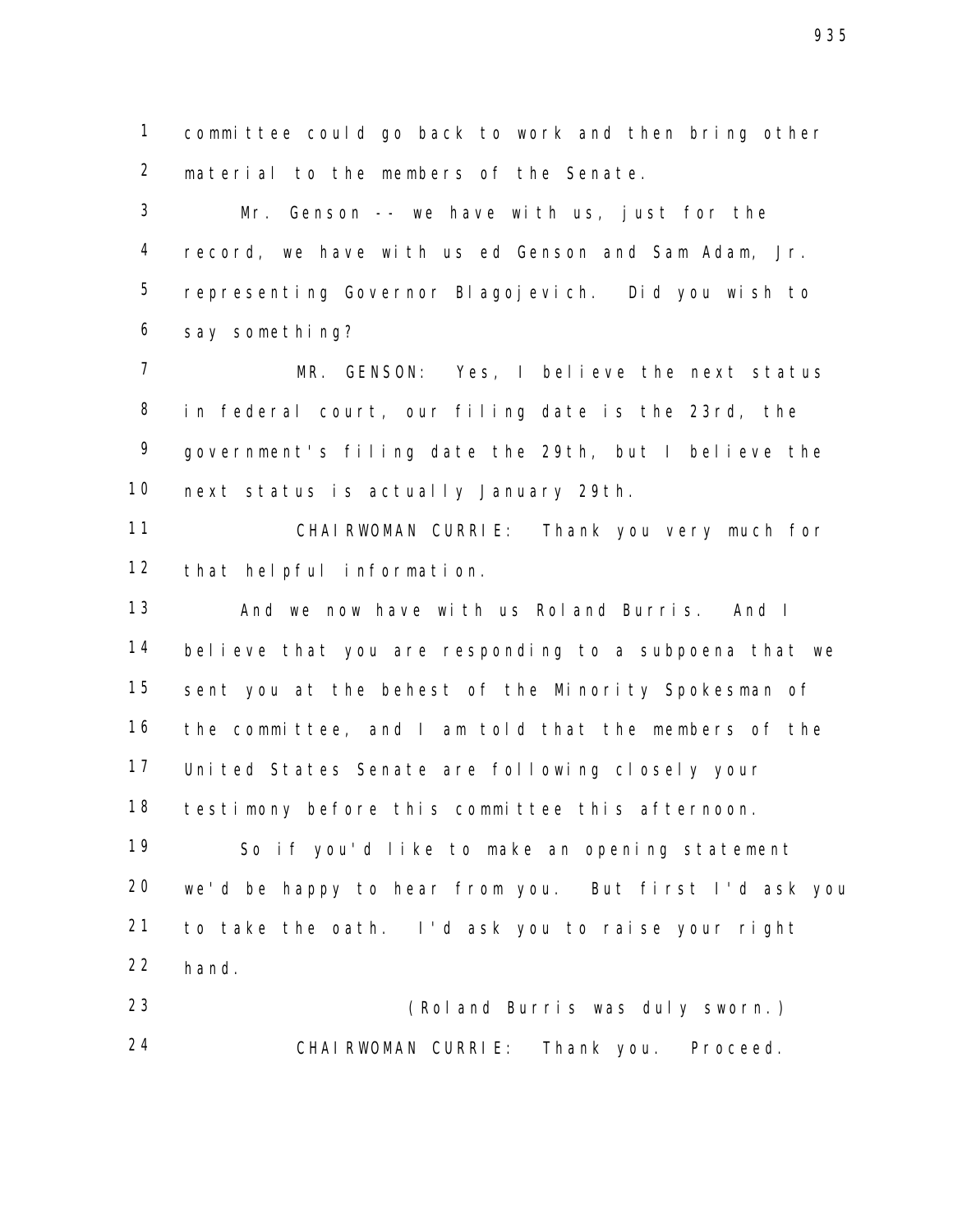MR. BURRIS: Thank you, Madam Chairman. I do not have an opening statement. I would like to thank the members of this state's distinguished committee of the House of Representatives, and I am prepared to respond to their questions pursuant to their subpoena that I appear this afternoon. CHAIRWOMAN CURRIE: We appreciate that. MR. BURRIS: And by the way, I thank you all for extending that, because it was impossible for me to be here on Wednesday, so I really appreciate that. CHAIRWOMAN CURRIE: And we were very happy to accommodate you. MR. BURRIS: Thank you so much. CHAIRWOMAN CURRIE: Are there questions in general? Representative Durkin. REPRESENTATIVE DURKIN: Good afternoon, Mr. Burris. MR. BURRIS: How are you doing, Representative Durkin? REPRESENTATIVE DURKIN: I'm doing fine. How are you? MR. BURRIS: Terrific, thank you. REPRESENTATIVE DURKIN: I know you had a lot 24 of travel over the last few days, but I appreciate you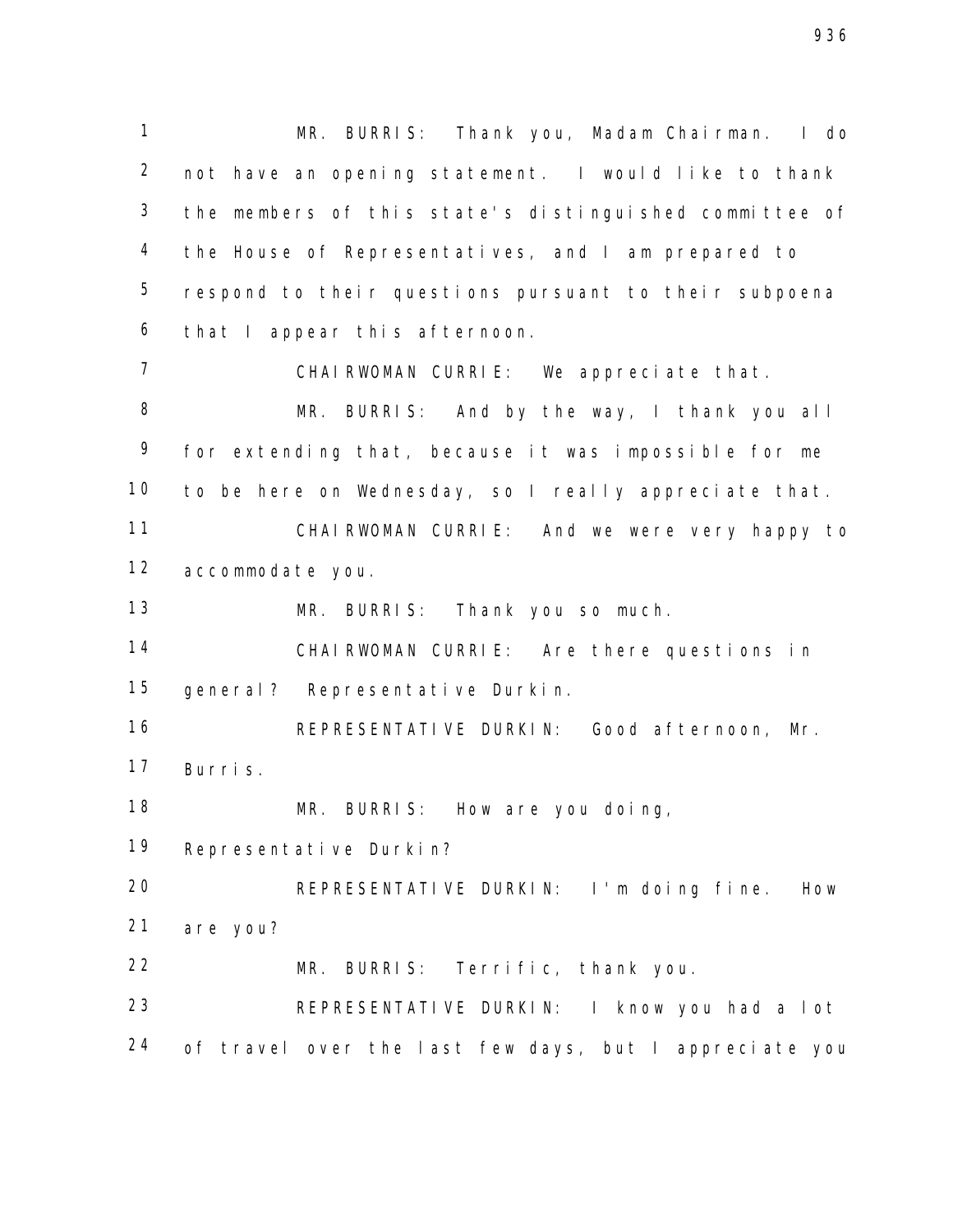spending some time with us this afternoon. I think it's important, your testimony is important. It's been a month since the Governor was placed under arrest for a multitude of federal crimes.

 And one of the major aspects which we are investigating in this committee is the sale of the United States Senate seat from President-elect Barack Obama. We contribute approximately six to seven pages in our recommendation to the allegations of the sale of the United States Senate seat.

 So I believe your testimony is relevant, it's important to us, and I think your appearance as well. 13 I ultimately believe that your testimony is important to the people of the state of Illinois. I think they owe an explanation about the circumstances upon which you were appointed to the seat, and also to explain the relationship with the Governor.

 These are things that I'd like to inquire into today. But obviously as you know, Senate Majority Leader Reid has stated that he was looking forward to this testimony, and I'm sure a few other people are watching it as well.

 But the committee has received a copy of your affidavit. We reviewed it, and I'd like to -- if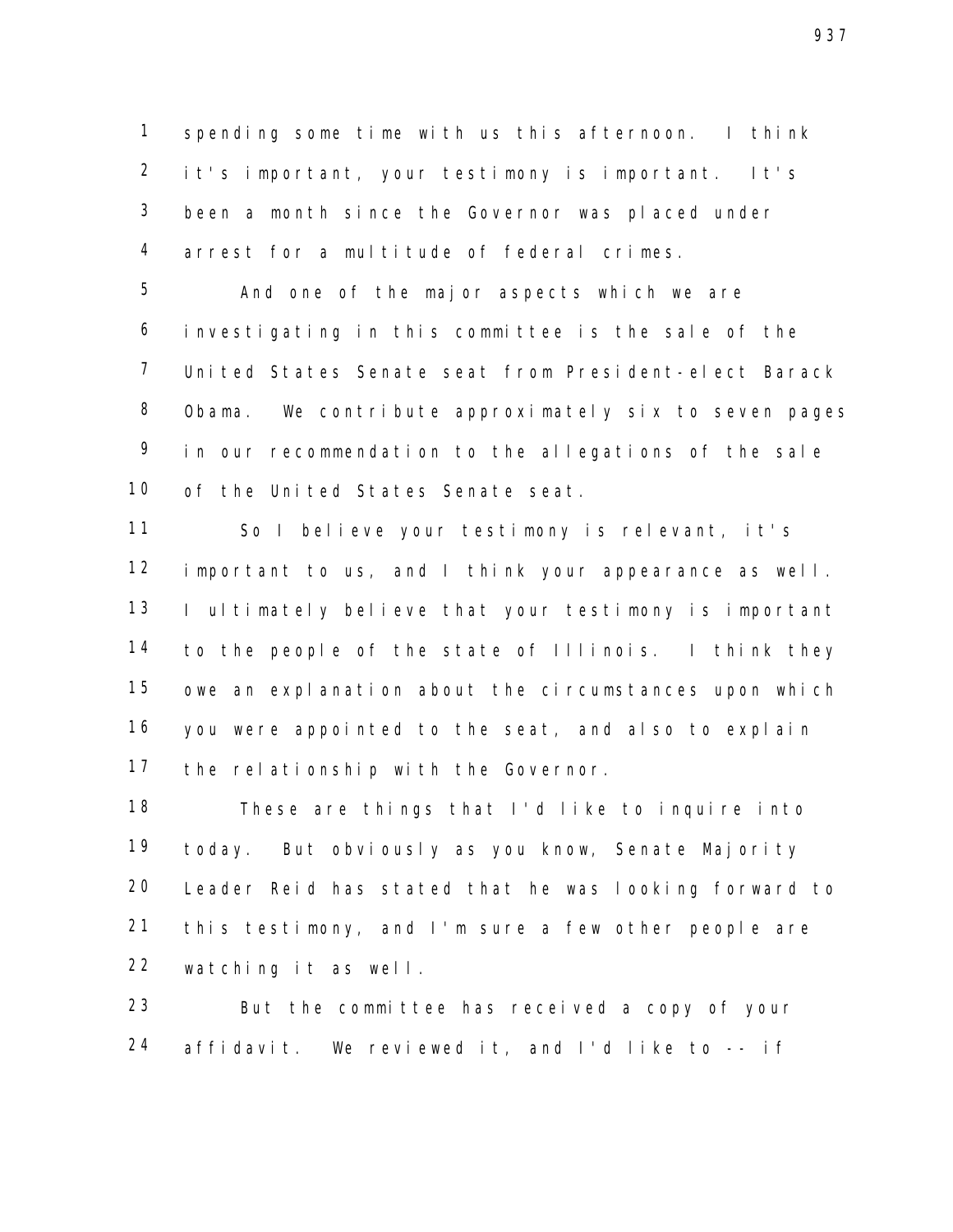you're ready I'd like to go into some questions.

MR. BURRIS: Proceed.

 REPRESENTATIVE DURKIN: Now Mr. Burris, upon the Governor's arrest on December 9th, what were your thoughts upon the arrest?

MR. BURRIS: Surprise.

REPRESENTATIVE DURKIN: Surprise?

 REPRESENTATIVE FRITCHEY: Excuse me, if I may. While we obviously have a lot of leeway on this committee though as well we still need to be constrained by what our objective here what this committee was convened for. As to what Mr. Burris's thoughts may or may not have been upon hearing that news, I don't know what impact that would have upon our investigation as to the actions of the Governor.

 Mr. Durkin, I obviously -- Representative Durkin, I obviously appreciate you wanting relevant inquiries with respect to the actions regarding the appointment of the Senate seat. I would be remiss if I didn't remind you and the rest of the committee that our role here is to investigate Rod Blagojevich and not Roland Burris.

 And to that extent I don't see what Mr. Burris's opinions would have any bearing on this matter.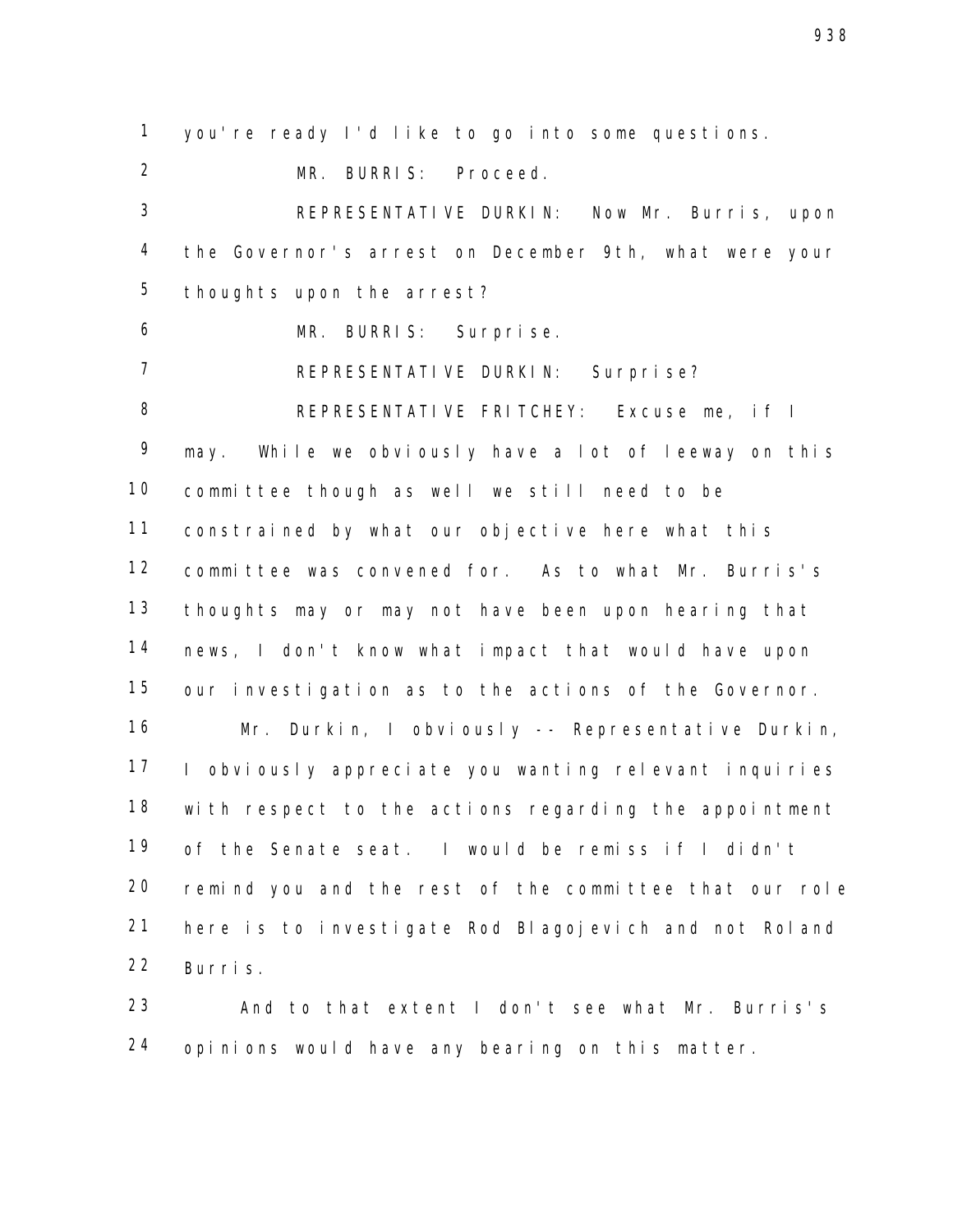REPRESENTATIVE DURKIN: Well, Mr. Burris was appointed not too long ago by Governor Blagojevich, and one of the major inquiries of this committee is investigating the circumstances of that appointment. So I think it's relevant. But if his thoughts -- I'll leave it to the chair.

 CHAIRWOMAN CURRIE: Well, I think I suggest that we leave it to Mr. Burris. If you'd like to answer that question, we'd be happy to hear your answer.

 MR. BURRIS: I would stick to my original answer.

CHAIRWOMAN CURRIE: Pardon me?

 MR. BURRIS: I will stick with my original answer. I was surprised.

 REPRESENTATIVE DURKIN: Have you had a chance to read the federal complaint and the affidavit that was filed in federal court against the Governor? MR. BURRIS: No, I haven't read it at all. REPRESENTATIVE DURKIN: No? Not the least bit concerned about it or trying to see exactly what has been alleged against the man who is appointing you to this seat?

MR. BURRIS: Naturally I read what was in the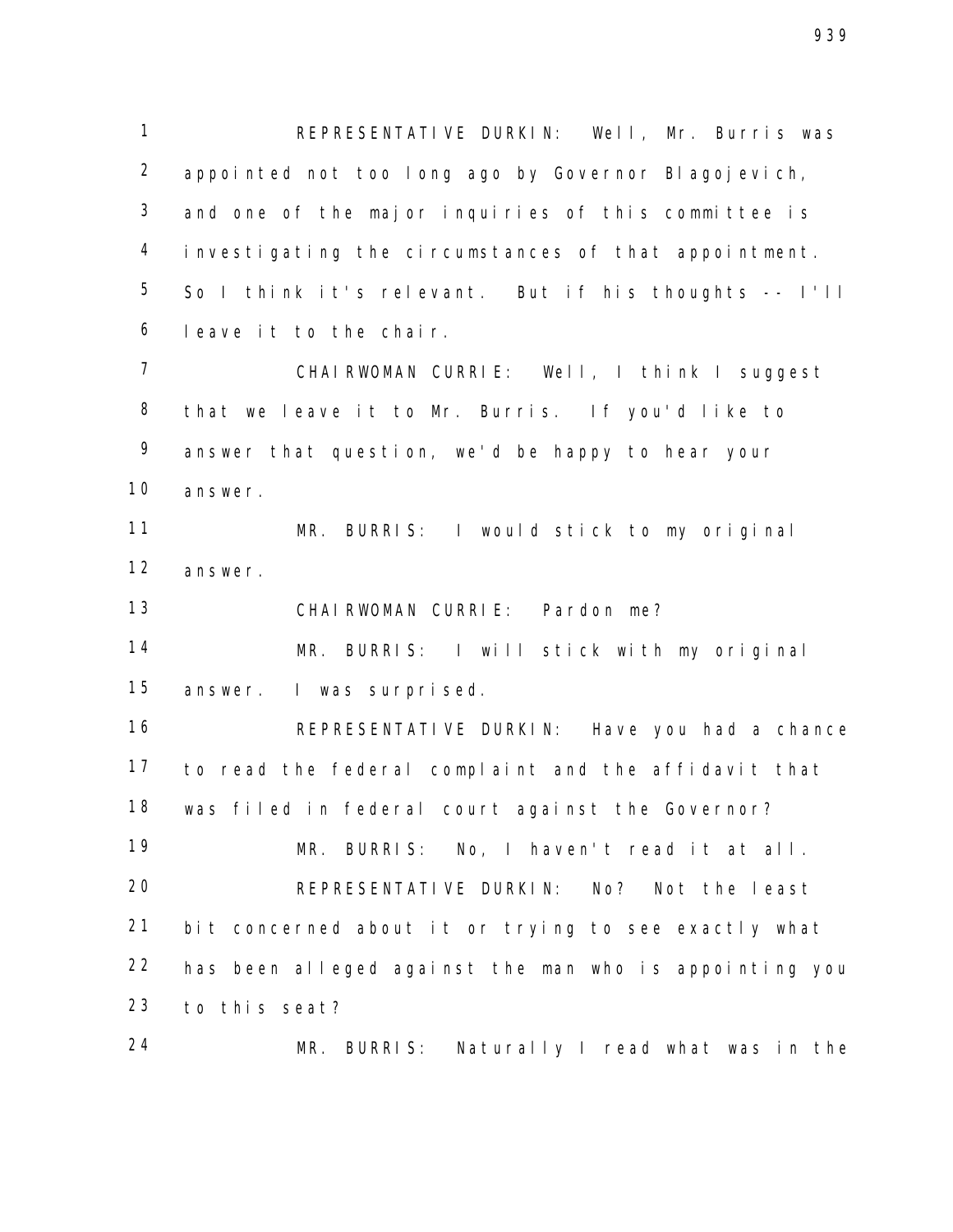newspaper, but I did not read the complaint.

 REPRESENTATIVE DURKIN: All right. When did you first become interested in the vacant United States Senate seat?

 CHAIRWOMAN CURRIE: Could you speak a little more closely to the microphone? We're having trouble hearing you.

 MR. BURRIS: It must have been around the time that President-elect Obama was -- had won the Democratic primary for President, and naturally my thought was that he would more than likely be elected President and we would have a vacant seat for the United States Senate.

 REPRESENTATIVE DURKIN: Did you make a public announcement of your interest at any time around when Senator Obama won the election?

MR. WRIGHT: Excuse me.

CHAIRWOMAN CURRIE: Mr. Wright.

 MR. WRIGHT: By made a public announcement, could you kindly define it for him? What do you mean by public? Did he tell anybody?

 REPRESENTATIVE DURKIN: Did you make any public statement regarding your interest in the United States Senate seat after the election of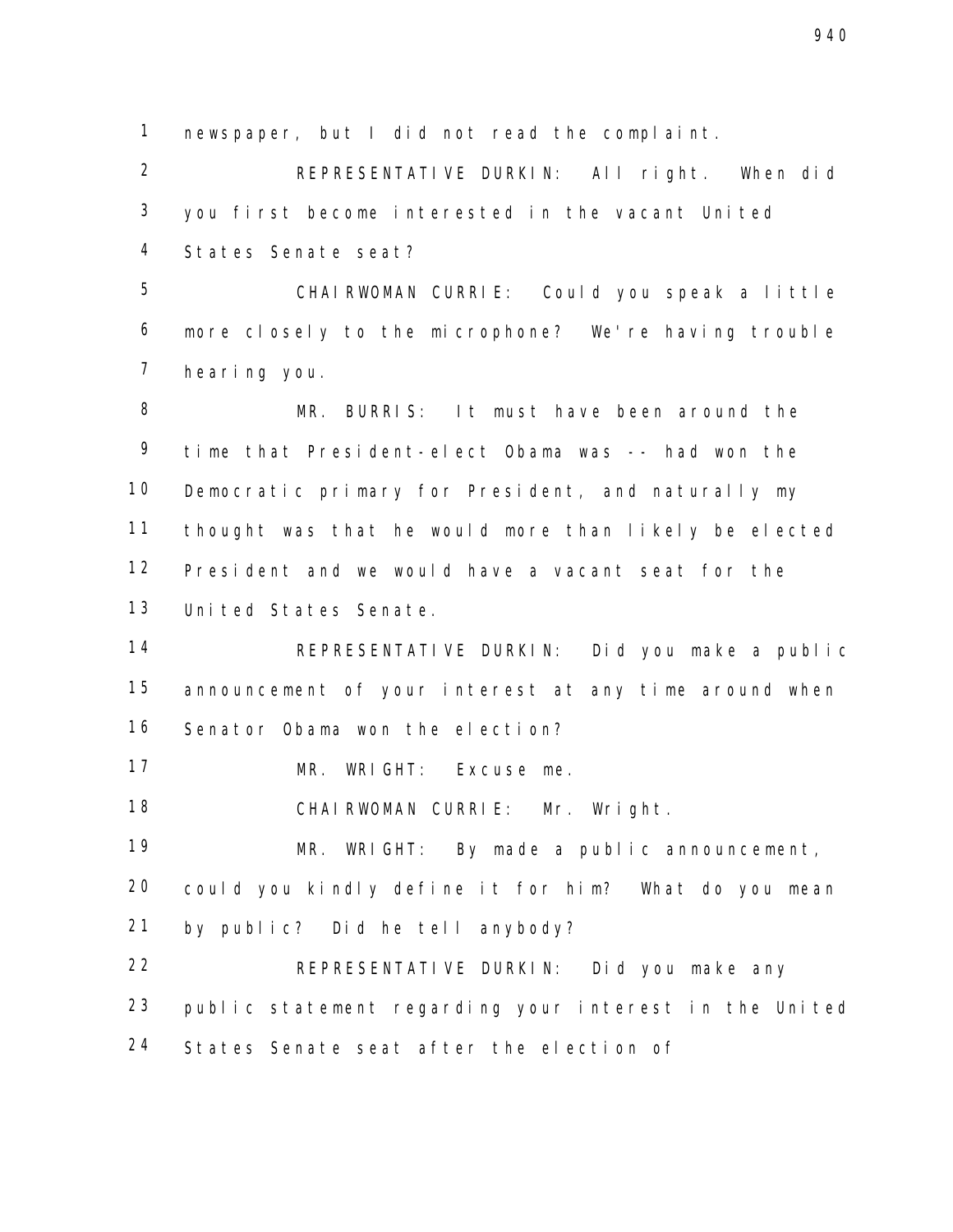President-elect Obama?

MR. BURRIS: No.

 REPRESENTATIVE DURKIN: Now, prior to the Governor's arrest, did you have any conversations, prior to his arrest did you have any conversations with the Governor about your desire to be appointed to the seat?

MR. BURRIS: No.

 REPRESENTATIVE DURKIN: Did you talk to any members of the Governor's staff or anyone closely related to the Governor, including family members or any lobbyists connected with him, including let me throw out some names, John Harris, Rob Blagojevich, Doug Scofield, Bob Greenleaf, Lon Monk, John Wyma, did you talk to anybody who was associated with the Governor about your desire to seek the appointment prior to the Governor's arrest?

MR. WRIGHT: Give us a moment.

 MR. BURRIS: I talked to some friends about my desire to be appointed, yes.

 REPRESENTATIVE DURKIN: I guess the point is I was trying to ask, did you speak to anybody who was on the Governor's staff prior to the Governor's arrest or anybody, any of those individuals or anybody who is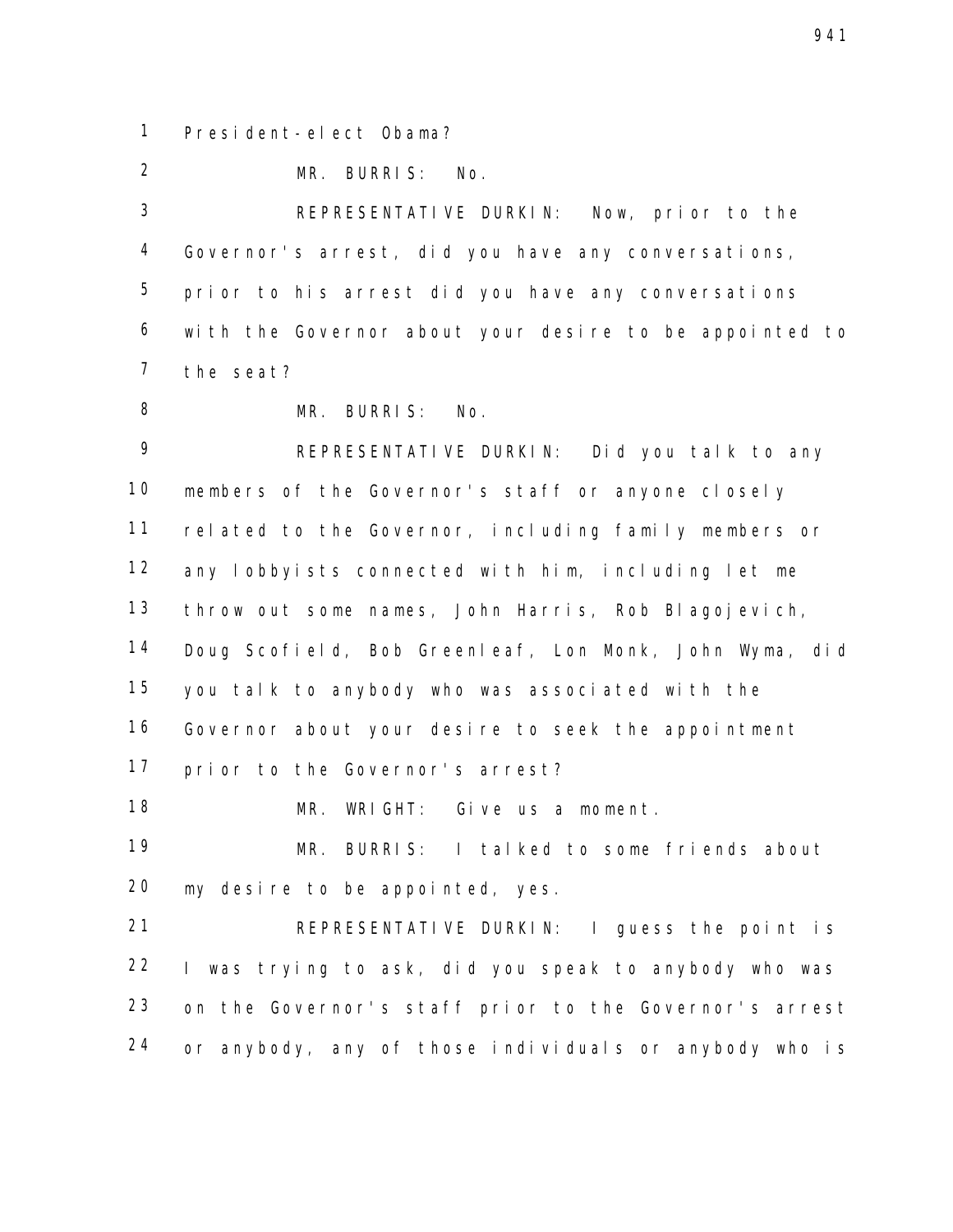closely related to the Governor?

 MR. BURRIS: I recall having a meeting with Lon Monk about my partner and I trying to get continued business, and I did bring it up, it must have been in September or maybe it was in July of '08 that, you know, you're close to the Governor, let him know that I am certainly interested in the seat. REPRESENTATIVE DURKIN: Okay. Did you speak to any individuals who -- any individuals who were also seeking the appointment of the United States Senate seat, otherwise people we've referred to as Senate candidates one through five? MR. BURRIS: No, I did not. REPRESENTATIVE DURKIN: Okay. At any time were you directly or indirectly aware of a quid pro quo with the Governor for the appointment of this vacant Senate seat? MR. BURRIS: No, sir. REPRESENTATIVE DURKIN: Okay. If you were aware of a quit pro quo, what would you have done? MR. WRIGHT: Madam Chairman, I think that calls for a -- that's a hypothetical question that I don't think that what he would have done, it could have depended. I don't think that's an appropriate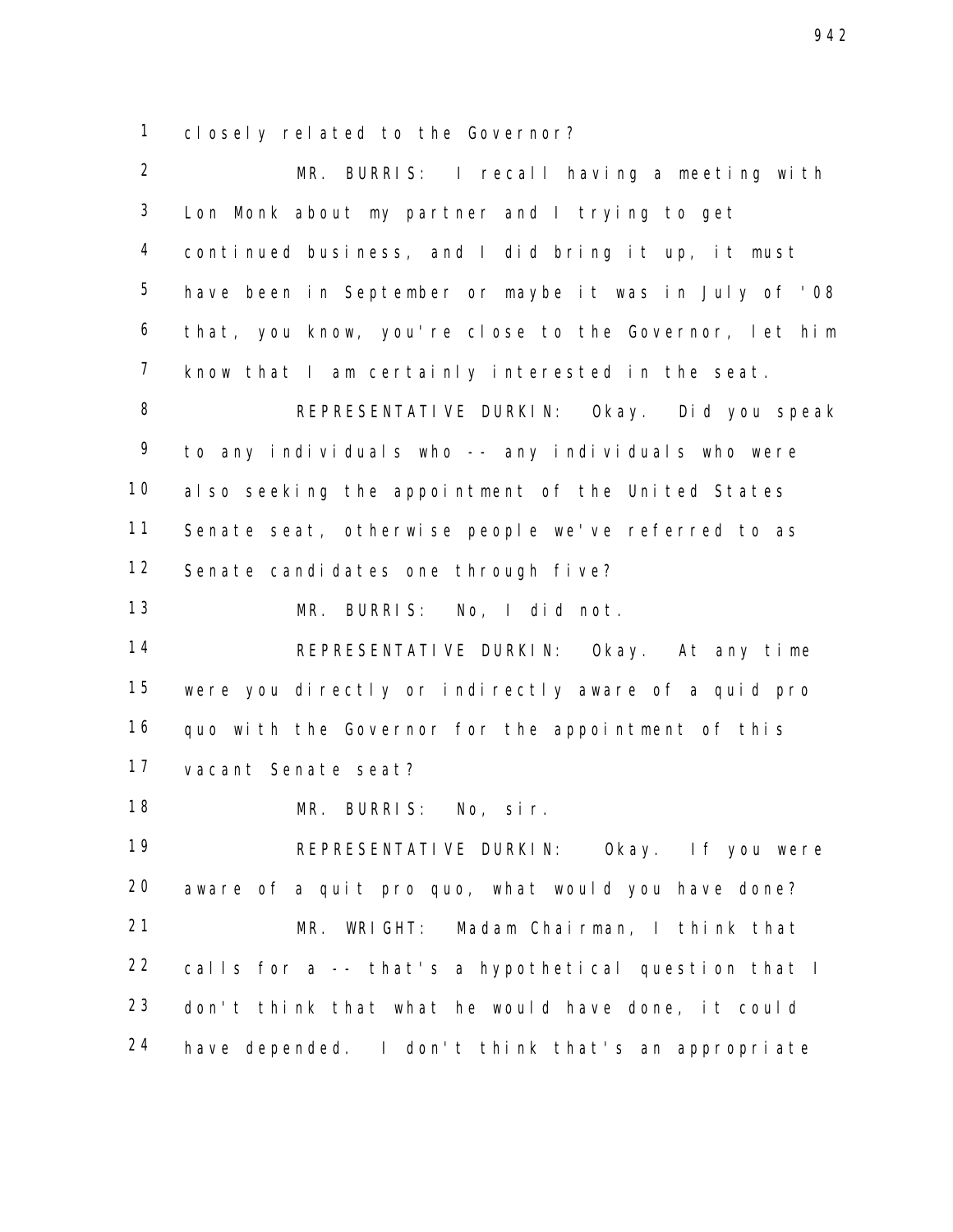question.

 REPRESENTATIVE DURKIN: I disagree. I think that it is highly relevant. You're speaking to the committee, but you're also speaking to the state of Illinois. I think it's important to know what his response would have been if he was aware of a quid pro quo with the Governor and also for the appointment. 8 CHAIRWOMAN CURRIE: Representative Fritchey. REPRESENTATIVE FRITCHEY: Madam Chairman, if I may, Mr. Burris had already stated that he was not aware of any quid pro quo, which answers that question and puts it to rest. What his response would have been had there been something, which he stated did not occur, is clearly irrelevant to this, and according to Mr. Burris, to speculate on something that would have happened if another situation had happened which he clearly says has not.

 Representative Durkin, I'm not trying to stifle you whatsoever, and I understand the generalities where you're trying to go. But again, I think that we're outside the realm here of what's germane to this hearing.

 REPRESENTATIVE DURKIN: I think it's germane, 24 and I think in the conduct of this committee over the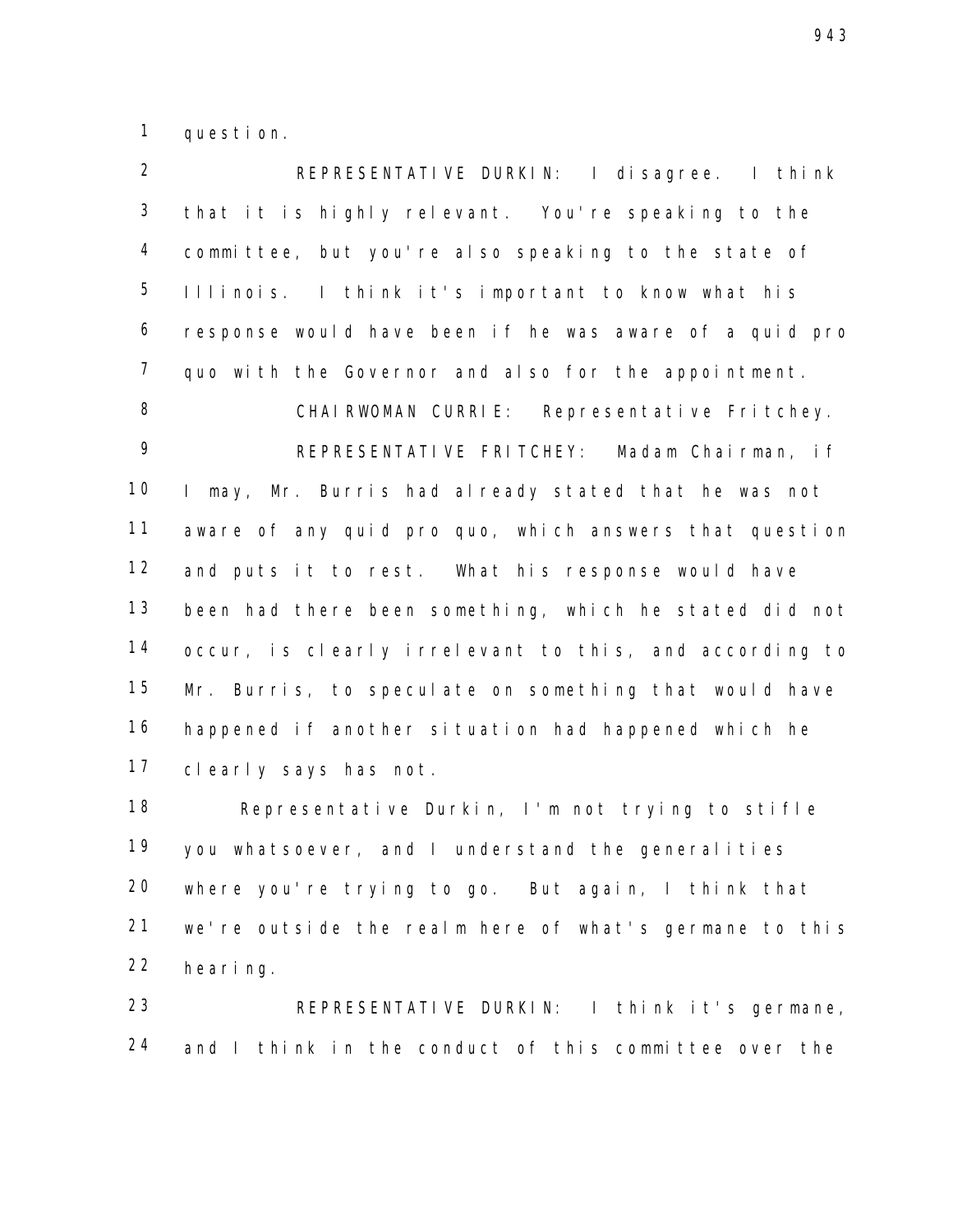past month that we've been given significant leeway to try to find responses to individuals who are sworn in before this committee, and I think that it's a reasonable request to ask what would have been Mr. Burris's response if he was aware of a quid pro quo for the United States Senate seat.

 REPRESENTATIVE FRITCHEY: But the leeway has been with response to representatives on behalf of the Governor and the Governor's administration, not with respect to third parties who have clearly stated that they've had no involvement with those actions.

 MR. WRIGHT: Representative, Senator Burris wants to be clear and open, so to the extent you're 14 asking him to speculate, he'll try to respond to that. REPRESENTATIVE DURKIN: Thank you.

 MR. BURRIS: Representative Durkin, knowing my ethics, I would not participate in anybody's quid pro quo. I've been in government for 20 years and never participated in anybody's quid pro quo.

 REPRESENTATIVE DURKIN: I guess the point is would you have gone to the federal authorities if you were aware of that?

 MR. BURRIS: I have no response to that. REPRESENTATIVE DURKIN: Now, I want to talk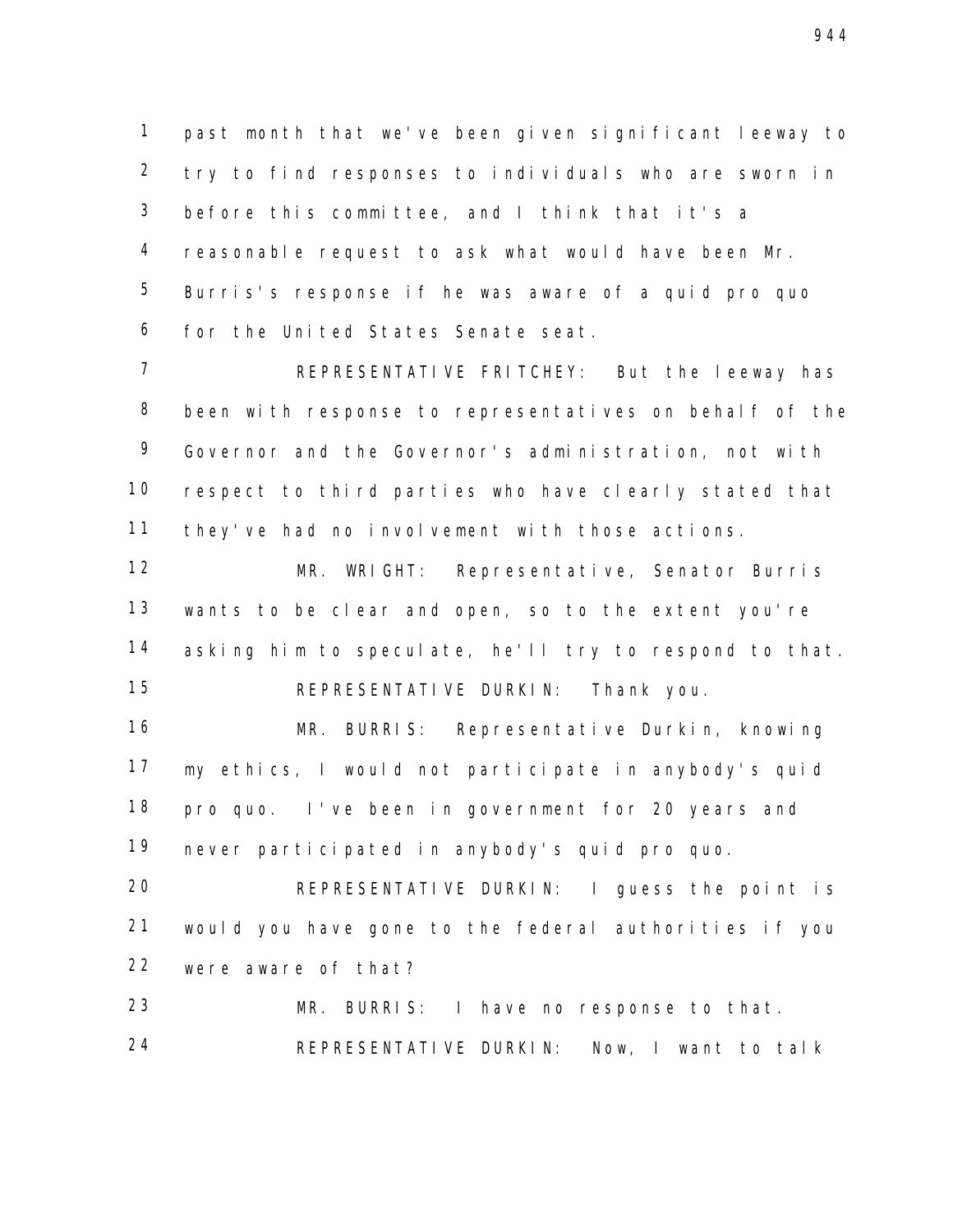about after the Governor's arrest. What contact did you have, what contact did you have with anyone regarding the appointment, regarding the appointment, I'm talking after December 9th? MR. BURRIS: None whatsoever. REPRESENTATIVE DURKIN: Did you have any contact with the Governor after the arrest then? MR. BURRIS: No, sir. REPRESENTATIVE DURKIN: Now, there's -- MR. BURRIS: Let me say this. Naturally there was a contact afterwards, you know. REPRESENTATIVE DURKIN: Which is what I want to get into. Would you explain the contact that you had with -- who did you have a contact with regarding the vacancy and the appointment following the Governor's arrest? MR. BURRIS: Yeah, it was on that Friday after Christmas, December 26th, oh, it must have been about 4:00 in the afternoon, I received a call from an attorney whose name I knew, because I knew the young man, and he said I would like to come and speak to you about something and it's very important. And I said  $-$ REPRESENTATIVE DURKIN: Could you identify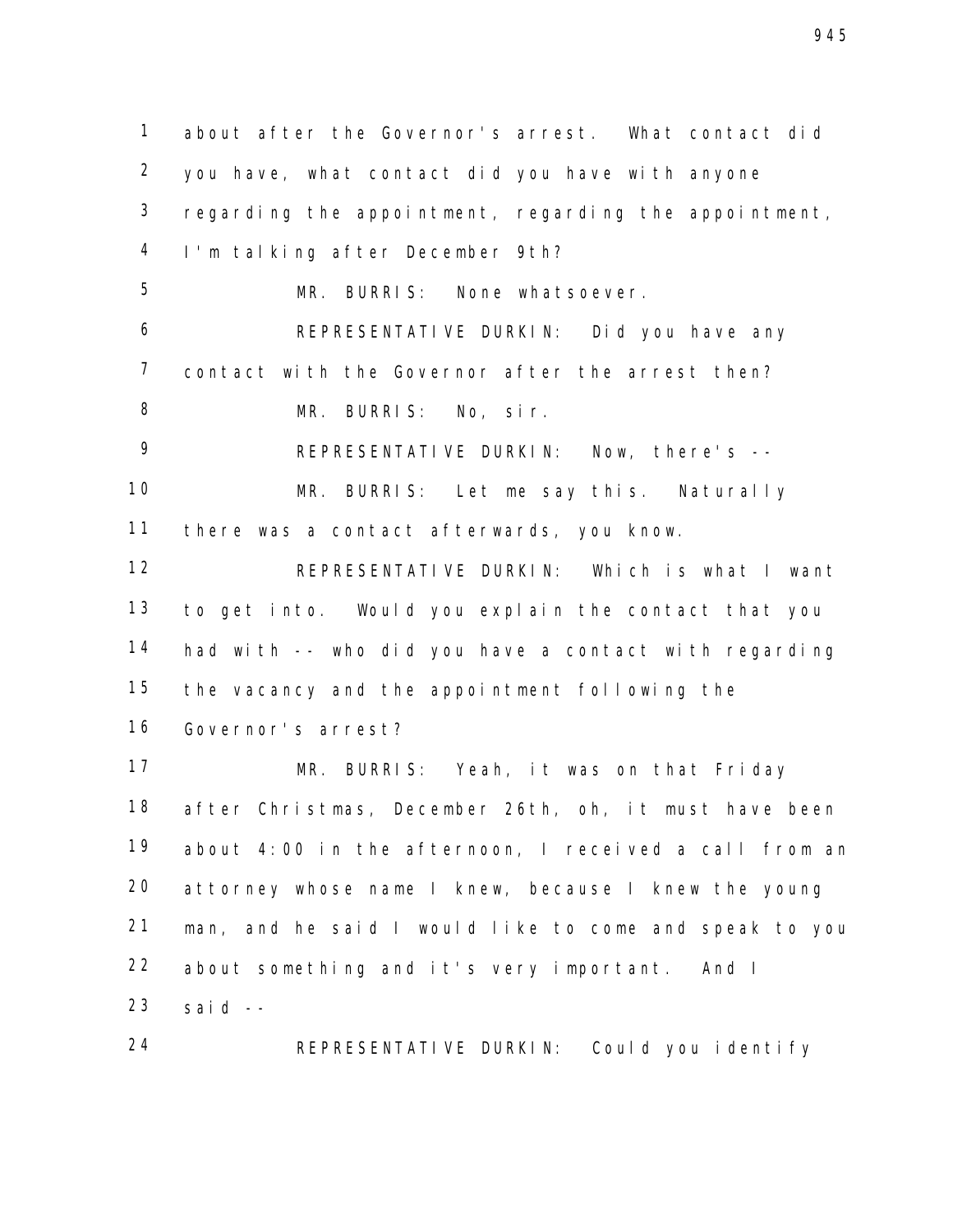that person you spoke with on the phone?

 MR. BURRIS: Yes, I can. It was attorney Sam Adams, Jr.

 REPRESENTATIVE DURKIN: Do you see him here today?

 MR. BURRIS: He's sitting at the table. MR. ADAM: Hello, Mr. Burris.

 MR. BURRIS: There he is, I only saw Mr. Genson, I didn't see him. Yes, and so he came to my home and we exchanged pleasantries. And then he said the Governor would be interested or would like to appoint you to the vacant Senate seat. And I was just a little surprised, and said well, you know, let me think about that. And I'll get back to you Sunday afternoon or Sunday, late Sunday evening.

 And I wanted to make sure that he was serious, you know, I didn't know -- because I knew I had to go out and touch base with a whole lot of people because I just did not want to make a snap decision.

 So I went out that night to a big black tie event with about 1500 individuals, and I must have talked to all of them. But all of the responses were positive. You are a qualified individual, you have represented the state well, there's no one better to represent us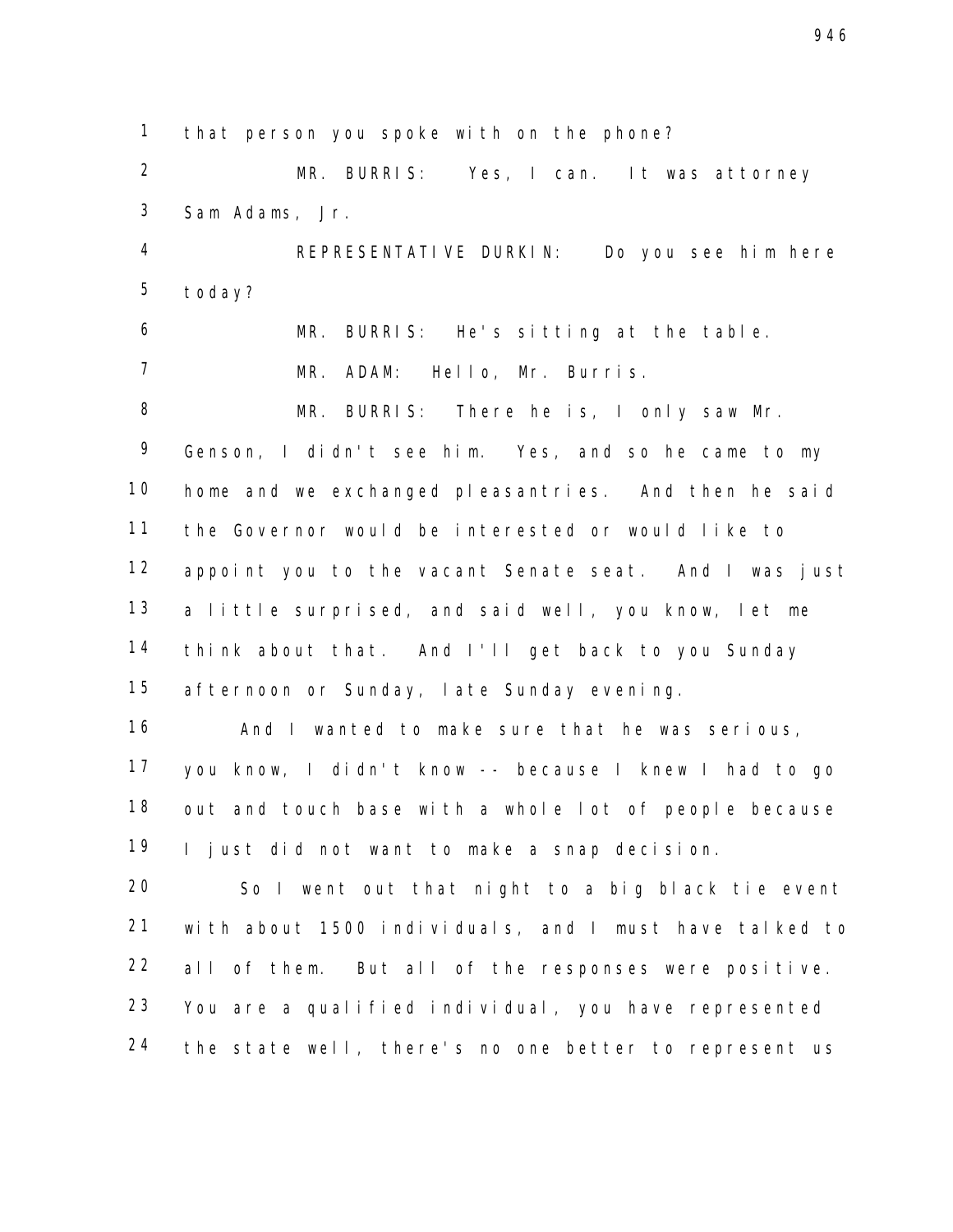in the United States Senate than you. I accepted all of those comments, not one negative.

3 I then on Saturday spent the time calling my friends around the state saying that look, if the Governor were to make me an offer for this seat should I take it? All of those persons in Illinois and out of Illinois whose judgment I valued said yes.

 And so based on that when I did get a call and a visit from Mr. Adams on Sunday afternoon.

 REPRESENTATIVE DURKIN: What day can was that can you give me some --

 MR. BURRIS: Sunday afternoon, that would be December 29th, December 28th.

 REPRESENTATIVE DURKIN: Let me just ask you when Mr. Adams contacted you, did he indicate that he was contacting you in his capacity as the lawyer for the Governor?

MR. BURRIS: That's correct.

 REPRESENTATIVE DURKIN: Okay. When you went to this -- you conferred with a number of people.

 Were any of those individuals close associates of the Governor?

 MR. BURRIS: Oh, no, absolutely not. REPRESENTATIVE DURKIN: All right.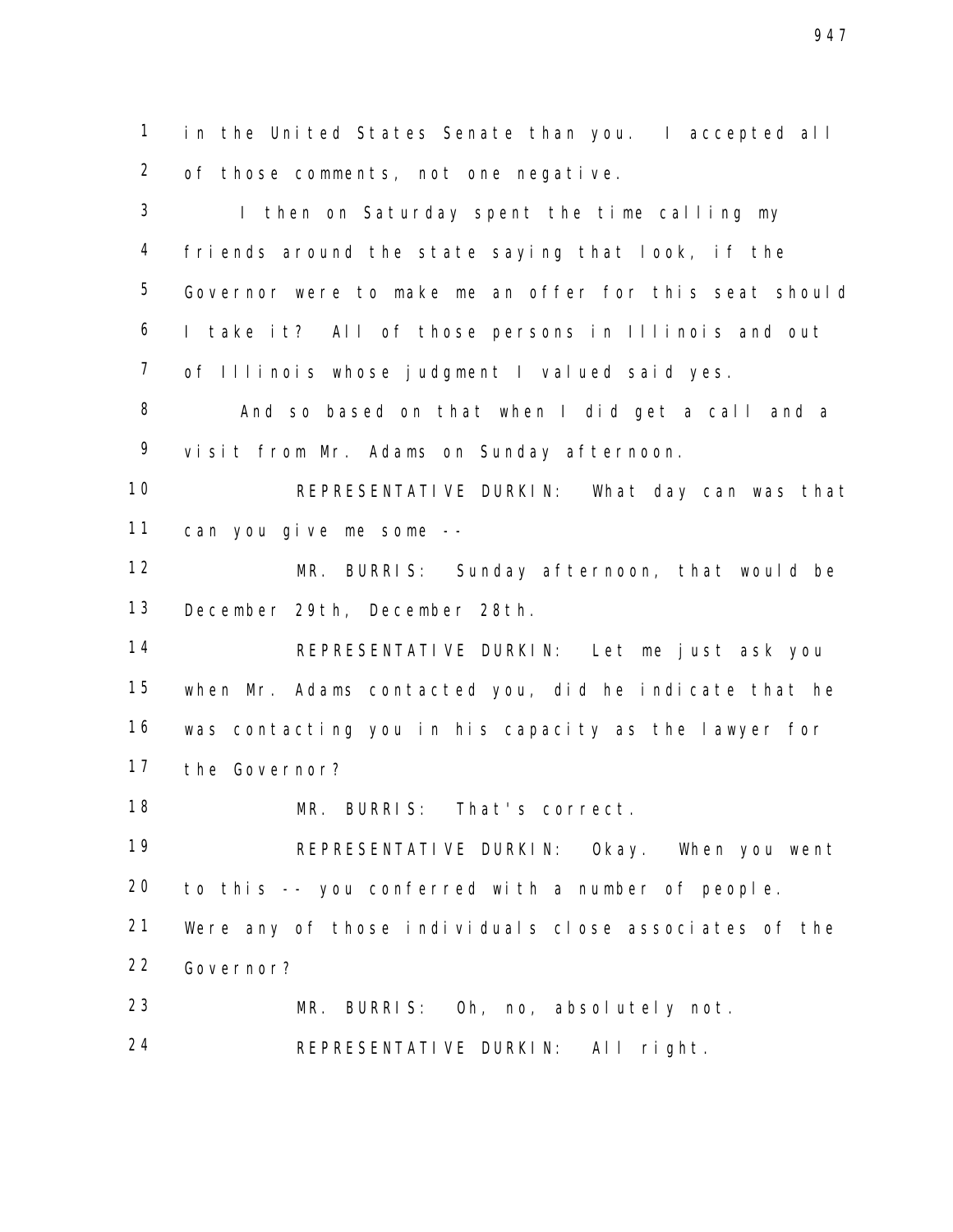MR. BURRIS: These are all friends of mine. REPRESENTATIVE DURKIN: Okay. What happened after that with respect to Mr. Adams?

 MR. BURRIS: Well, on Sunday afternoon Mr. Adams came by and we discussed this again, and I told him that should the Governor make the offer then I would accept the offer, if the Governor would make it. Mr. Adams left my home.

 Shortly after I got a call from the Governor, and we exchanged pleasantries, and he says to me General Burris, if I offer you the Senate seat vacated by President-elect Barack Obama, will you accept my offer? And I said to him Governor, yes, I will. That was the extent of it.

 REPRESENTATIVE DURKIN: Did you exchange any type of writings or documents with the Governor or any of his staff regarding the qualifications, which many people are very aware of your past, but anything that went between you and the Governor or his staff in the form of documents?

MR. BURRIS: No, there was not.

 MR. WRIGHT: I'm sorry, you asked were there an exchange of documents, and I wasn't sure of your timing. Are you speaking of at the time of that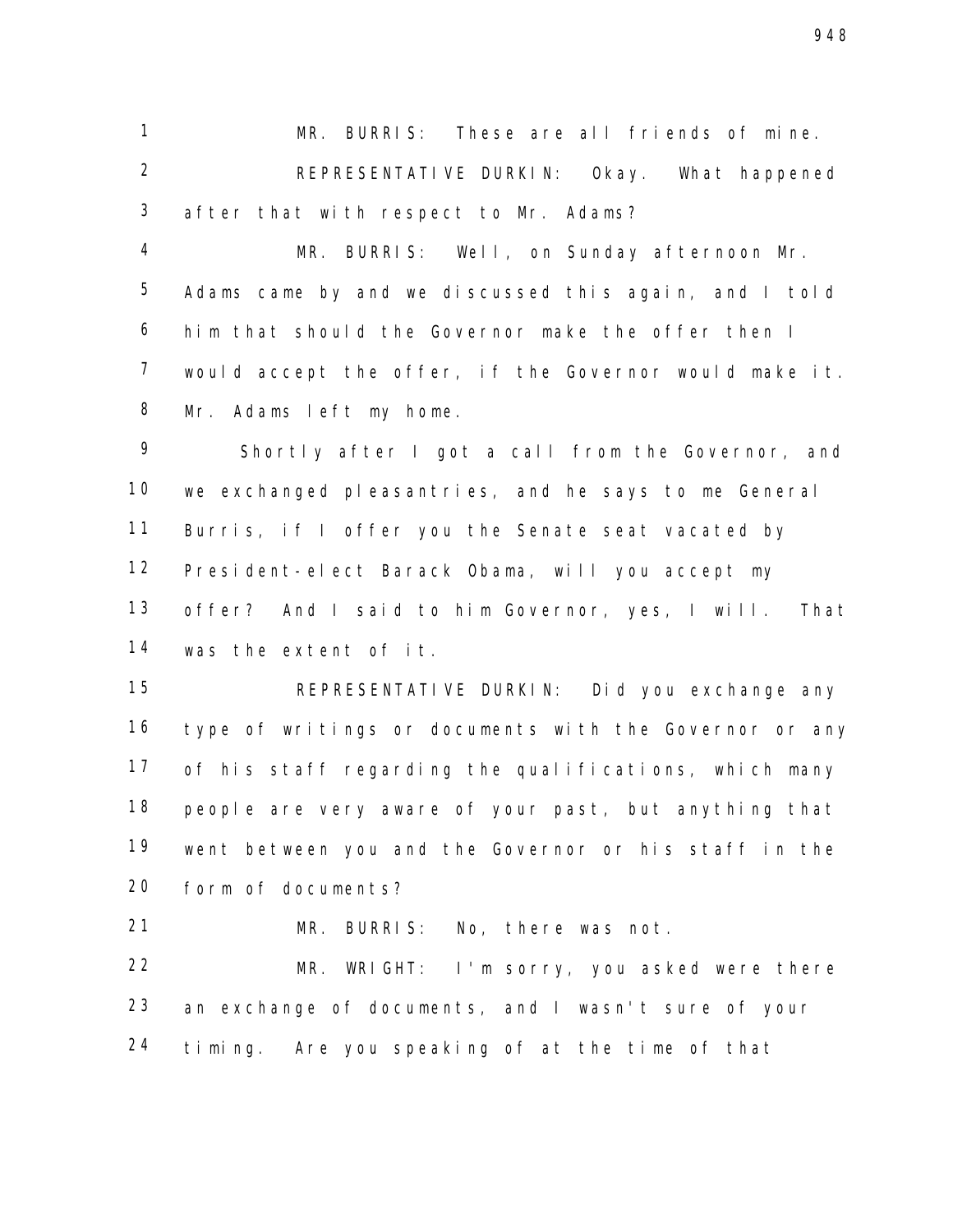conversation or at any other time?

 REPRESENTATIVE DURKIN: Well, any time during the -- when you began an interest in the appointment. Thank you for clarifying that. Any time at which you expressed an interest and the time which you accepted the Governor's offer, did you exchange any type of documentation or any writings about your interest or qualifications for the office?

 MR. BURRIS: Yes, in the conversation with the Governor, you know, he was praising my background and experience in Illinois, but there was nothing written in any transaction. He just explained to me 13 and I was surprised at some of the things that he knew about my background and my accomplishments as he prepared to ask me the question.

 REPRESENTATIVE DURKIN: Okay. So it was a very brief conversation with the Governor, correct? MR. BURRIS: That is correct.

 REPRESENTATIVE DURKIN: And what did he state about the timing of the announcement? Did he tell you when -- the timing of the public announcement, did he indicate when that would happen?

 MR. BURRIS: No, we did not discuss that. The details would be worked out with my staff.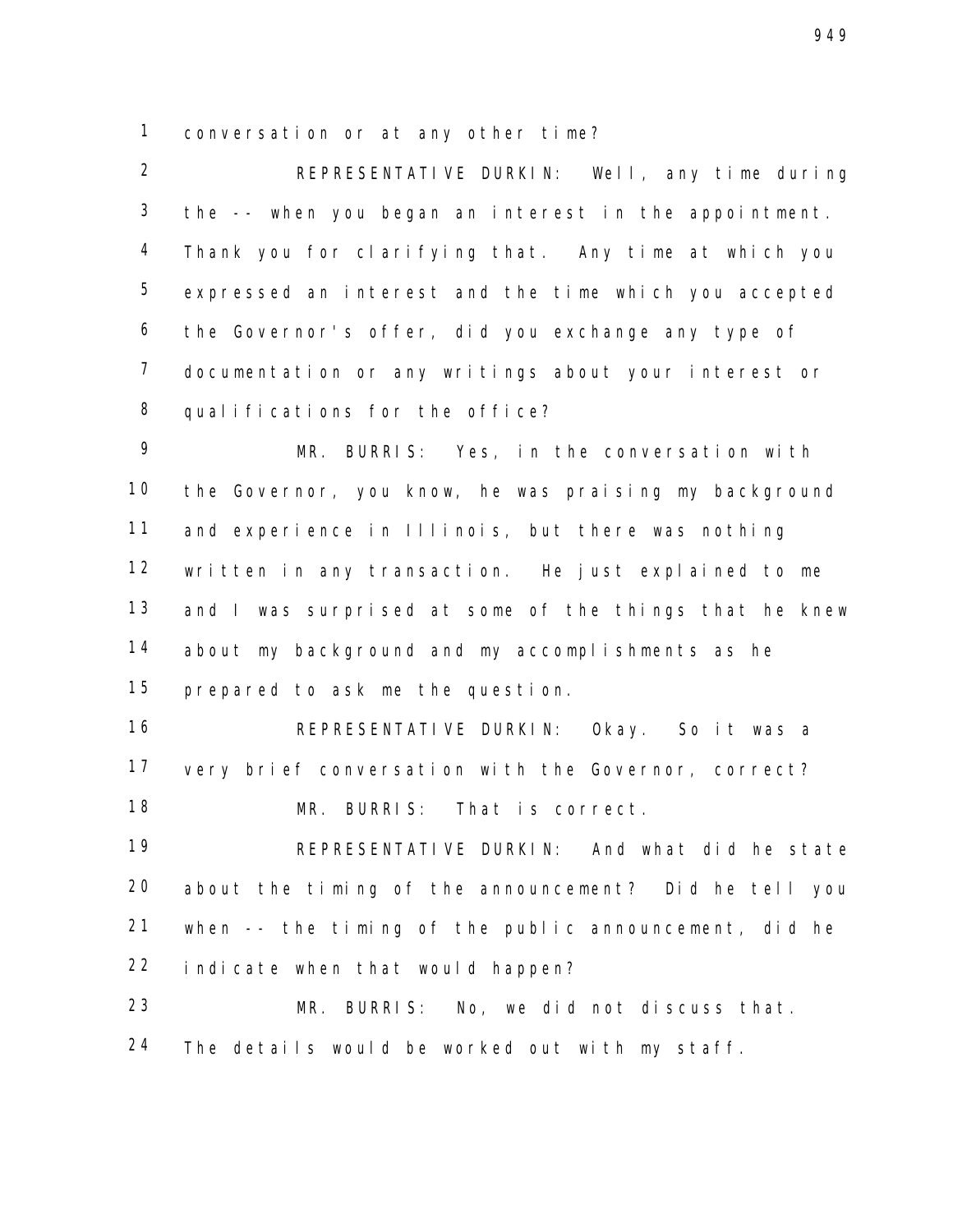REPRESENTATIVE DURKIN: So could you explain to the committee when is the last time you had a conversation with the Governor? MR. BURRIS: That Sunday afternoon. REPRESENTATIVE DURKIN: Have you talked with him since? MR. BURRIS: Yes, when we did our announcement on Tuesday at the press conference. REPRESENTATIVE DURKIN: How about since the press conference, have you had a conversation with the Governor? MR. BURRIS: No, I have not. REPRESENTATIVE DURKIN: Any of his staff members? MR. BURRIS: No, I have not. REPRESENTATIVE DURKIN: Okay. Mr. Burris, I also said I think one of the things that we would like to understand is the relationship that you have with the Governor. So I'm going to go down this line of questioning. Now, you are -- are you currently a registered lobbyist with the state of Illinois? MR. BURRIS: As of today I am not. REPRESENTATIVE DURKIN: How about with Cook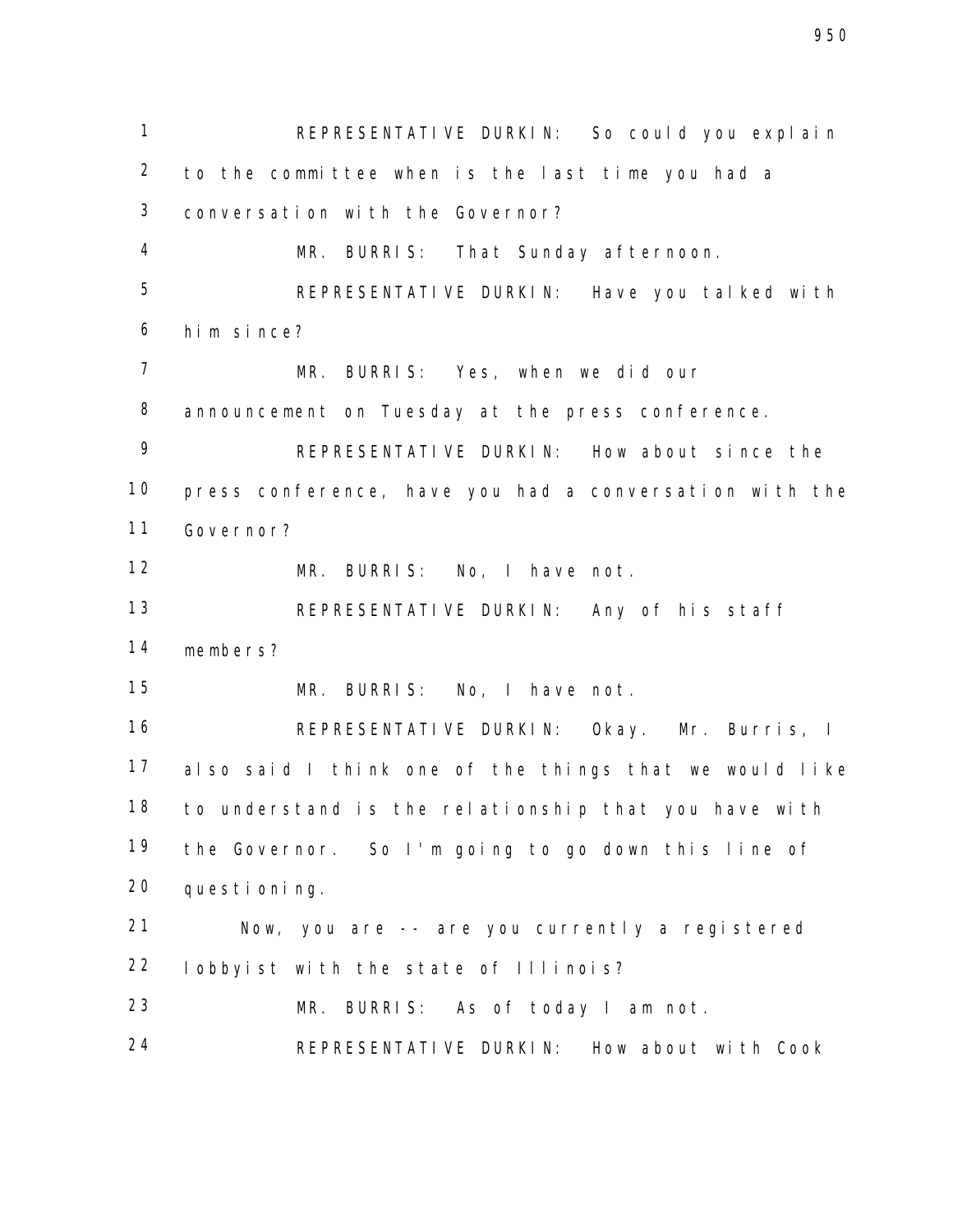County?

 MR. BURRIS: I am not. REPRESENTATIVE DURKIN: Were you a lobbyist with Cook County? MR. BURRIS: I was, but I've resigned all my lobbying responsibilities. REPRESENTATIVE DURKIN: Including the city of Chicago? MR. BURRIS: That is correct. REPRESENTATIVE DURKIN: U.S. House? MR. BURRIS: That is correct. REPRESENTATIVE DURKIN: United States Senate, were you registered with the United States Senate to lobby before that body? MR. BURRIS: I was registered with the federal government, but that's -- I resigned that. 17 REPRESENTATIVE DURKIN: This is inclusive of both the House and the Senate, is that correct? MR. BURRIS: Yes. REPRESENTATIVE DURKIN: All right. MR. BURRIS: Yes. REPRESENTATIVE DURKIN: While you were a lobbyist, and you're a lawyer as well, you had a consulting firm, correct?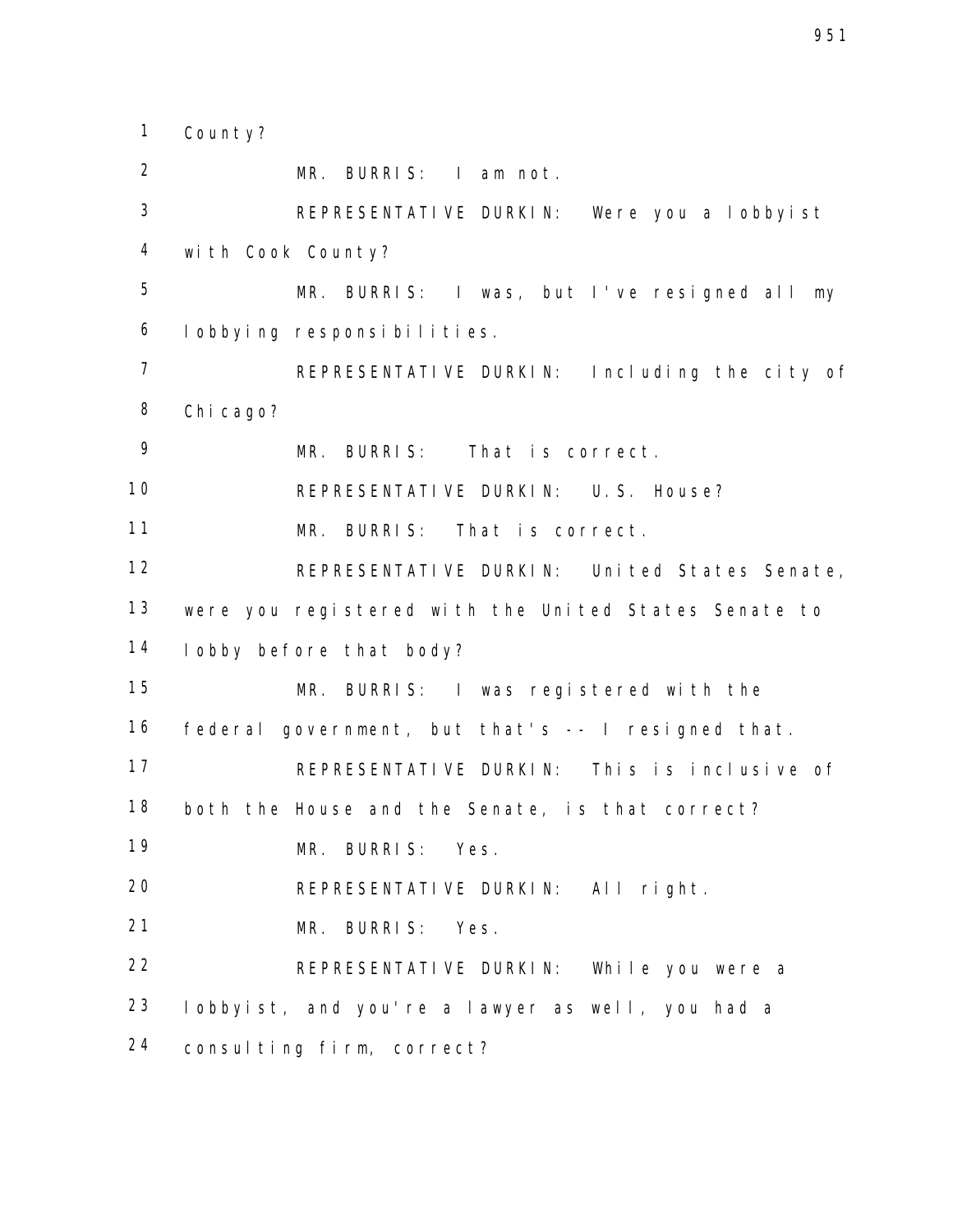MR. BURRIS: Yes. REPRESENTATIVE DURKIN: What's the name of that firm? MR. BURRIS: Burris and Lebed. REPRESENTATIVE DURKIN: Could you explain to the men and women on this committee the type of work that you -- well, let me ask you to back up a little bit. Did your consulting firm do any work for the state of Illinois? MR. BURRIS: Small contracts, yes. REPRESENTATIVE DURKIN: Could you explain those contracts? MR. BURRIS: We had a small contract with the Illinois Department of Transportation, I think that was in '04, and then a little bit -- another contract the following year. So that was to help Department of Transportation qualify minority vendors to be able to do work for the Illinois Department of Transportation. REPRESENTATIVE DURKIN: And you stated it was a small contract. Do you recall what the fee arrangement was for that contract? MR. BURRIS: The first one I think was a 150,000 dollar contract, of which we must have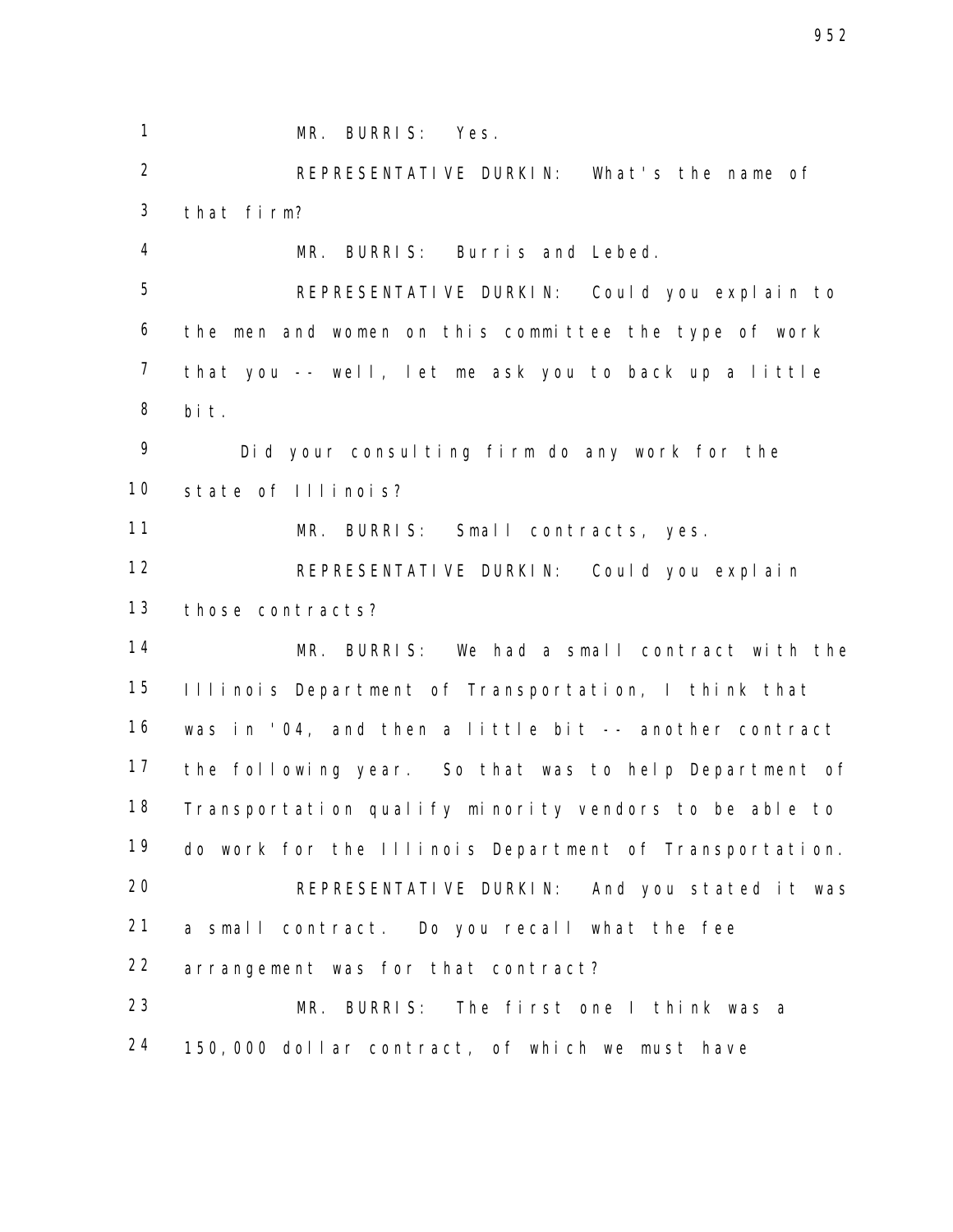collected about 75,000, because it didn't start until August or maybe July of the year when it was awarded, and the other one we did receive a full two-year contract the following year, but it was canceled after we had done one service, one year of service on it. REPRESENTATIVE DURKIN: Did you do any other type of work for the state of Illinois where you contracted, where your consulting firm contracted with 9 the state of Illinois for any other matters other than the IDOT work? MR. BURRIS: I don't believe so, Representative Durkin. REPRESENTATIVE DURKIN: Did you do any work for the State Board of Investment? MR. BURRIS: State Board of Investment, no, sir. REPRESENTATIVE DURKIN: Now, could you give us an understanding of who your lobbying clients were before this legislature over the last, I'll say the last two years, would you identify your clients? MR. BURRIS: One was the Mortgage Brokers Association, I think I lobbied here on behalf of them. One was the small tobacco, the small tobacco clients I lobbied for. Let me see now. Give me a minute. I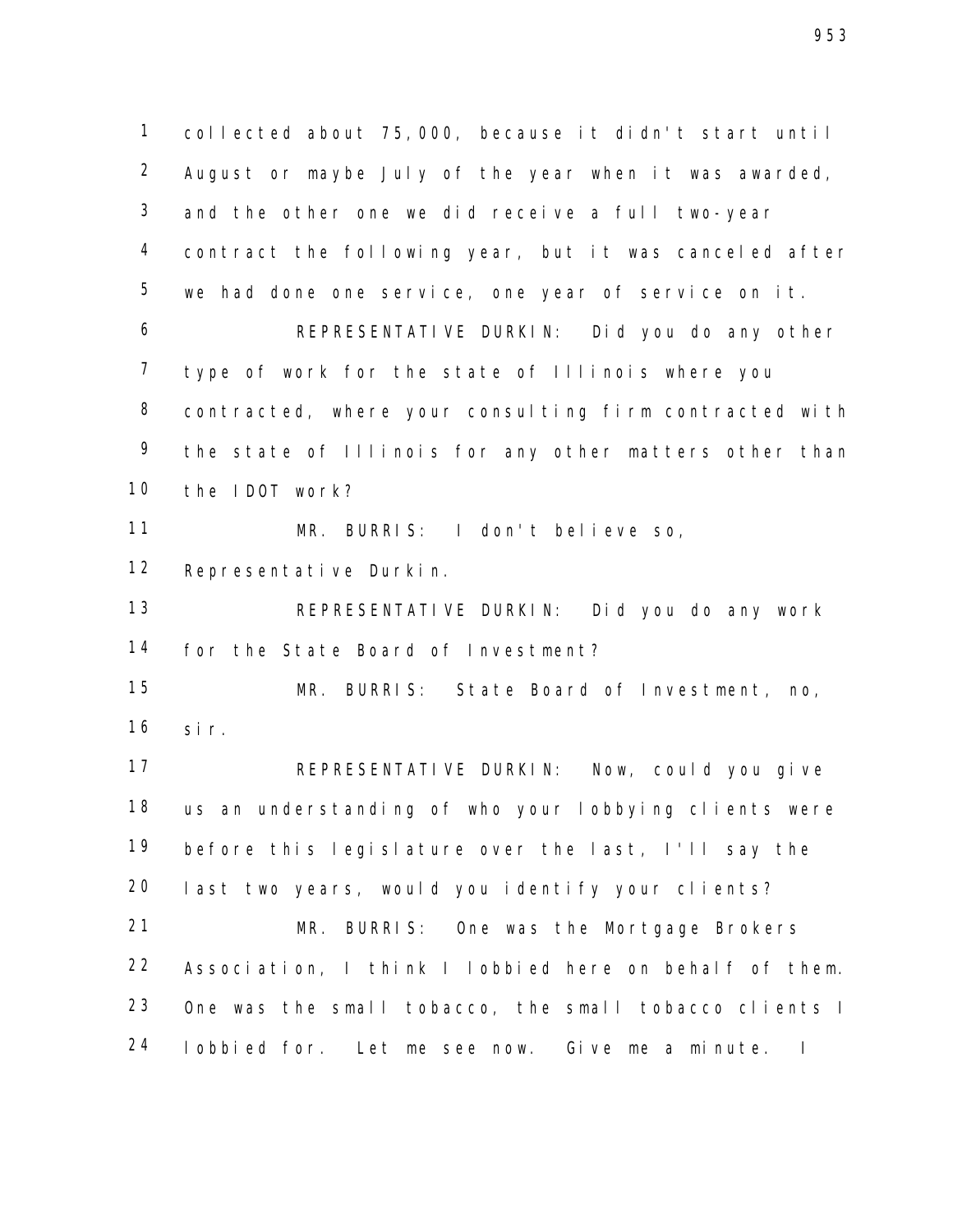have to think through these.

 I don't know if I have these written down, but certainly it's a matter of public record. You all can go to the Secretary of State, because we have to disclose all of that information, so I'm pretty sure you might be able to tell me better than I can tell you who my clients -- so if you can tick some off I can tell you.

 MR. WRIGHT: I'd be more than happy to supply the committee with any information. But we're talking about clients that began in 2002 up to the present over a series of years, and if you're asking for all 13 of those, I'd be more than happy to supply that information to the committee.

 REPRESENTATIVE DURKIN: We may have pulled those, I just want to know if Mr. Burris knows firsthand. But do you recall, there was a report in the Chicago Sun Times within the last week and a half which stated that your lobbying clients received approximately 3 million dollars in state contracts. Is that an accurate statement?

 MR. BURRIS: I think that is inaccurate. I have not received 3 million dollars in state contracts.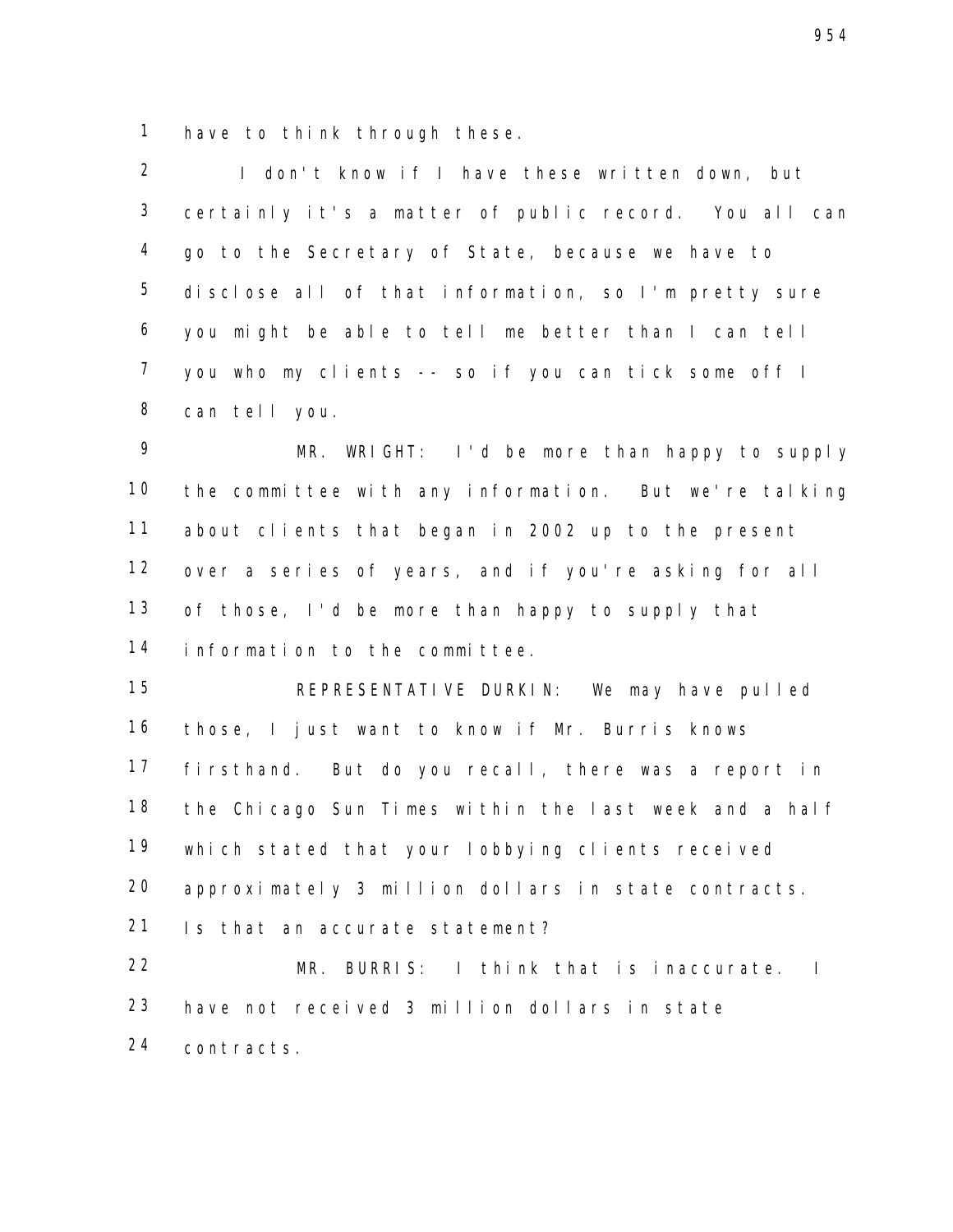REPRESENTATIVE DURKIN: Your clients.

 MR. BURRIS: Oh, my clients. I don't know what my -- what the dollar value my clients received. They may have, I don't know.

 MR. WRIGHT: And I'm sorry, is that supposed to be over the span of the eight or nine years we're talking about?

 REPRESENTATIVE DURKIN: I believe that we're talking on -- I'm referring to an article that was printed a few days ago by the Chicago Sun Times. I'm not sure if they give reference to the timespan, but --

 MR. WRIGHT: Yeah, I mean because he answered your question, it really depends upon what period of time you're talking about. And if you're talking about in the year 2002 it's one thing, but if you're talking about from 2002 all the way up to 2008 or 2009 18 it could be a very different answer.

 REPRESENTATIVE DURKIN: Would you be able to get us that information?

 MR. WRIGHT: We could supply the information based on the records that we have.

REPRESENTATIVE DURKIN: Thank you.

Now, between 2002 and the current date, our just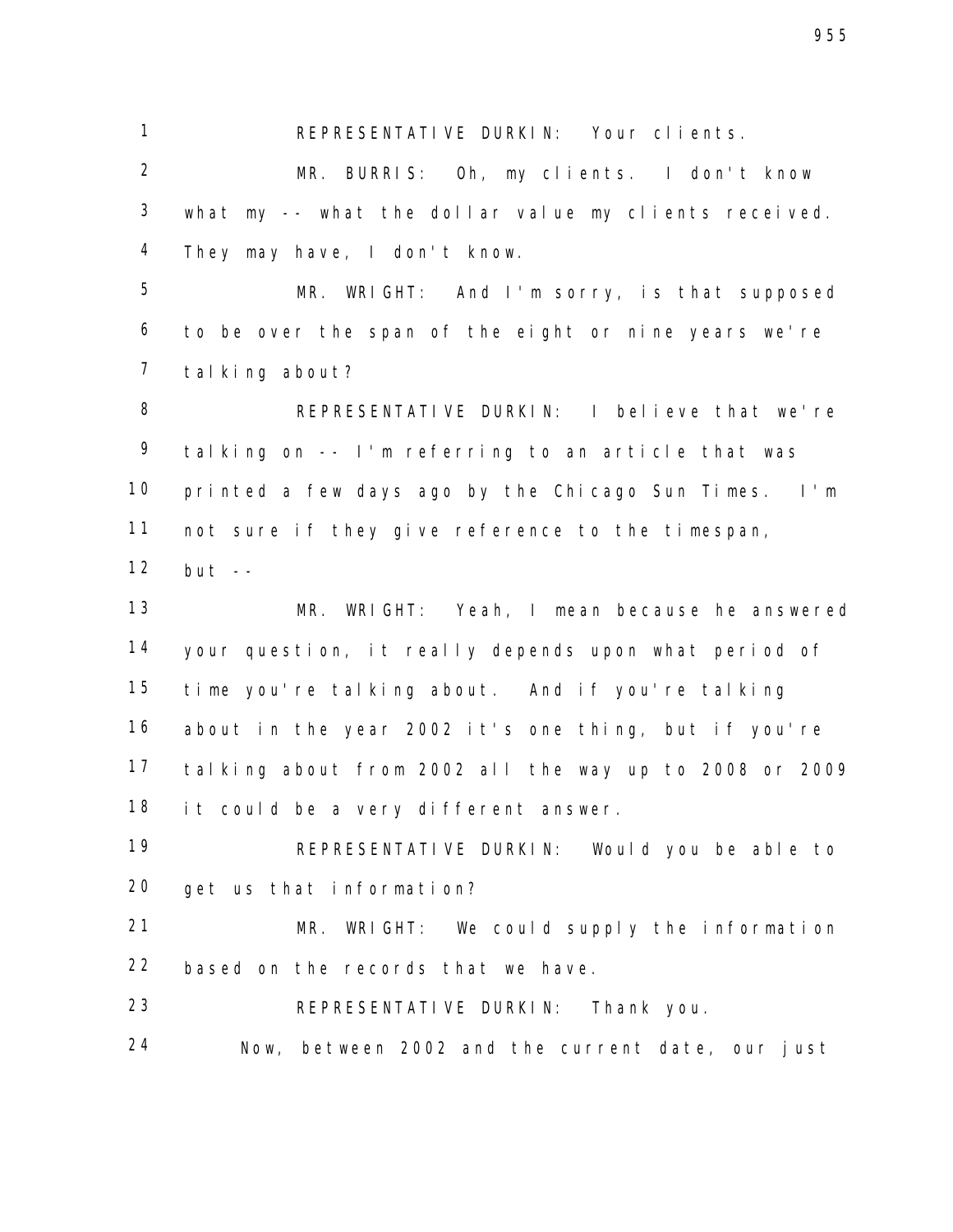brief research established that either yourself or your lobbying firm has made approximately 22,000 contributions to the Governor, is that accurate? MR. BURRIS: No, that is not accurate, Representative Durkin. REPRESENTATIVE DURKIN: What would be an accurate total? MR. BURRIS: Give us one moment. Burris and Lebed over an eight year period of time had just over 11,200 dollars. REPRESENTATIVE DURKIN: How about not just the consulting firm, but how about you individually and your law firms or -- MR. BURRIS: Individually I gave 4,500 dollars. REPRESENTATIVE BURRIS: Do you recall how much -- what law firms have you been associated with since 2002? MR. BURRIS: Burris, Wright, Slaughter and Tom and Gonzalez, Saggio and Harlan. And Gonzalez has given in 2008 1,000 dollars, and Burris, Wright, Slaughter and Tom over that same period had given 5,000 dollars. And I am not in the management of Burris, Wright, Slaughter and Tom, I'm of counsel to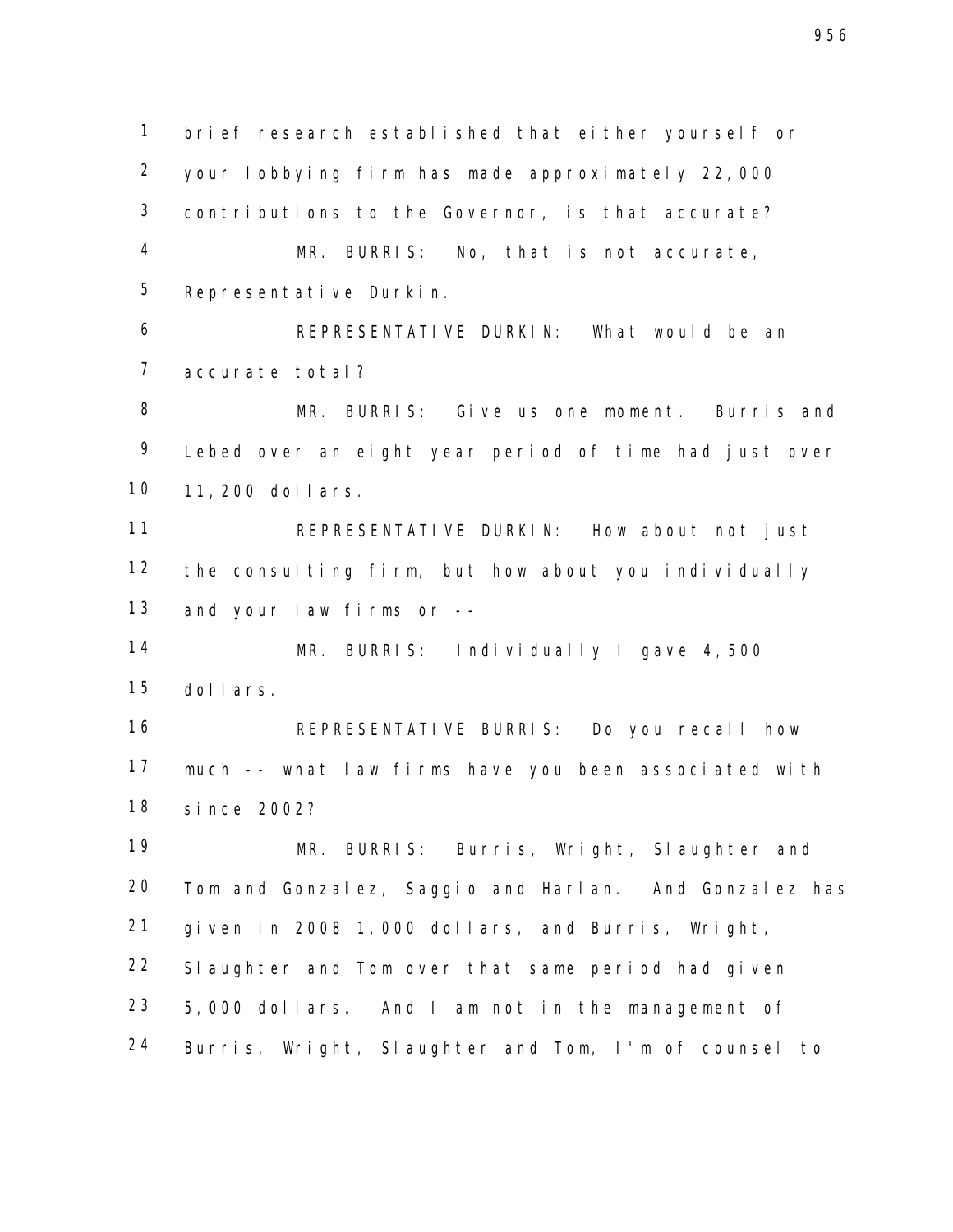that firm. I have no type of partnership interest or business interest in that firm. The Burris by the way is another Burris.

 REPRESENTATIVE DURKIN: What firm -- are you with the Gonzalez firm currently?

 MR. BURRIS: The Gonzalez firm merged with the Burris, Wright, Slaughter firm.

 REPRESENTATIVE DURKIN: Have you divested yourself from the interest in that firm?

 MR. BURRIS: I had no interest. I was always of counsel.

 REPRESENTATIVE DURKIN: Are you still of counsel with the Gonzalez firm?

 MR. BURRIS: Well, as of -- I resigned from that also as of my appointment.

 REPRESENTATIVE DURKIN: Okay. Our research has just shown that since 2002 between yourself, the consulting firm, and your law firm, members of your law firm, have made contributions approximately 22,700 dollars to the Governor. We can show you that afterwards.

 MR. BURRIS: That's over the eight year period, is that correct?

CHAIRWOMAN CURRIE: Six.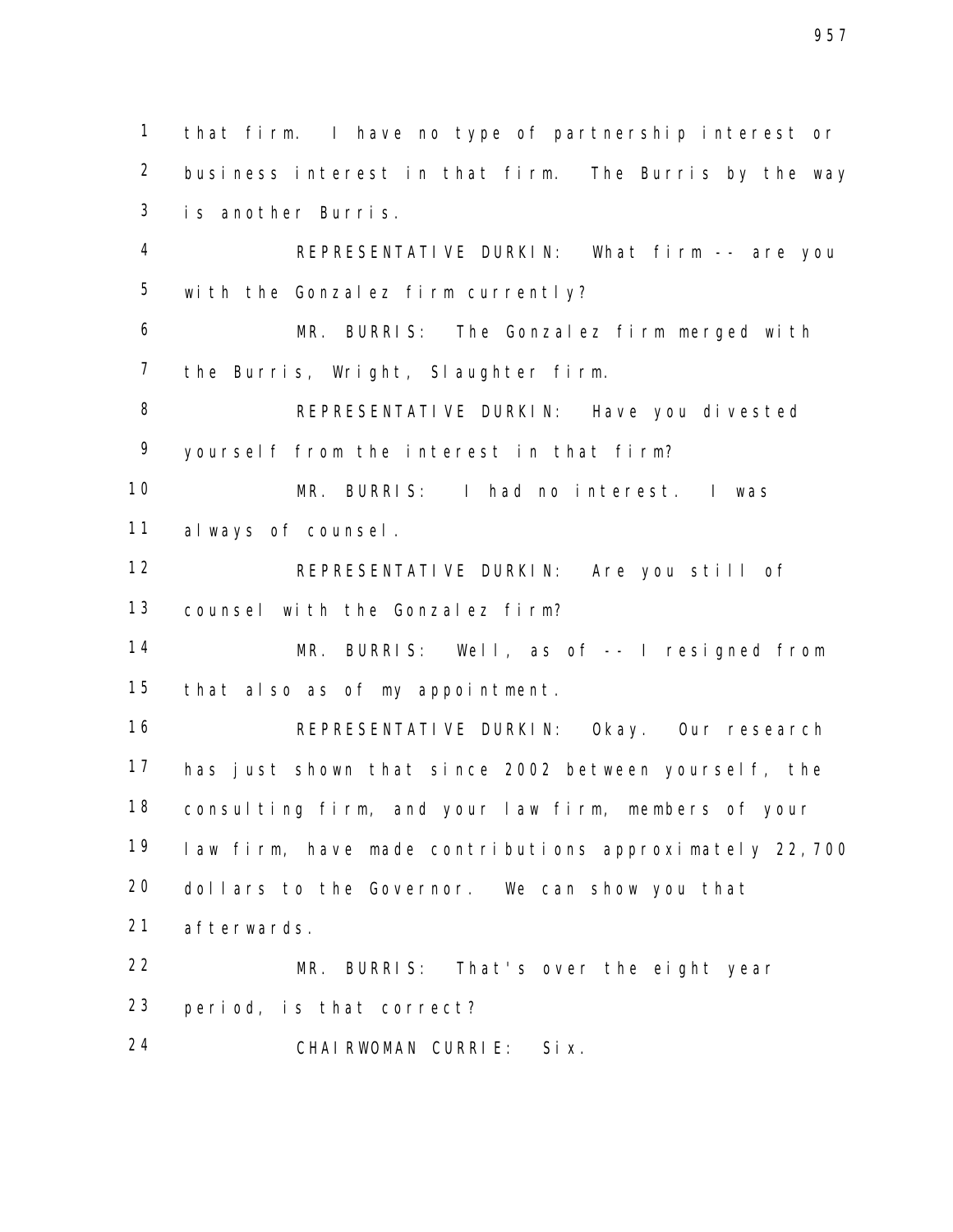MR. BURRIS: Six years. REPRESENTATIVE DURKIN: I'd like to get into a little bit -- since the last reporting period was up until June of this year, could you tell the men and women of this committee whether you've made any contributions to the Governor since July, 2008? MR. BURRIS: July of 2008. No, I have not. The last one was July 27th going to our records, June 27th, I'm sorry. REPRESENTATIVE DURKIN: June 27th. Has your law firm made any contributions to the Governor since July of this year? MR. BURRIS: I have no jurisdiction over the law firm, I do not know, and I don't believe so, but I have no authority over the law firm. I'm of counsel to the law firm. REPRESENTATIVE DURKIN: Did you bundle any money for the Governor's campaign fund at any time in the last six months from July of 2008 until the present? MR. WRIGHT: I'm sorry, Mr. Representative, when you say bundle, what do you mean by bundle? REPRESENTATIVE DURKIN: Collected money. MR. WRIGHT: Like given a fundraiser, is that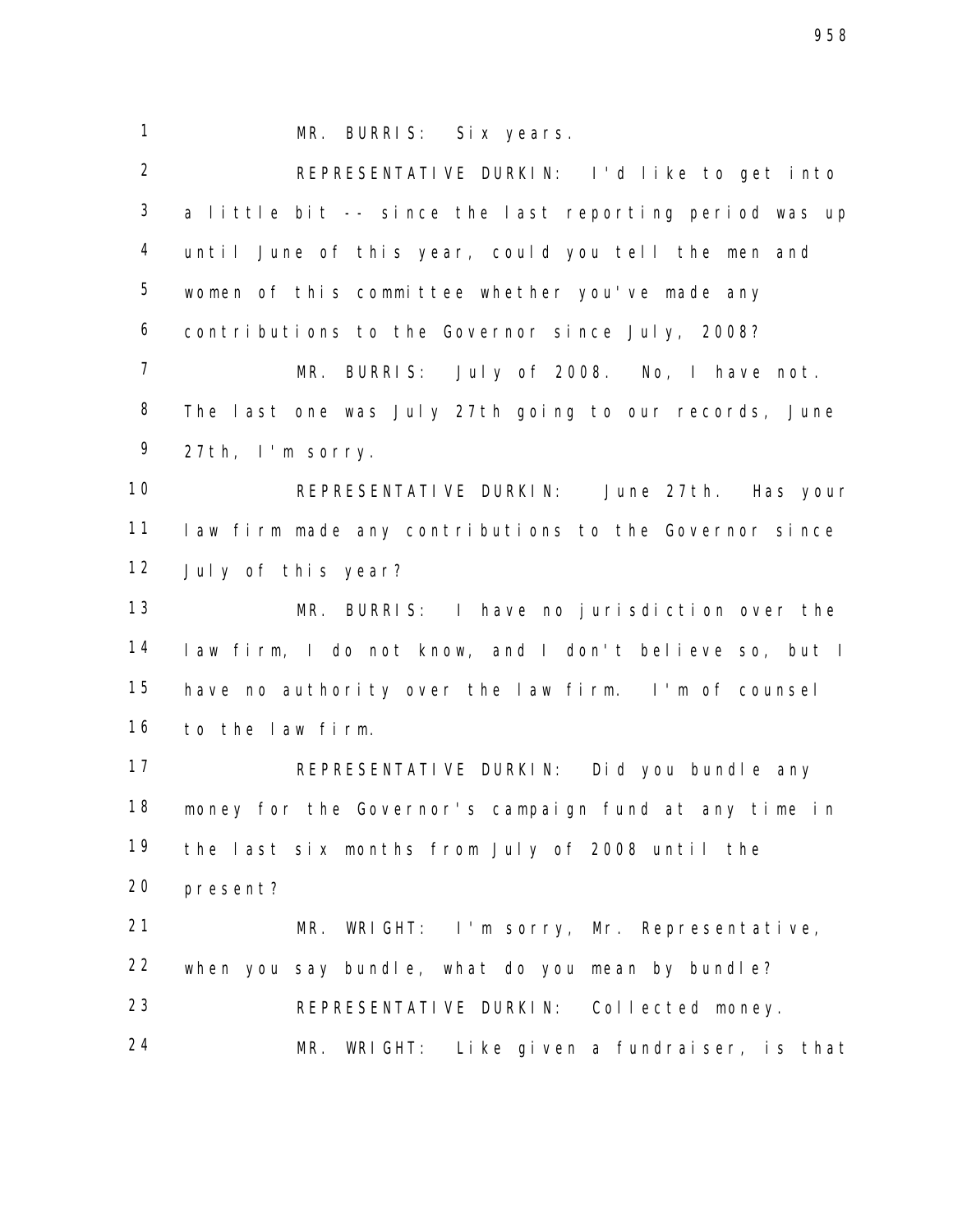what you speaking of?

 REPRESENTATIVE DURKIN: Sure, I'd like to know that, and I'd also like to know if Mr. Burris directed anybody to make contributions to the Governor since July of this year. MR. WRIGHT: Okay. MR. BURRIS: The answer is no. REPRESENTATIVE DURKIN: Have you been present at any fundraisers for the Governor over the past year, in the year 2008, were you at any of the Governor's fundraisers? MR. BURRIS: I was at the one that he gave I think it was June with 1,000 dollars that I gave June 27th, or whatever that fundraiser was during that period. REPRESENTATIVE DURKIN: In 2006 did you have a fundraiser, did you personally have a fundraiser for the Governor? MR. BURRIS: Yes, 2000 -- REPRESENTATIVE DURKIN: 2006. 21 MR. BURRIS: No, it was for his re-election. Was he running for re-election in 2006? Yes, that was for re-election, that is correct. REPRESENTATIVE DURKIN: Let me ask you this.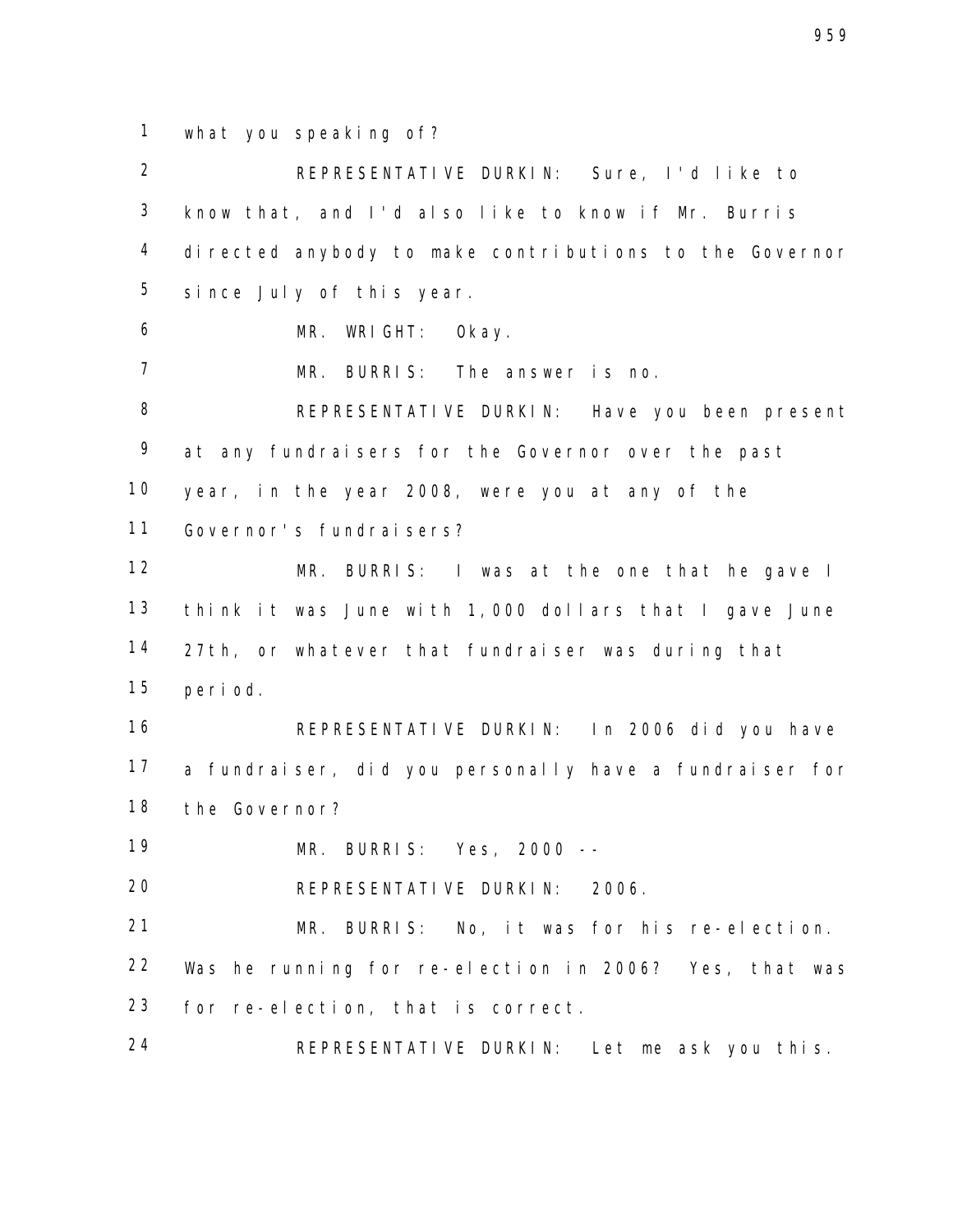In 2002 you ran in the Governor's race against Congressman Blagojevich and Paul Vallas, is that correct?

 MR. BURRIS: That is correct. REPRESENTATIVE DURKIN: Had you entered the race before or after Congressman Blagojevich announced his candidacy?

 MR. BURRIS: I have no idea. I don't know when he announced. I'm trying to think about when I announced.

 REPRESENTATIVE DURKIN: Did you have any discussions with Governor Blagojevich prior to -- prior to your entry into the race?

 MR. BURRIS: Representative Durkin, I will try to answer your question, but you are an elected official. I think you know the answer to that, Representative. The answer is no. We're competitive trying to win a primary, and it got pretty rough and tumble there for a while.

 REPRESENTATIVE DURKIN: So no one from the Governor, Congressman Blagojevich's staff asked you to get involved in that race, that's basically what you're stating, correct?

MR. BURRIS: The answer is no,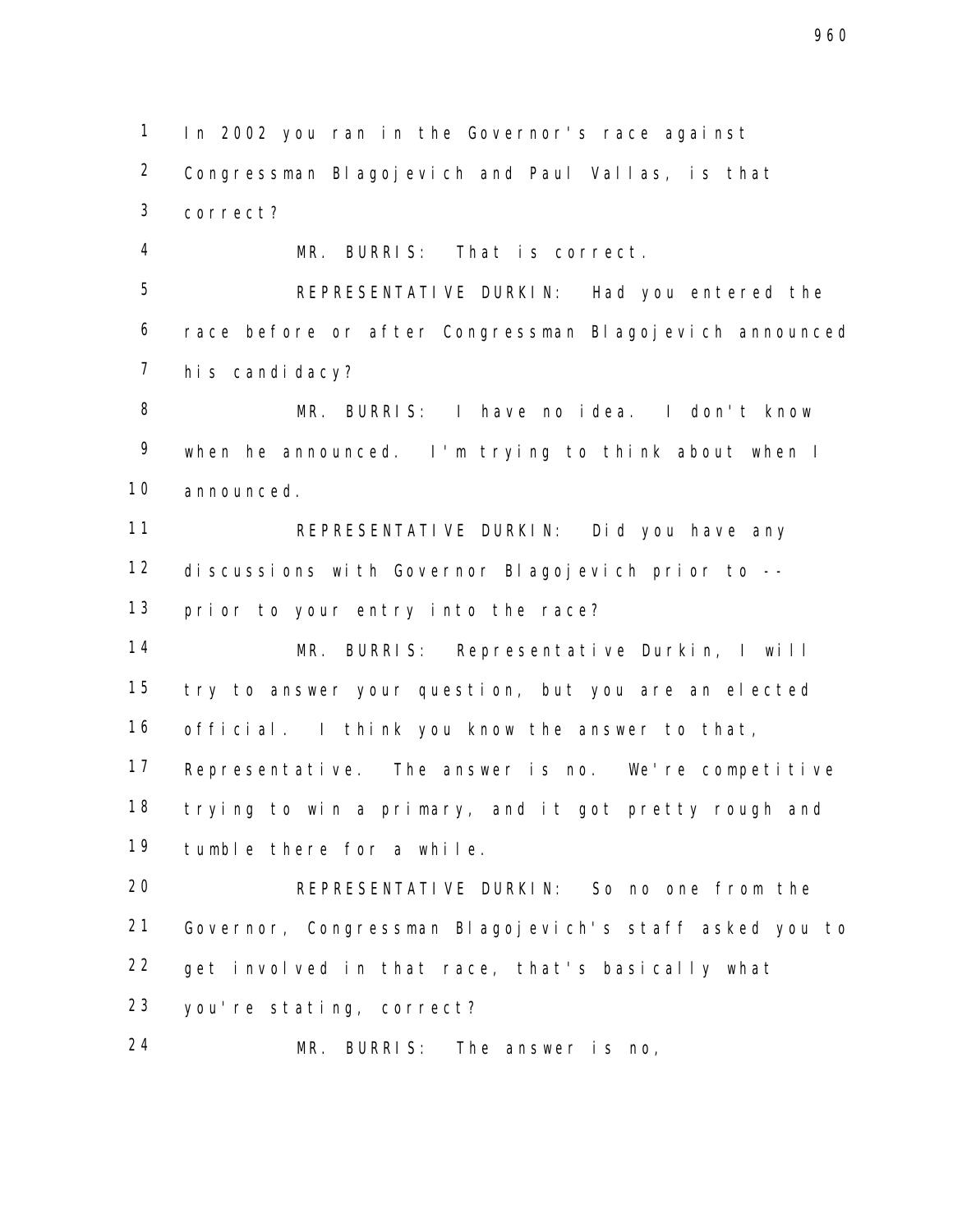Representative.

 REPRESENTATIVE DURKIN: I'd like to talk a little bit about that 2002 race for a few more minutes. Do you know a man by the name of Joseph Stroud?

 MR. WRIGHT: Excuse me, Representative. I think we've -- all I want to suggest is I don't know how far this is going, but if this is relevant to the issue of this appointment, we're more than happy to continue down this road.

 But it seems to me that we've taken a rabbit trail and we've gone into something that's very, very different. And I just would like to ask the chairman where we're going with this, how far we'll go.

 CHAIRWOMAN CURRIE: First of all let me just remind people this is not a court of law, we're not bound by the kinds of evidentiary or questioning standards that might apply in a courtroom. But we are certainly concerned that the questioning is focused on our mission. And Representative Durkin, perhaps could you explain what the purpose of that question might be?

 REPRESENTATIVE DURKIN: Absolutely. Mr. Stroud had made a 1.2 million dollar contribution to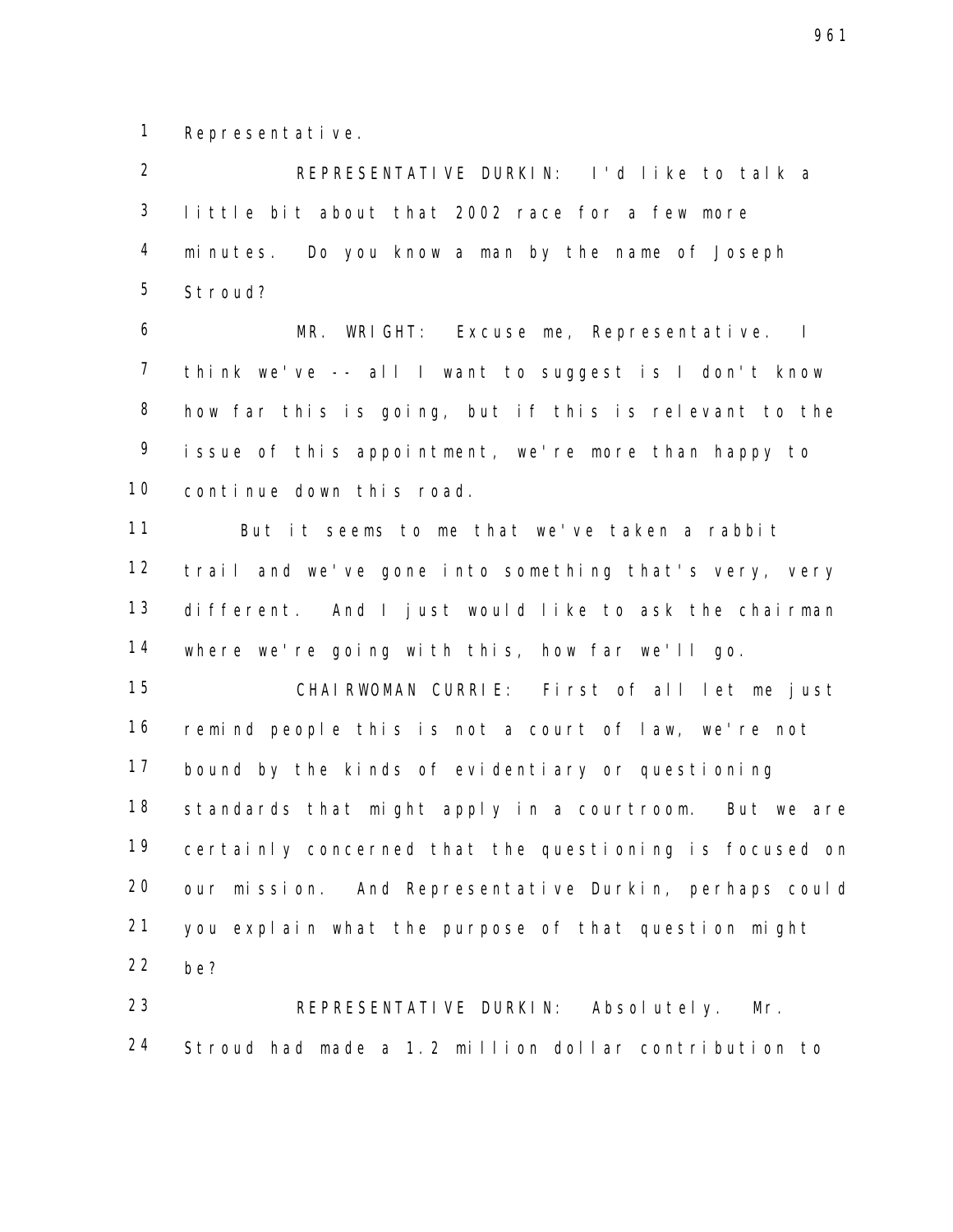Roland Burris's campaign in the 2000 election under a company by the name of Telephone USA Investments. That is the single largest contribution in state history, and the only other individual to receive a contribution from Telephone USA Investments was Rod Blagojevich and that was in 2006 for a hundred thousand dollars. So I think it's a relevant question 8 and I want to go down that questioning.

 MR. WRIGHT: I'm -- Madam Chairman, I'm sorry, but I didn't understand if are you suggesting that Senator Burris made a hundred thousand dollar campaign --

 REPRESENTATIVE DURKIN: No, Telephone USA Investments was the only -- they made a 1.2 million dollar contribution to Mr. Burris in the 2002 campaign.

 MR. WRIGHT: Are you suggesting -- REPRESENTATIVE DURKIN: The only other individual who received a contribution from Telephone USA Investments ever was Governor Blagojevich in 2006. MR. WRIGHT: Well, my question is are you suggesting that the Senator's a part of this telephone company of which you speak?

REPRESENTATIVE DURKIN: No, I want to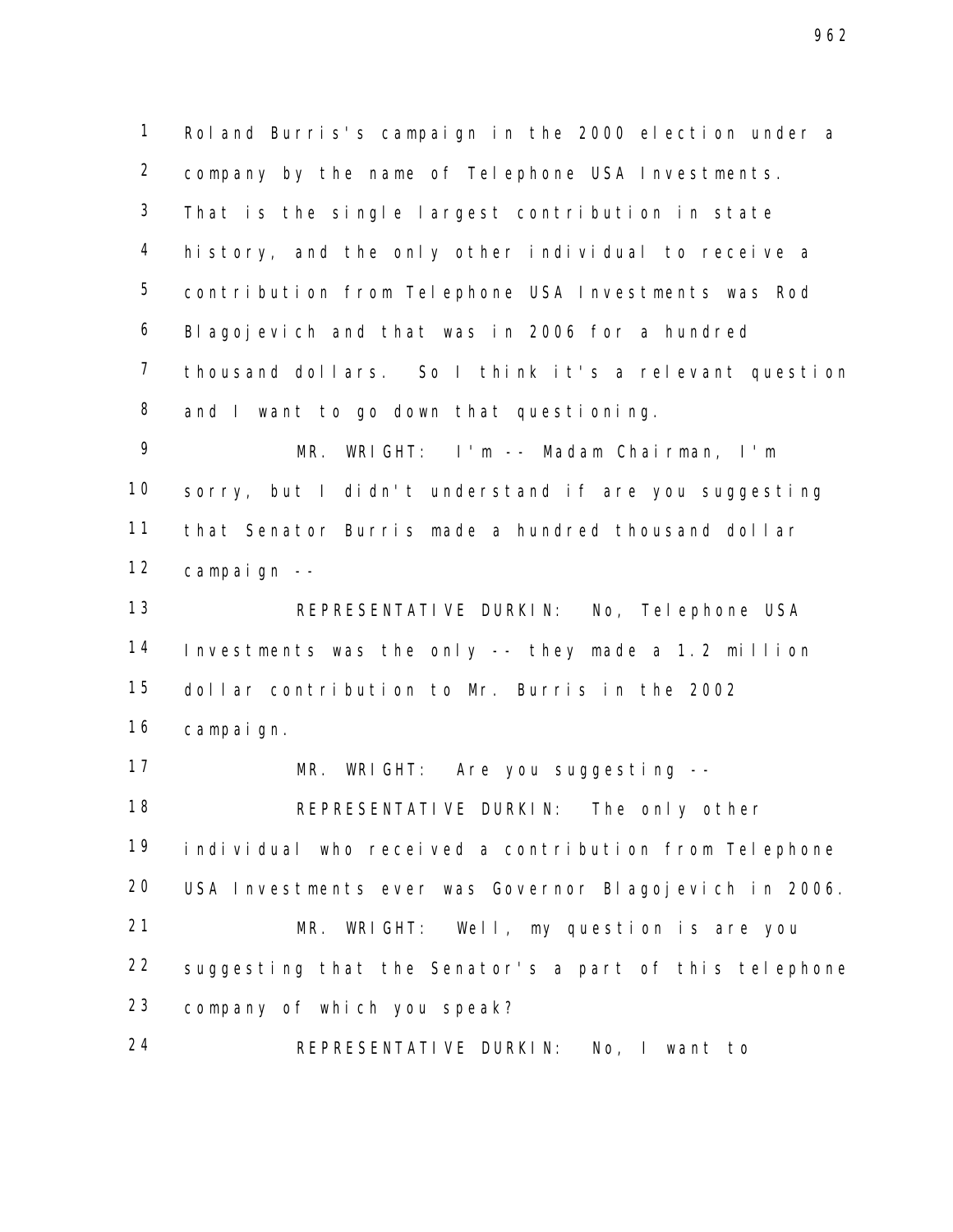understand who Robert Stroud is, because that is the single largest contribution as I stated, and there are only two people who received contributions from Mr. Stroud, and that was Mr. Burris and also Governor Blagojevich.

 MR. WRIGHT: Well, I don't know that to be true. We can accept that I guess since you're making that representation.

 CHAIRWOMAN CURRIE: It sounds to me that it's a question that probably Mr. Burris could go ahead and answer.

 MR. WRIGHT: Thank you very much, Madam. MR. BURRIS: Well, certainly Mr. Stroud in 2002 made a loan to the Burris for Governor campaign, and that loan is still outstanding, that's all I know about that situation. I have no other relationship to whatever Mr. Stroud does with his money. That is not my business nor anybody else's business if he wants to give his contributions and the contributions are legal and disclosed, I would think under all of our laws in this state that he could do that, Representative Durkin.

 CHAIRWOMAN CURRIE: So you're saying that was not a campaign contribution?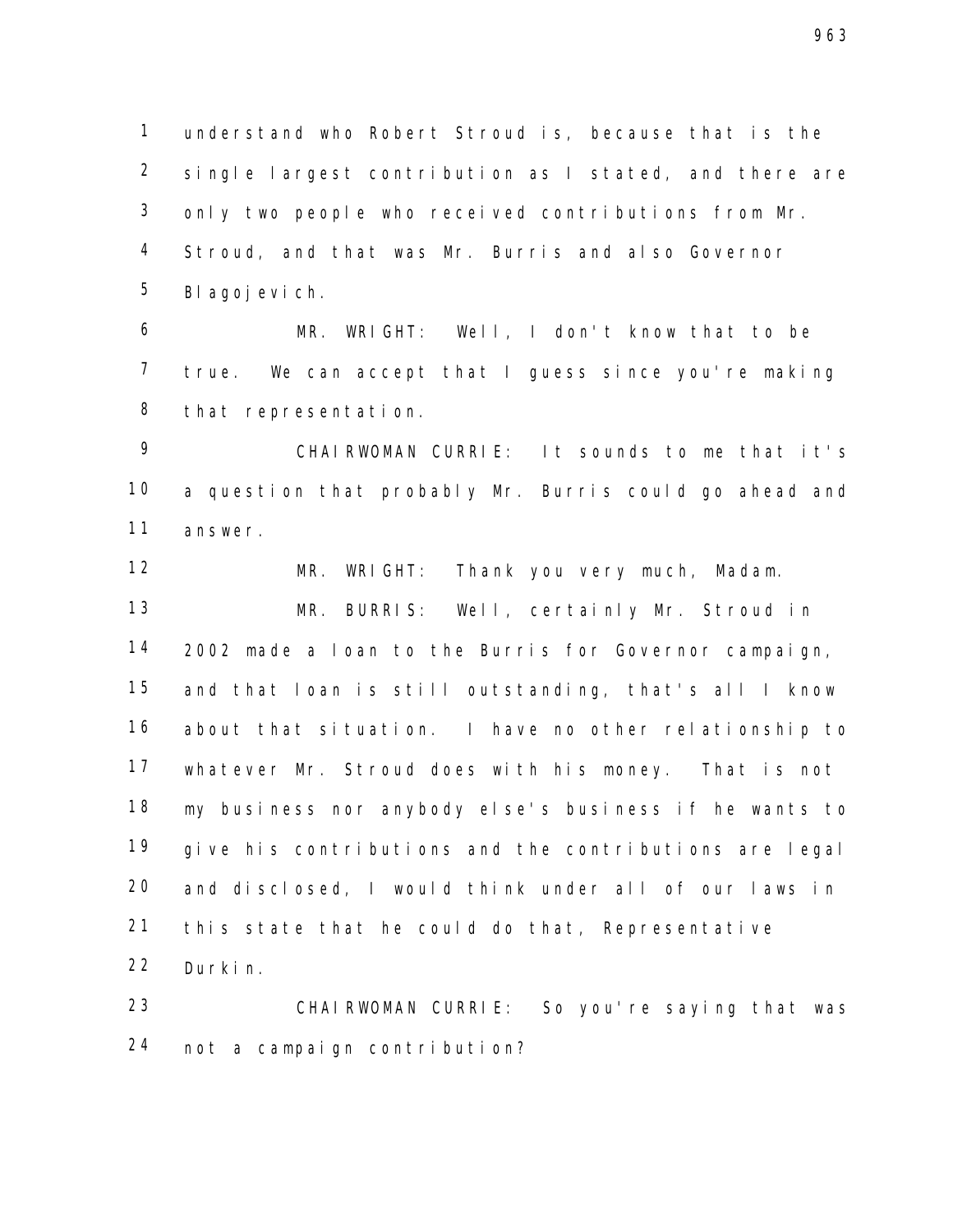MR. BURRIS: It was a loan to my campaign. CHAIRWOMAN CURRIE: Are you still trying to pay it back? MR. BURRIS: It's still on the -- the committee's been closed down, Madam Chairman, but the loan is still on the books, that is correct. CHAIRWOMAN CURRIE: Thank you. REPRESENTATIVE DURKIN: Could you explain when you first -- how long have you known Robert Stroud, prior to 2002 how long have you known Mr. Stroud? CHAIRWOMAN CURRIE: Just a second, Mr. Burris. Representative Lang. REPRESENTATIVE LANG: Well, thank you. I think Mr. Durkin's entitled to his leeway, Madam Chairman. But I don't really understand the purpose of this question as it relates to the reason Mr. Burris was brought before this committee. 19 Is the gentleman suggesting that way back before the 2002 election there was some conspiracy to help Rod Blagojevich in 2008? What is the purpose of the question? I don't understand the relevance. REPRESENTATIVE DURKIN: I think that as I stated earlier, I believe that there's a few things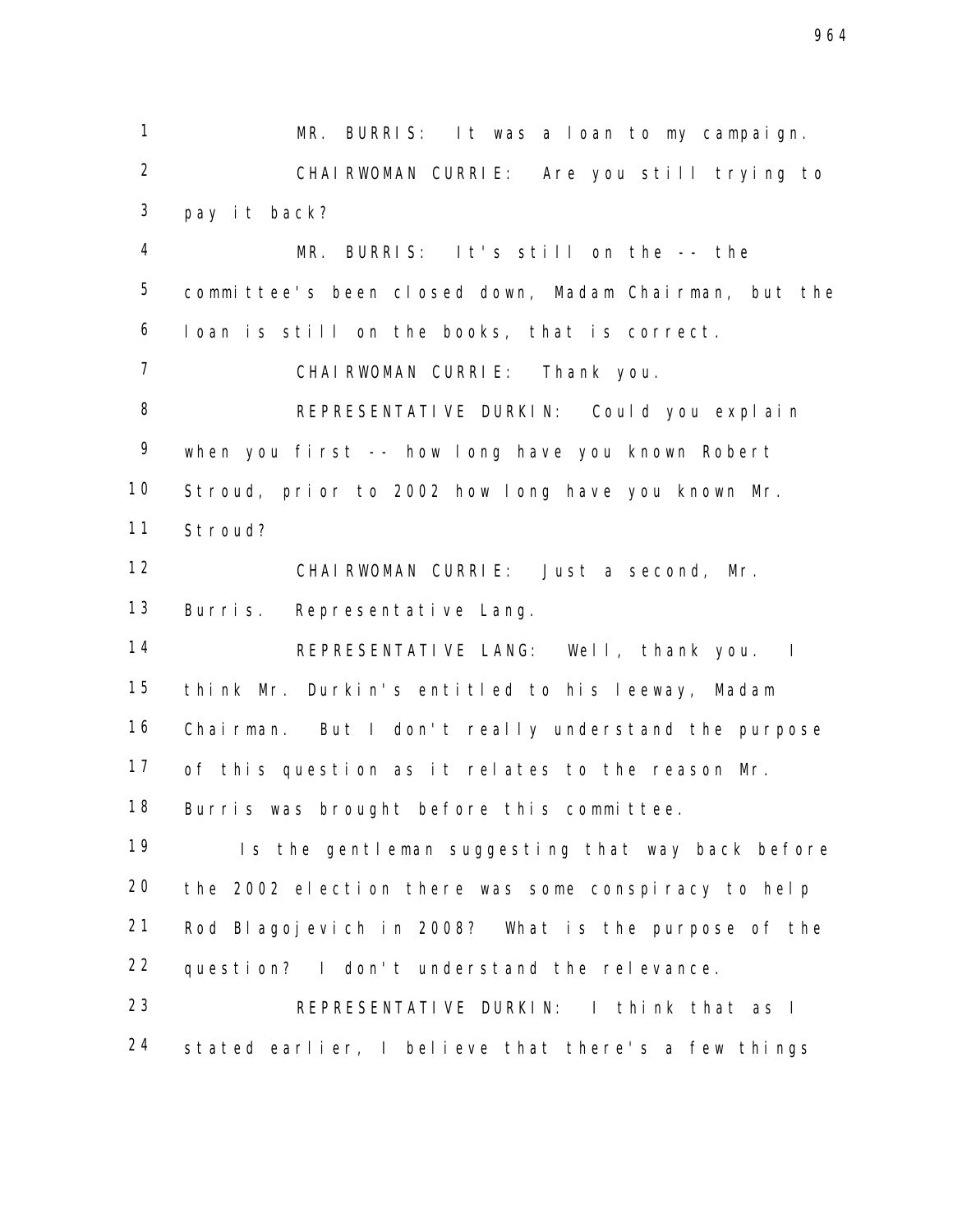and that Mr. Burris can explain the circumstances regarding the payment, and also the relationship that he has with the Governor. And I believe that the single largest contribution that was made to a campaign in Illinois history by a company, I'd like to know a little bit why it wasn't forgiven or what were the terms of it and why it still is an outstanding loan.

 And I find it ironic that the only other individual who's received a loan from Telephone USA Investments was the Governor.

 REPRESENTATIVE LANG: So it's ironic. You have a loop you want to close up, close it up. Otherwise why don't we move on. The fact that Mr. Burris still owes this man 1.2 million dollars from his campaign fund is not relevant to the appointment of Mr. Burris to be the next United States senator from Illinois.

 REPRESENTATIVE DURKIN: Did you talk to Mr. Stroud about making a contribution to Governor Blagojevich in 2006?

 MR. BURRIS: Representative Durkin, you just heard me say that I have no control or contact with Mr. Stroud or anyone else to whom they give money to.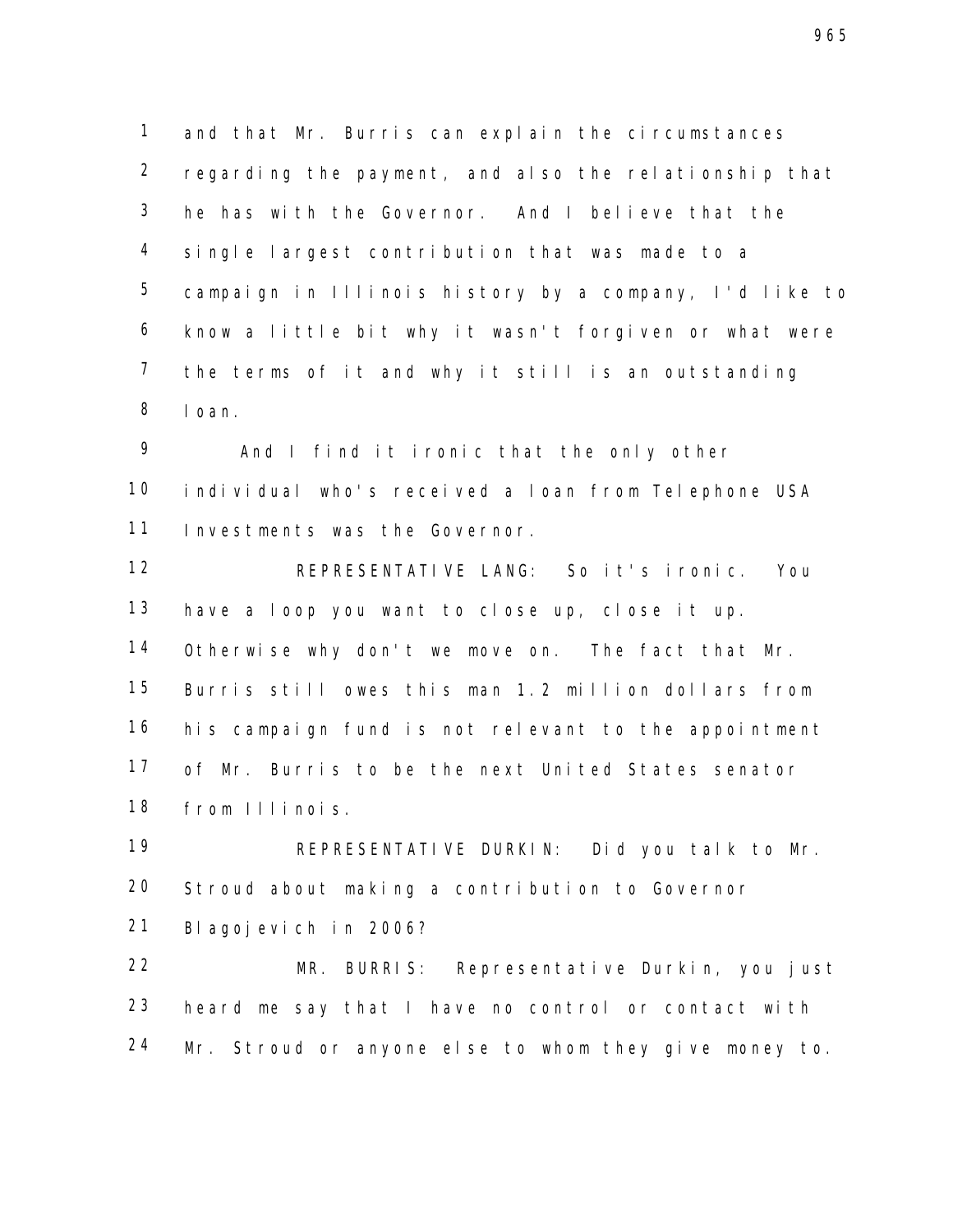And so please.

| $\overline{2}$ | REPRESENTATIVE DURKIN: I guess maybe it                |
|----------------|--------------------------------------------------------|
| $\mathbf{3}$   | would help if you would explain to the members of this |
| $\overline{4}$ | committee how one can forgive a 1.2 million dollar     |
| 5              | loan to a political action committee, I'd like to find |
| 6              | out. But I'm just having a hard time thinking that     |
| $\overline{7}$ | there's a lack of communication with Mr. Stroud over   |
| 8              | that amount of money and that loan has been forgiven.  |
| 9              | Was there any terms to the repayment of the loan       |
| 10             | or anything in writing which established the           |
| 11             | conditions of the repayment of the loan?               |
| 12             | MR. WRIGHT: May I object? Madam Chairman,              |
| 13             | this isn't a court of law. You know, we're open,       |
| 14             | we're willing to talk about a lot of things related to |
| 15             | this. It just seems that this line of questioning      |
| 16             | continues to go further and further, and so if you     |
| 17             | suggest that we continue we will.                      |
| 18             | CHAIRWOMAN CURRIE: I would suggest that                |
| 19             | Representative Durkin finish up this line of           |
| 20             | questioning quite quickly. I don't think there's       |
| 21             | anything intrinsically wrong with asking if there was  |
| 22             | some paperwork that describes what you first called a  |
| 23             | contribution, Representative Durkin, but which has     |
| 24             | been characterized by the recipient as a loan.<br>So   |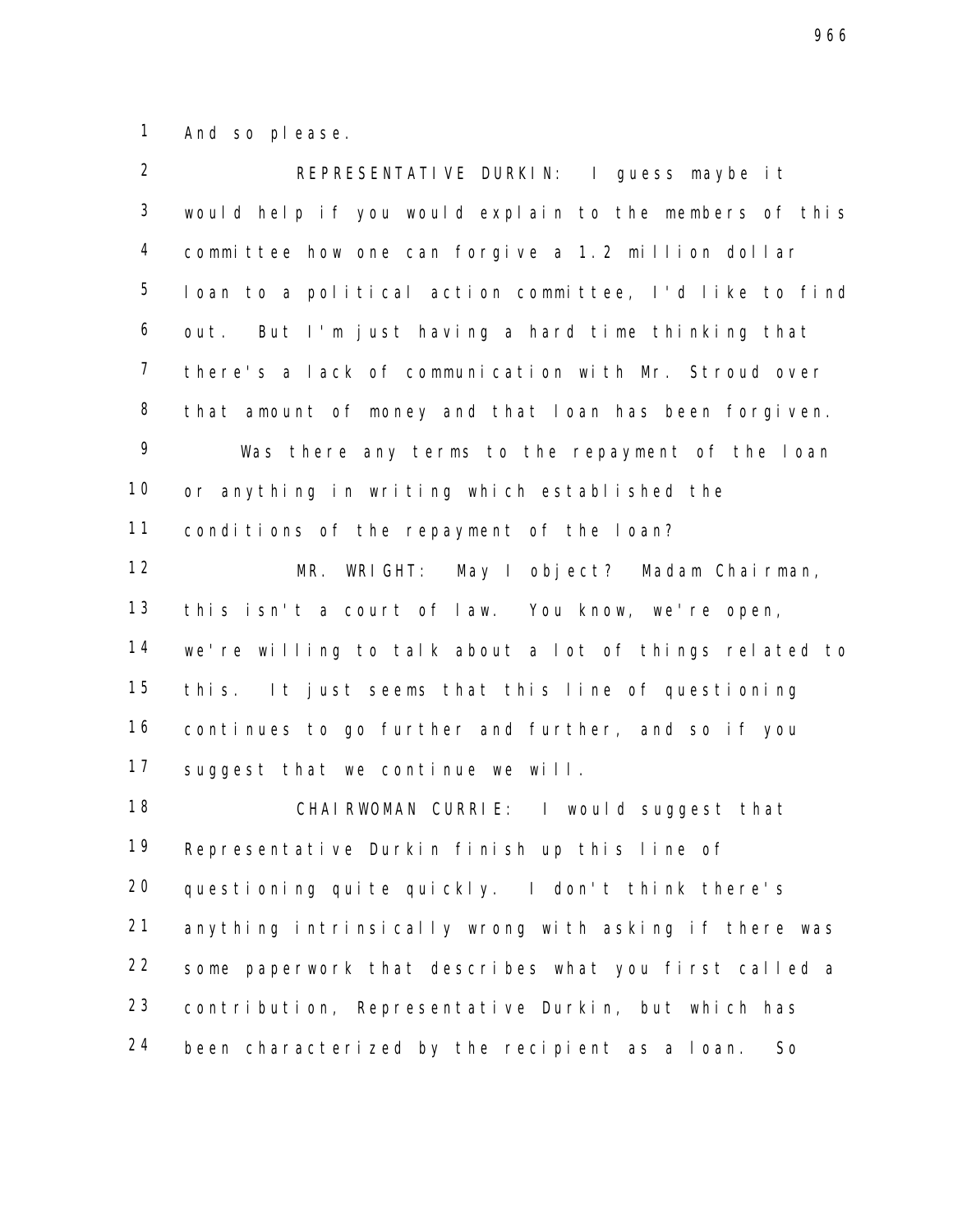maybe you could let us know quite quickly -- REPRESENTATIVE DURKIN: One last question if I might. I stand corrected. This loan, has Mr. Stroud forgiven this loan? MR. BURRIS: I have not had -- the campaign committee no longer exists. I have no way of repaying the money, and I've not heard one word from Mr. Stroud about anything that is due and owing as a result of that loan. CHAIRWOMAN CURRIE: Mr. Durkin, do you want to try another line? Are you finished? REPRESENTATIVE DURKIN: No, I've just got just a few more questions. REPRESENTATIVE DAVIS: Are they about this year? I hope they're about this year. REPRESENTATIVE DURKIN: Absolutely. Absolutely. Now you had recently a meeting with Senator Reid and Senator Durbin in Washington just in the last 24 hours I believe. MR. BURRIS: That is correct. REPRESENTATIVE DURKIN: All right. Do you expect from that conversation, do you expect to be seated in the United States Senate any time in the near future?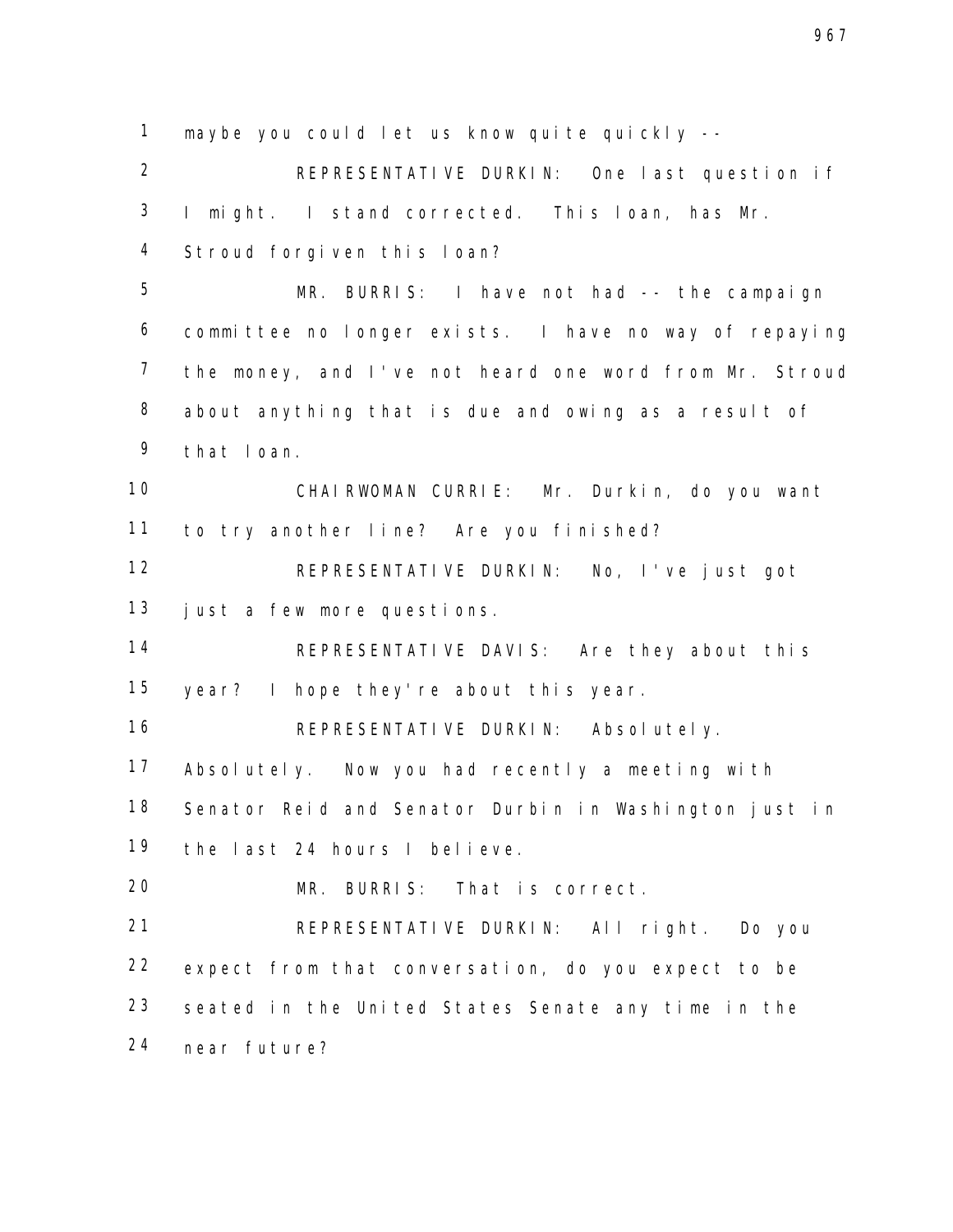MR. BURRIS: That is correct.

 REPRESENTATIVE DURKIN: Can you tell me if they stated that they will seat you and what would be the conditions of you being allowed entry?

 MR. BURRIS: We had a great meeting, Representative Durkin. I was really impressed with the Majority Leader Reid and of course our 8 distinguished Senior Senator from the great state of Illinois, Dick Durbin. And what they described to me is in the press. There was no other comments outside. They indicated that they would like for me to make an appearance here before this distinguished House committee. And secondly, that we have to get the Secretary of State's signature on the appointment. We had a very pleasant and how should I say distinguished meeting.

 And then upon those clearing up they indicated that my documentation would go to the Rules Committee and the Rules Committee would consider it, and then it would be passed out of the Rules Committee. That was the extent of our conversation.

 REPRESENTATIVE DURKIN: Did you state whether you would run for election in 2010 if you were appointed to that seat?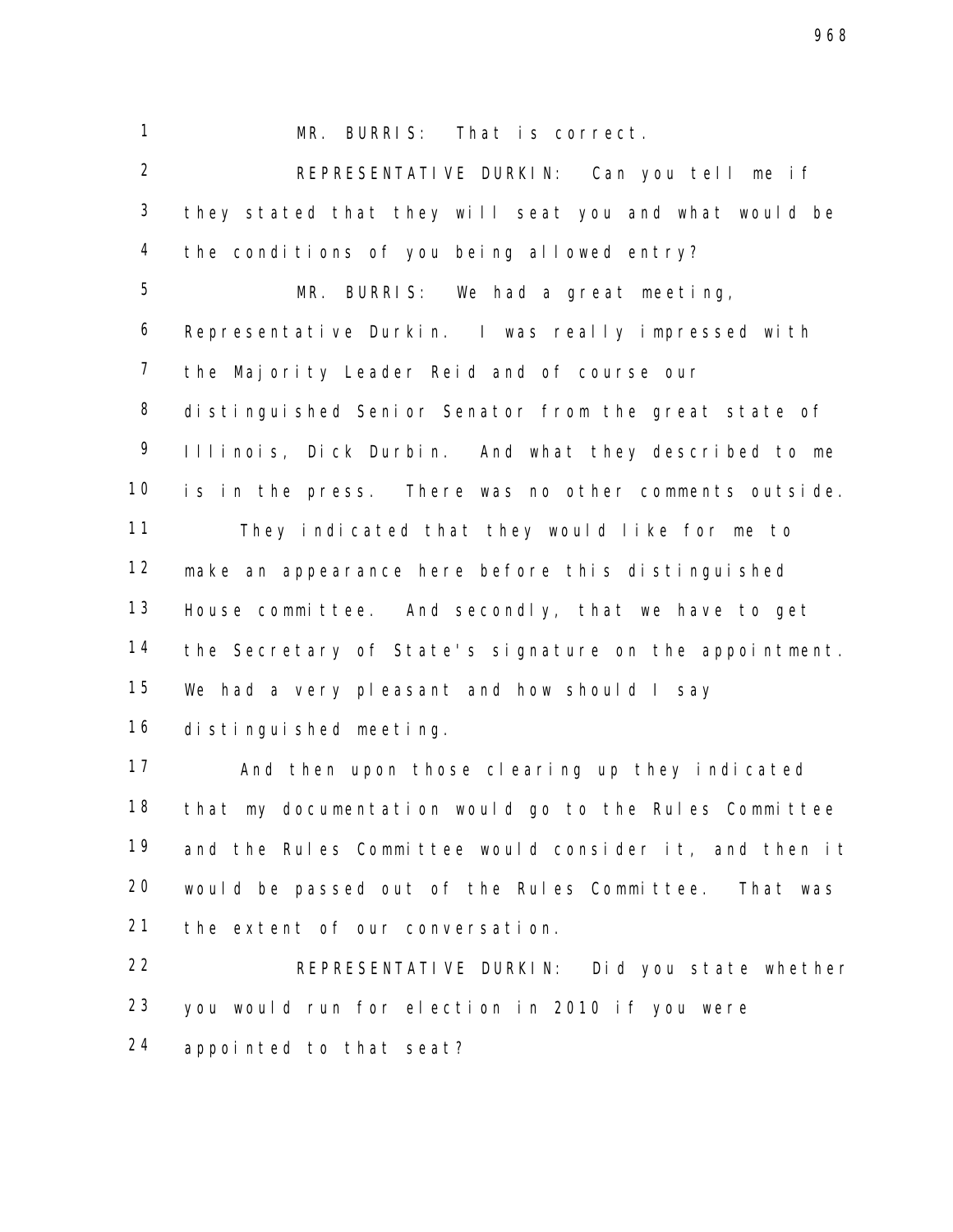MR. BURRIS: That question did not come up. 2 REPRESENTATIVE DURKIN: I would agree with that, I believe that Secretary White I believe does not have the authority to exercise discretion so I'll throw that one to you since essentially it will be required.

 I've just got one last line of questioning. And this is I'm going to ask you about a radio interview that you did on December 13th, just a few days after the Governor's arrest, and that's with WBBM radio. You had commented upon the Attorney General Madigan's lawsuit to remove the Governor.

 You stated "I certainly applaud our actions. Illinois is too important to its 18 million citizens to have a chief executive who is now incapacitated. The Governor's behavior is reprehensible."

 If you believe that he's incapacitated and his actions were reprehensible, how can you accept this appointment and claim legitimacy to it?

 MR. BURRIS: Number one, I said 13 million people. Illinois doesn't have 18 million.

22 REPRESENTATIVE DURKIN: That's what the paper stated.

MR. BURRIS: So that means that they're wrong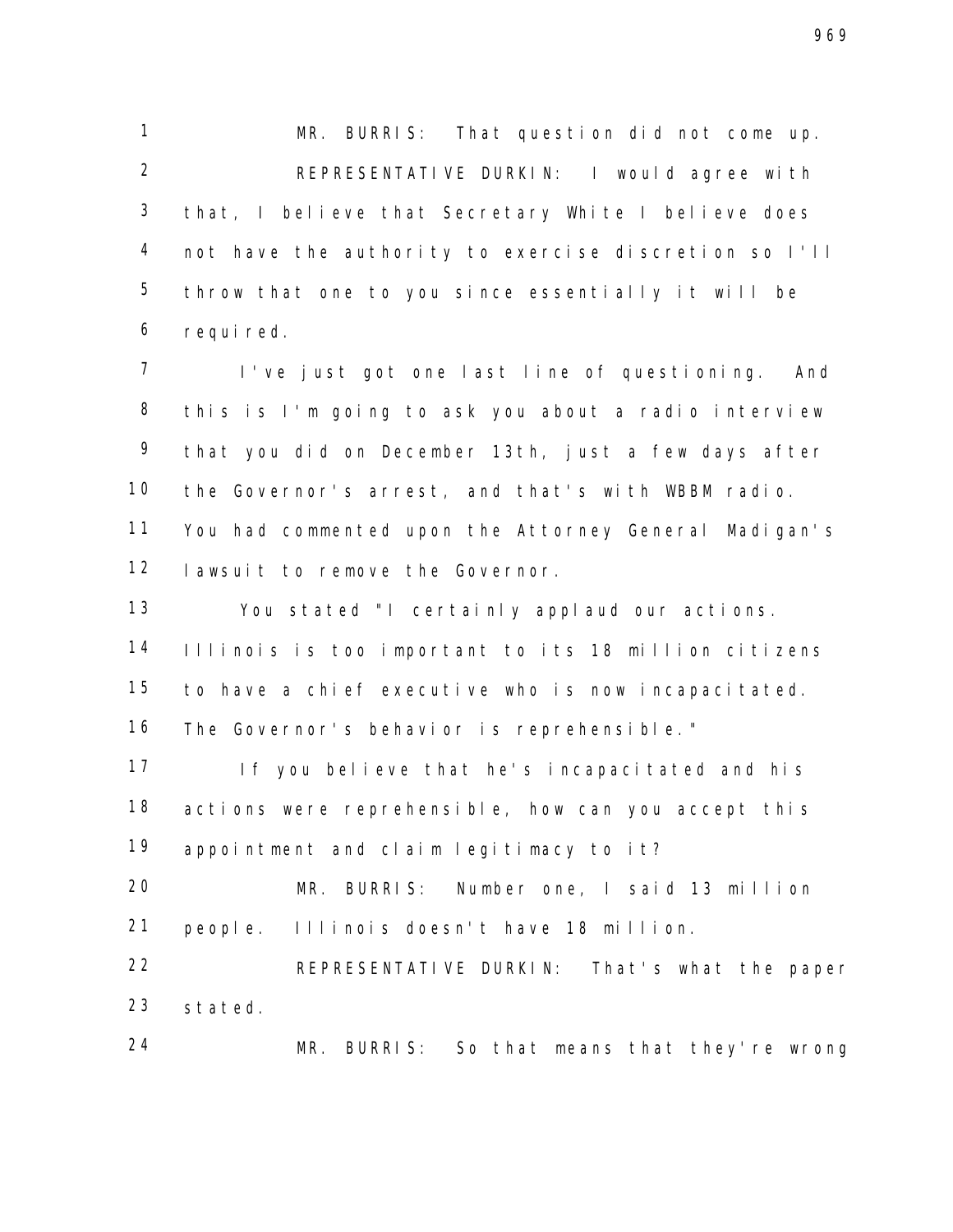sometimes, right?

 REPRESENTATIVE DURKIN: I'm with you. MR. BURRIS: And if I were Attorney General at the same time that Attorney General Lisa Madigan was Attorney General, I would have taken the same action that Attorney General Madigan took. Because there's an obligation upon you as the chief law enforcement officer of this state when you have certain obligation at your disposal to pursue, and that would be her or my responsibility to pursue the action to make a determination as to whether or not the statute would apply to the Governor. I would have taken that same action, absolutely. REPRESENTATIVE DURKIN: Would you have accepted the appointment on December 13th for the United States Senator from the Governor? MR. BURRIS: That's hypothetical. REPRESENTATIVE DURKIN: It's reasonable to ask. Since he's incapacitated, is he no longer incapacitated? MR. BURRIS: Well, the Supreme Court dismissed that action, so your question, sir, is not relevant. REPRESENTATIVE DURKIN: That wasn't your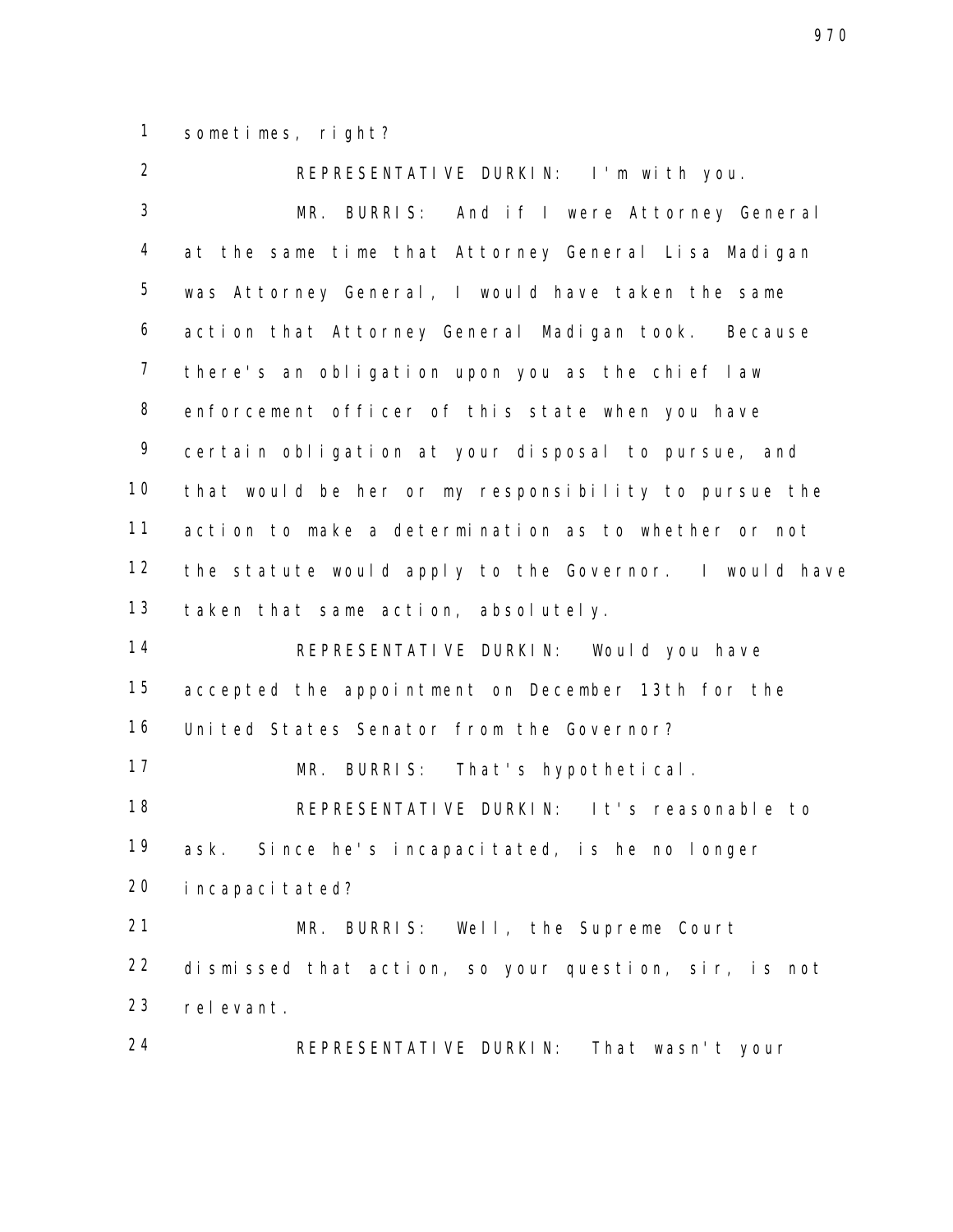lawsuit, it was Attorney General's Madigan's lawsuit as I recall.

 MR. BURRIS: Representative Durkin, the Supreme Court did not pursue her actions.

 REPRESENTATIVE DURKIN: So you don't have a response whether you would have accepted the appointment on December 13th of this last year, correct?

 MR. BURRIS: When the Supreme Court did not hear her actions, when there was no special election, my thought was at that time that should I get the appointment, that Illinois should not be short a senator, that I have the experience and knowledge of this great state, and that I could be present to hit the ground running to represent the state of Illinois in the United States Senate, should I get the appointment.

 REPRESENTATIVE DURKIN: I understand that incapacitation is a legal defense to virtually everything. So again, let me ask, I'll ask you one more time.

 Would you have accepted that appointment on December 13th when you stated that the Governor was incapacitated to run this state?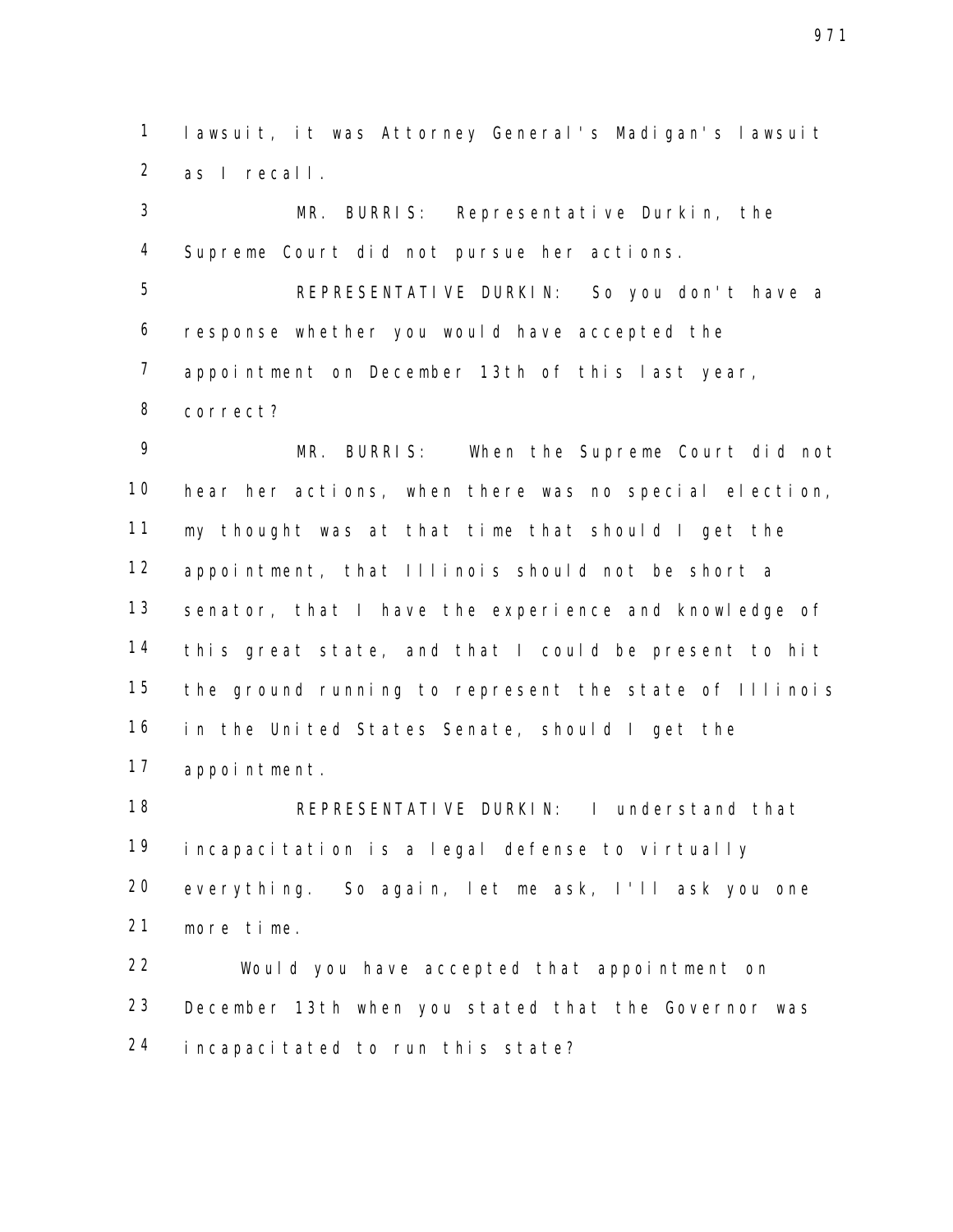MR. WRIGHT: Madam Chairman, I think we've answered that a number of times.

 CHAIRWOMAN CURRIE: It doesn't hurt to answer it twice. We often do that in this committee.

MR. WRIGHT: Okay.

 MR. BURRIS: I did not say that the Governor was incapacitated. What I said was we must pursue that legal remedy to make the determination, and the Supreme Court acted on that, Representative Durkin, and that's the end of that.

 REPRESENTATIVE DURKIN: I'll go back and look 12 at the transcript from that date, but I feel fairly confident about that.

 Let me ask you just a few more questions and I'll rap it up. Should the Governor resign?

16 MR. BURRIS: That is up to the Governor. I have no authority over the Governor.

 REPRESENTATIVE DURKIN: I'm asking you, do you believe it's in the best interests of the state of Illinois that the Governor resign his post as Governor?

 MR. BURRIS: I will repeat, Representative Durkin, what I said. I have no authority over the Governor. That is his decision and he said he would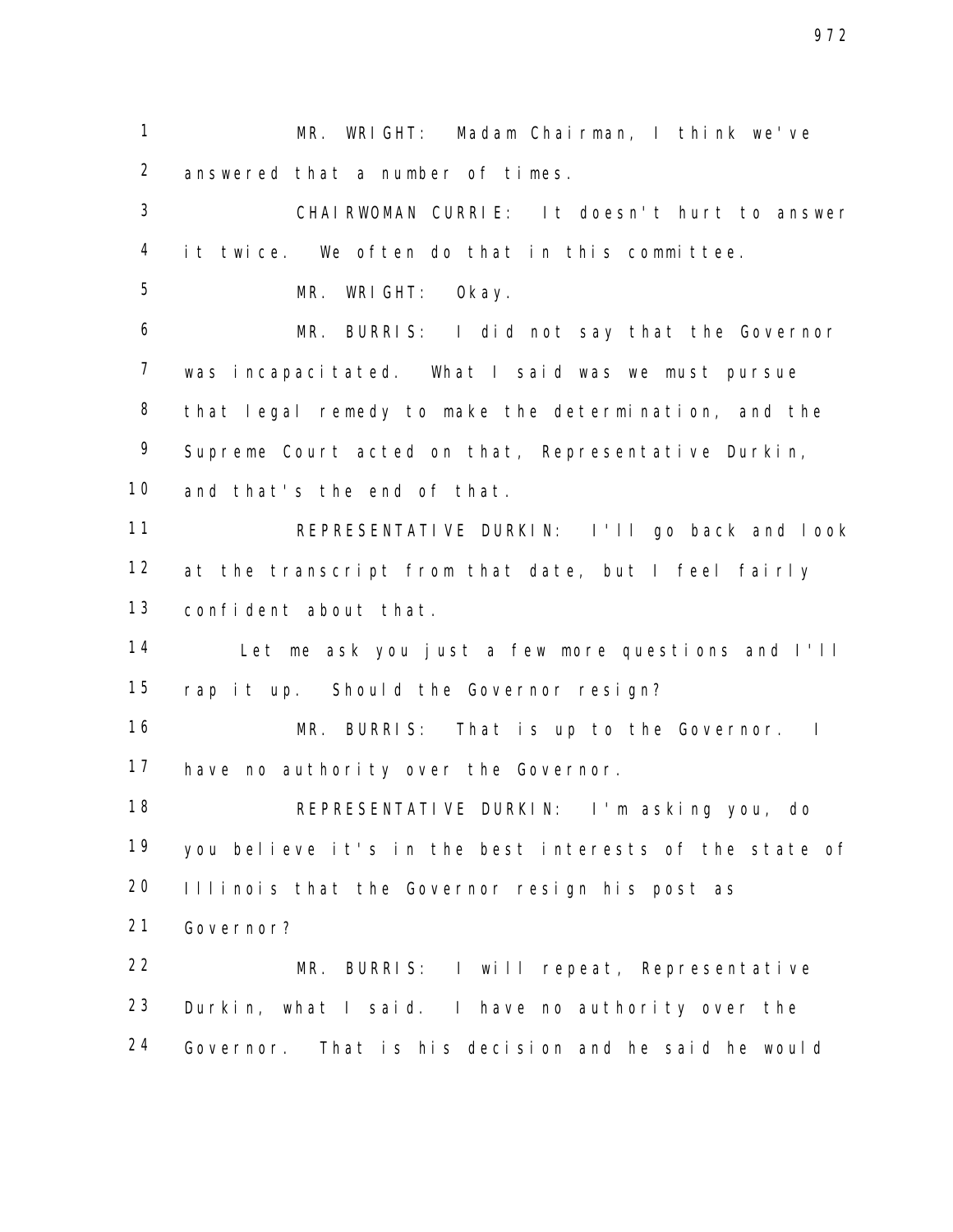not.

 REPRESENTATIVE DURKIN: Do you support the impeachment efforts going on in this committee? MR. BURRIS: I don't know what you all are -- what the evidence are, but I support my legislature and you've got to take whatever action you feel that your duties to the Illinois Constitution that you have 8 to do, and I support that effort that you're carrying 9 out your duties and your responsibilities. REPRESENTATIVE DURKIN: Whatever answer we take today or tomorrow you would support, correct? MR. BURRIS: The answer is I wouldn't have anything to do about what you all do. Do you think I've got power over what you all do? REPRESENTATIVE DURKIN: You know what we're doing, the whole world knows what we're doing. This is no secret, Mr. Burris. I've just got two more questions. Mr. Burris, would you support a special election for the seat, take a temporary placement in the United States Senate and let the people make a decision upon a balance of the Senator-elect Obama's seat? MR. BURRIS: That's up to you, Representative Durkin. That's up to this august body, that's not up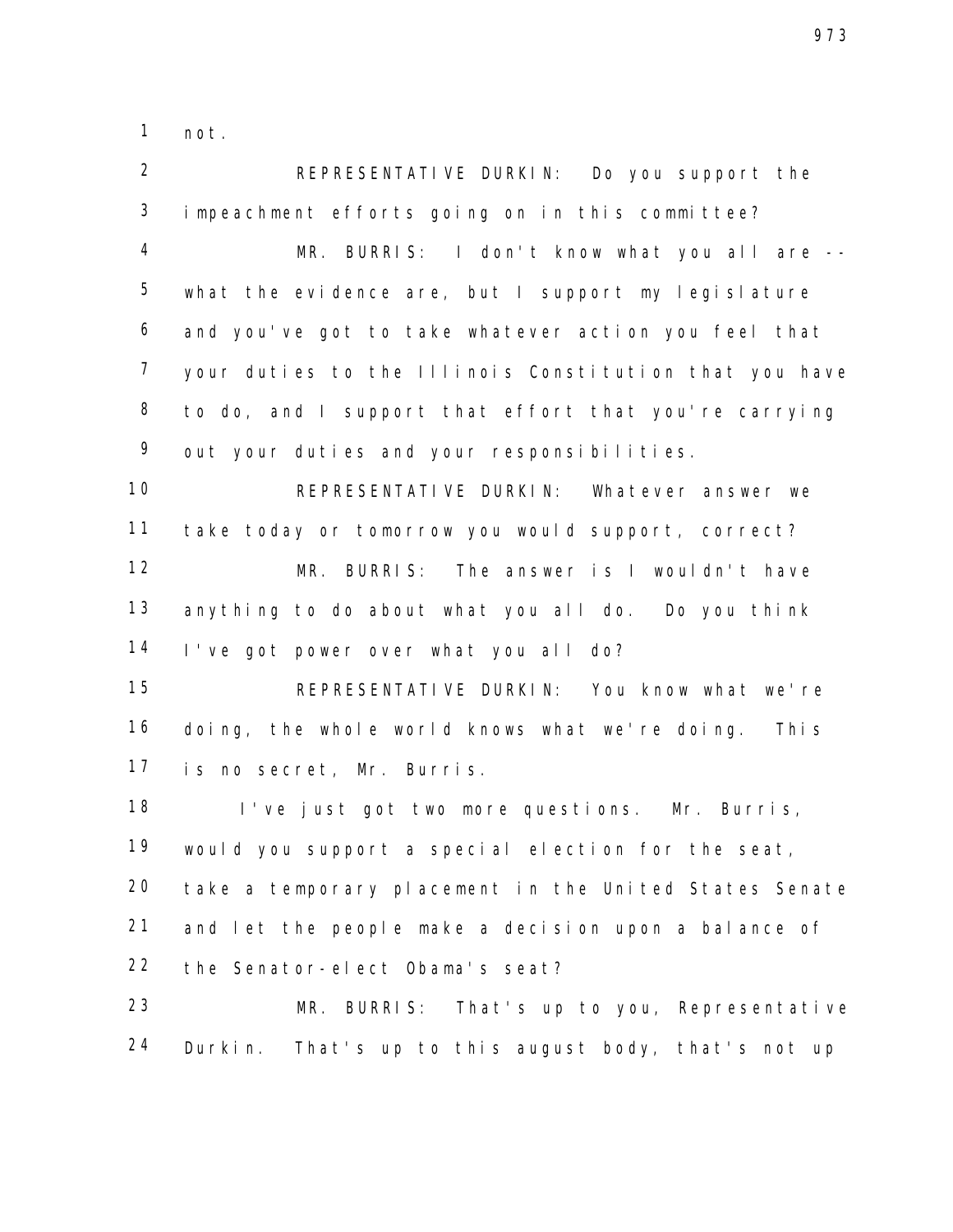to me.

 REPRESENTATIVE DURKIN: I can see where this is going, but I appreciate your patience, and good luck, sir.

 MR. BURRIS: Thank you very much, Representative Durkin.

CHAIRWOMAN CURRIE: Thank you.

Representative Flowers.

 REPRESENTATIVE FLOWERS: Thank you, Madam Chairman. Senator Burris, congratulations on being appointed for the U.S. Senate seat. And I want to also congratulate you on having the tenacity to weather the storm in which you had to endure the other day in the rain and in the cold and humiliation. But I guess you knew that there was a rainbow someplace out there, so you was willing to endure so -- and it was a history lesson that was given to our young people. And I had the opportunity to talk to my daughter to let her know that when you believe in what you're doing, irregardless of the sacrifice, that it may not always be easy, but if you believe in what you're doing, you just stay the course and it will be a brighter side.

So once again I congratulate you, and it was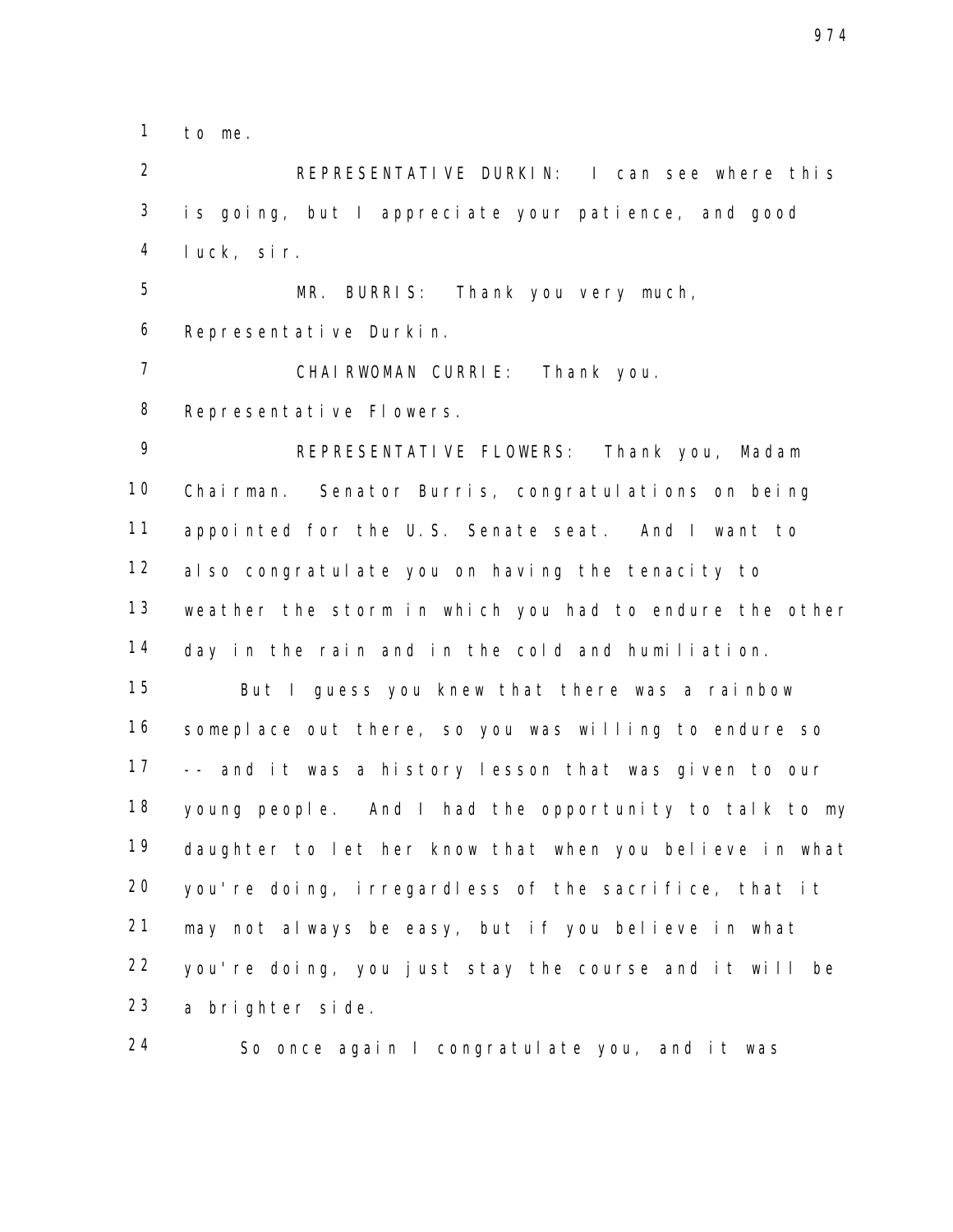really -- you have an impeccable career, and I want to congratulate you again on having that type of career.

 And as a result of what's going on in this state, the news headlines has been that the seat is tainted. I want to say to you, sir, that as a result of your answers here today, I don't see your seat being tainted by you, but it's tainted by the allegations in which this Governor has been accused of and he is innocent until proven guilty, and these are 10 allegations in the complaint that we had.

 And the Governor, there's a -- in the complaint there's a headline that says "refused to appoint an individual to the Senate seat without consideration of something in return."

 The Governor was overheard on the tapes as saying that before he would give up this seat for nothing, he would take it himself. And it was too important and he was determined to get something legal, something political, or either something personal.

 Can you say before this committee, sir, emphatically that none of those things were promised from you to the governor or there was no exchange in regards to anything legal, personal or political? MR. BURRIS: Representative Flowers, I can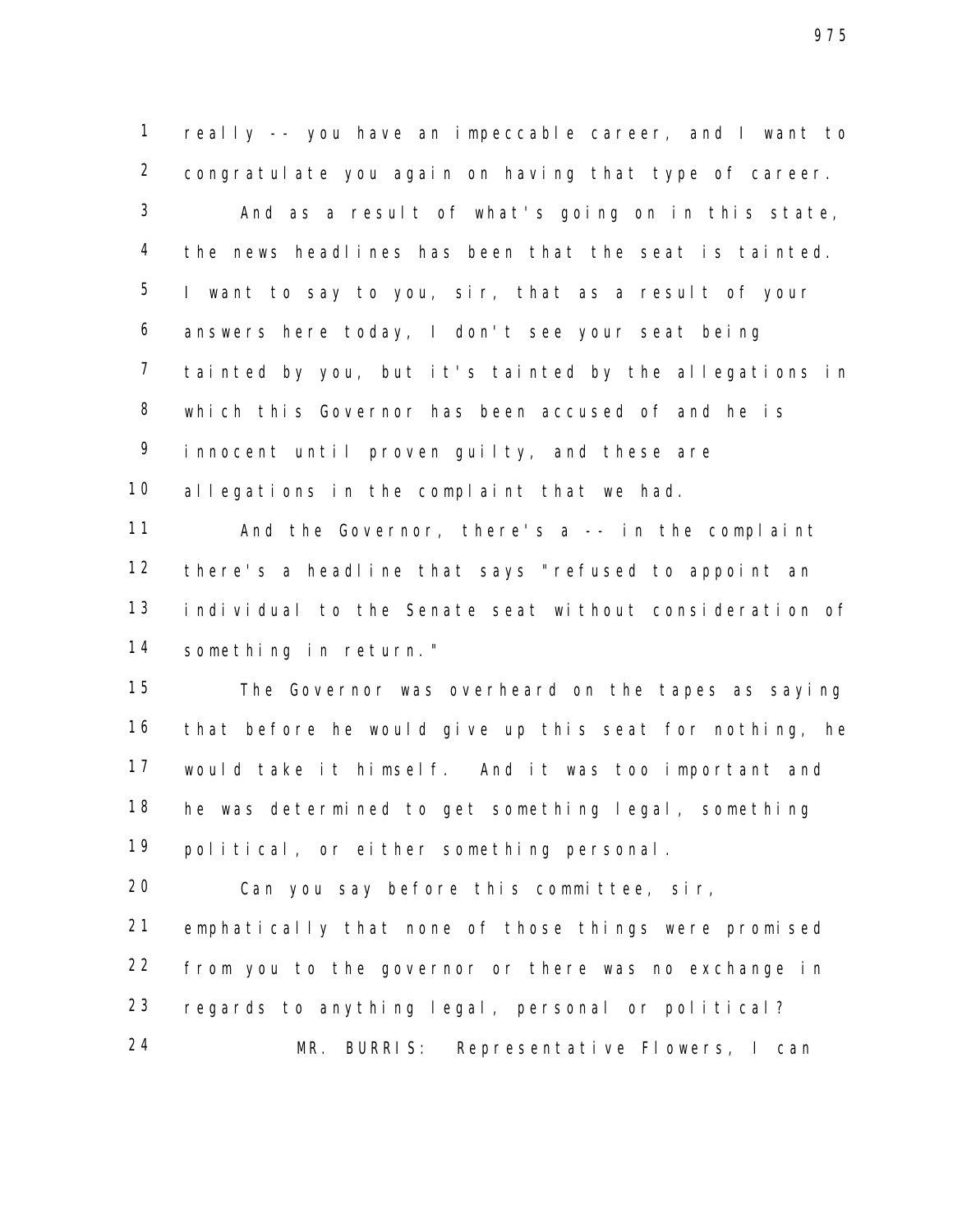before this committee state that there was nothing legal or -- REPRESENTATIVE FLOWERS: The three points were legal. MR. BURRIS: Legal. REPRESENTATIVE FLOWERS: Personal. MR. BURRIS: Personal. 8 REPRESENTATIVE FLOWERS: Political. MR. BURRIS: Or political, exchanged for my appointment to this seat. REPRESENTATIVE FLOWERS: There was no conversation, none to that effect, and I know you answered this on numerous of occasions, no quid pro quo, none of that? MR. BURRIS: Absolutely, positively not. REPRESENTATIVE FLOWERS: Well, thank you very much, sir. And once again, congratulations, and I look forward to you serving not only the state of Illinois but the people across the country well. MR. BURRIS: Thank you, Representative Flowers. CHAIRWOMAN CURRIE: Representative Black. REPRESENTATIVE BLACK: Thank you very much, Madam Chairperson.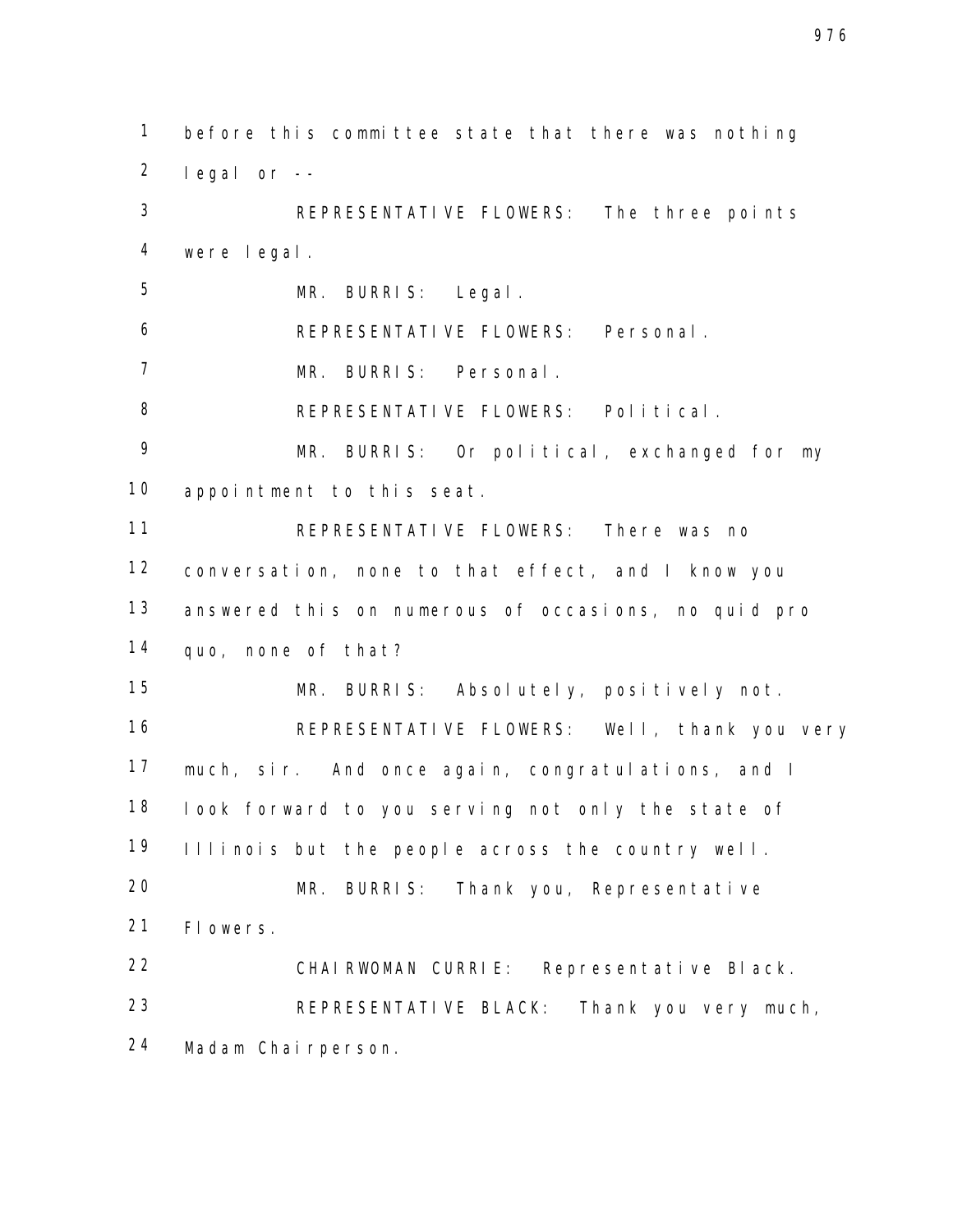Attorney General Burris, it's always good to see you. MR. BURRIS: Good to see you. REPRESENTATIVE BLACK: It's been more than forty years. I recall when you were living in Centralia. MR. BURRIS: Yeah, that's right, Representative Black. REPRESENTATIVE BLACK: In the Illinois Jaycee days. MR. BURRIS: Absolutely. REPRESENTATIVE BLACK: Where did that time go, sir? MR. BURRIS: We've all gotten older, sir. REPRESENTATIVE BLACK: Yes, indeed we have. Let me just ask you a couple of questions and follow up on one if I might. Have you established a federal political action committee that would take contributions for any activities that you may be engaged in in your two years in the Senate? MR. BURRIS: Yes, I think we did that a couple days ago, January 5th, that's correct. REPRESENTATIVE BLACK: And I would expect you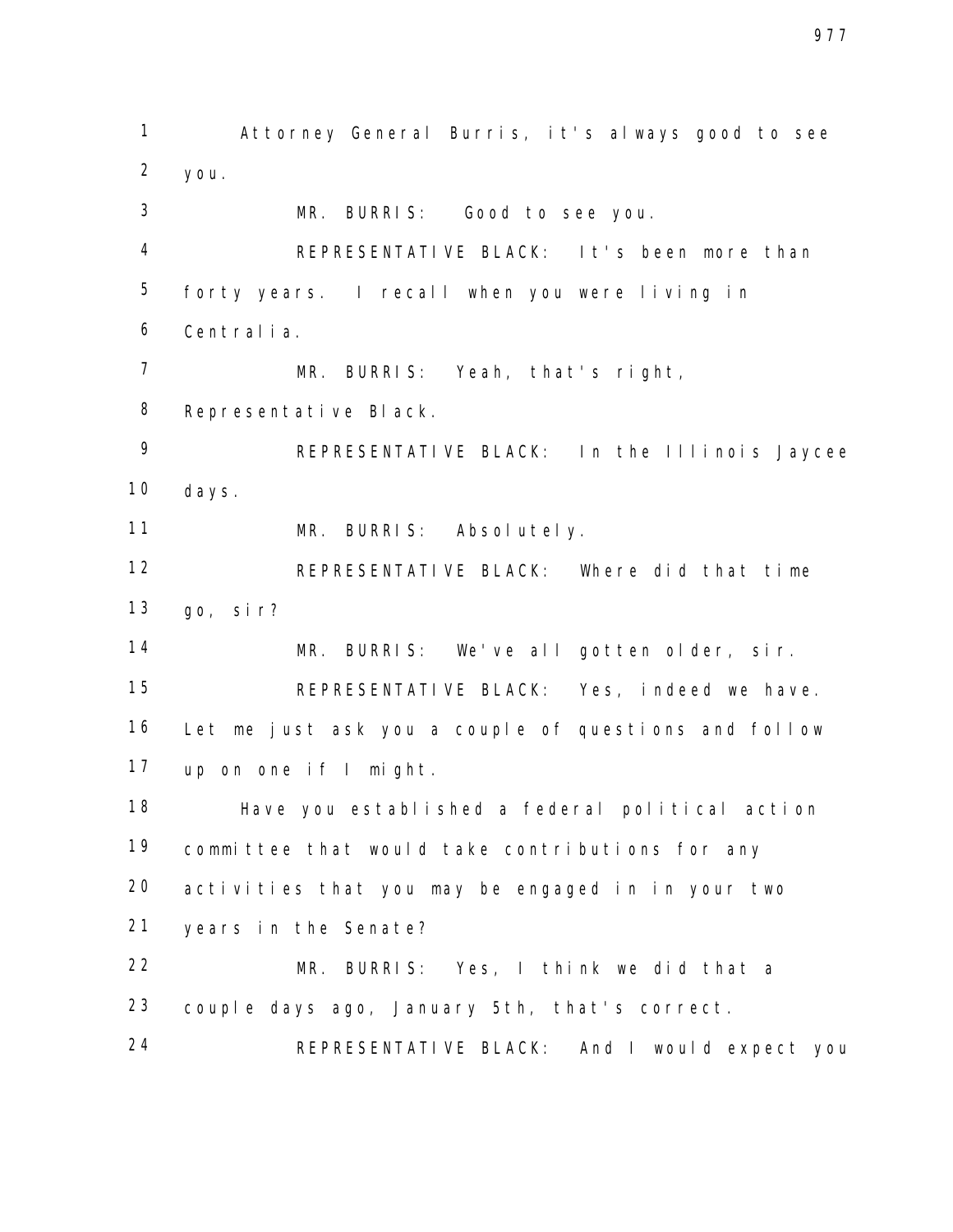to do that.

 MR. BURRIS: Yes. REPRESENTATIVE BLACK: That's what you have to do when you're assuming public office at the federal level. MR. BURRIS: That's correct. REPRESENTATIVE BLACK: I want to ask you one question. You say it was two days ago, correct? MR. BURRIS: January 5th. REPRESENTATIVE BLACK: I'm not familiar with the federal rules, it's hard enough to keep up with 12 all the state rules as, you know, you've been through as we all do every six months. Do you have to show on your federal political action committee that you have an outstanding loan of one million dollars from your state political action committee? MR. BURRIS: I think the laws are different 19 and that certainly is on the record here in Illinois. 20 REPRESENTATIVE BLACK: Right. MR. BURRIS: And that was a loan not to Roland Burris. REPRESENTATIVE BLACK: To the committee. MR. BURRIS: To the Burris for Governor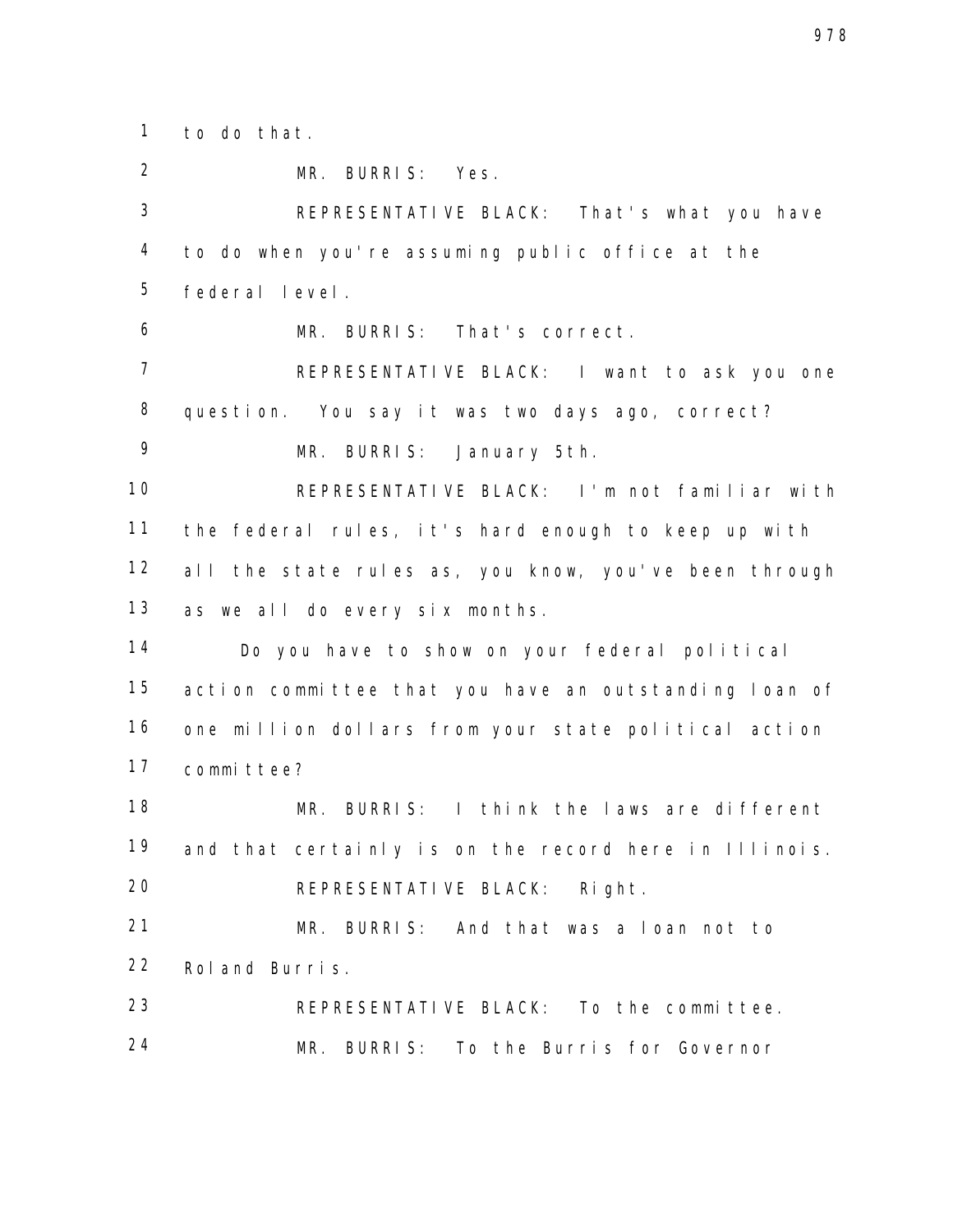Committee, and that's been on the books since we lost the primary in '02.

 REPRESENTATIVE BLACK: I understand that. My campaign committee has never had to deal with the amounts of money in that range.

 MR. BURRIS: It still wasn't enough, Representative Black. I needed about another two or three million.

 REPRESENTATIVE BLACK: I understand. My brother donated I think ten dollars to me and now he calls it a loan.

 But let me ask you, when did you resign your lobbying activities with the state of Illinois? Has that been recent?

 MR. BURRIS: Very recent, that is correct, upon receiving the appointment, sir.

 REPRESENTATIVE BLACK: Okay. I think earlier 18 if I heard you correct you said that you had met with Mr. Lon Monk who was an employee of Governor Blagojevich in 2008 regarding state business. Did you misspeak? I'm asking, I don't know if Lon Monk -- I don't think he was an employee of the Governor or the state of Illinois in 2008.

MR. BURRIS: No, he had resigned as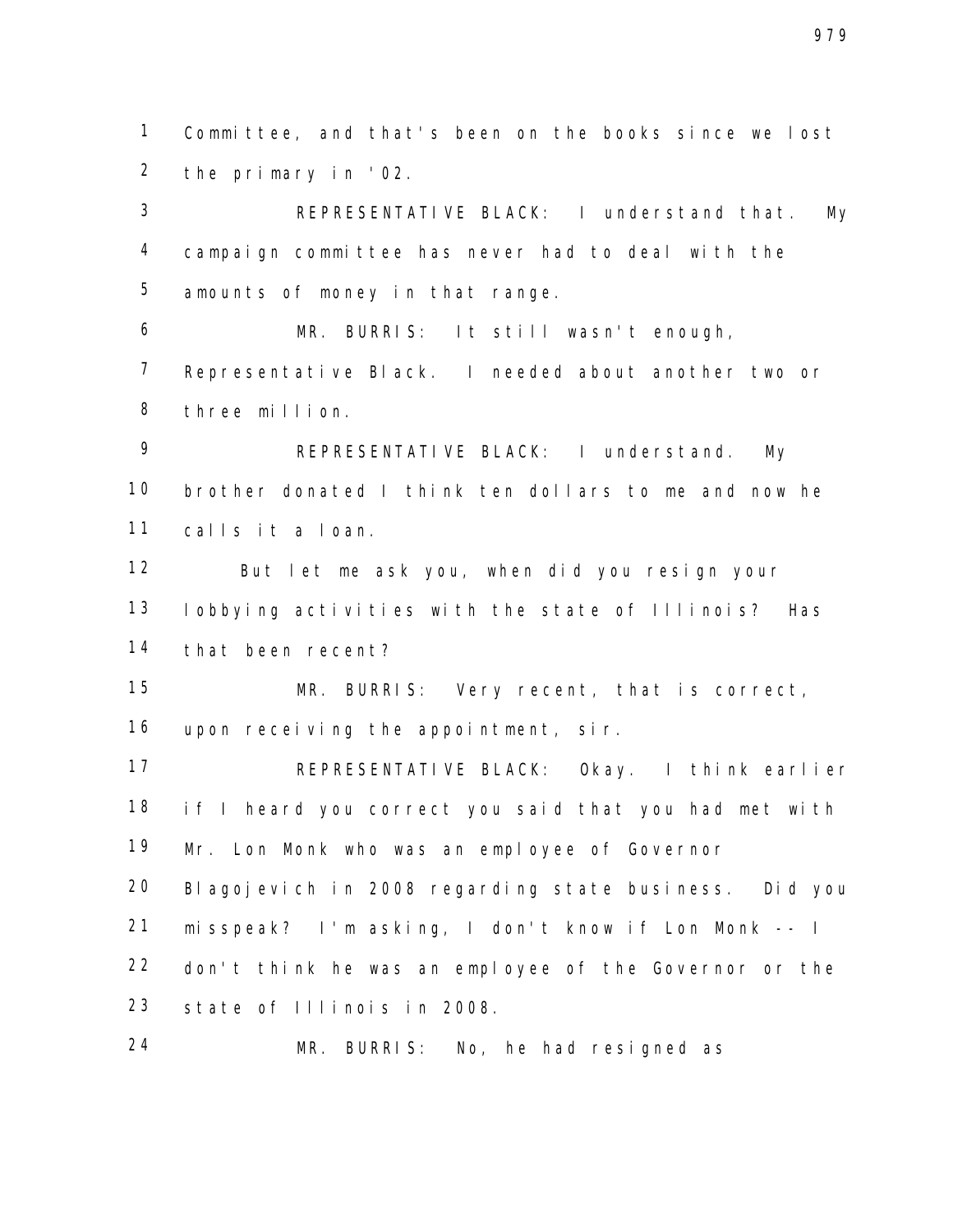Governor's chief of staff, but he was in the lobbying business, and as lobbyists do, we touch base with each other to see how we can assist each other and Lon -- REPRESENTATIVE BLACK: Your conversation then was as lobbyist/lobbyist?

MR. BURRIS: That's right.

 REPRESENTATIVE BLACK: Fine, I just wanted to 8 clarify that, thank you very much.

 One other question, and obviously you've been in this business a long time, Mr. Senator, and bear with me. When we are appointed or elected or being vetted or whatever the process may be, we're often asked many things. When you met in Washington and/or with people in Illinois, have you made any promise to a member of the Illinois Democrat party or the Democrat National Committee in Washington that you will be a candidate in 2010 or that you will not be a candidate in 2010? MR. BURRIS: Representative Black, that has not come up in any conversation.

 REPRESENTATIVE BLACK: And the reason I bring it up is there was a report alleged to have come from a Washington journalist that did come up, and that Mr. Reid allegedly was adamant that you not be a candidate.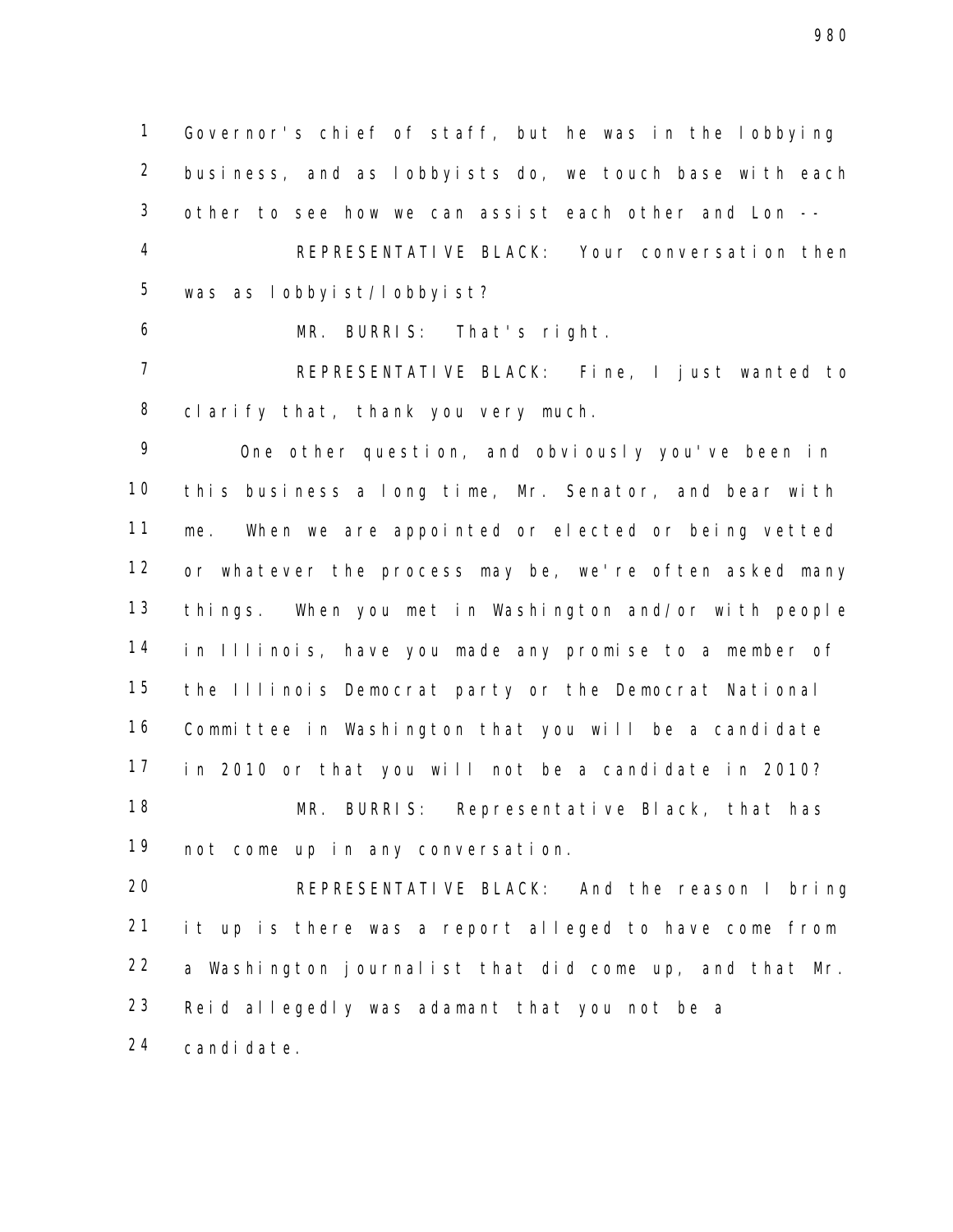CHAIRWOMAN CURRIE: Representative Fritchey. 2 REPRESENTATIVE FRITCHEY: With all deference to Representative Black, we're clearly outside the scope of anything that's germane to the investigation. REPRESENTATIVE BLACK: I'm beginning to think that anything we ask Mr. Burris is outside the scope of this examination, do you know it? With all due respect, Mr. Fritchey, I didn't -- I had no input in you releasing the report of this committee at 9 a.m. this morning. I don't know why you did that. We haven't taken any vote on the committee. We are here determining if there's any link between Governor Blagojevich and anyone who accepted an appointment from Governor Blagojevich to an office of the United States Senate.

 And I would expect to answer any of the questions that's been asked if I were sitting where Mr. Burris is, and I wouldn't think any of it would be irrelevant.

 REPRESENTATIVE FRITCHEY: I understand, Representative. You and I go far back on too many issues. But let me tell you when we're discussing whether or not there's been --

REPRESENTATIVE BLACK: I've asked two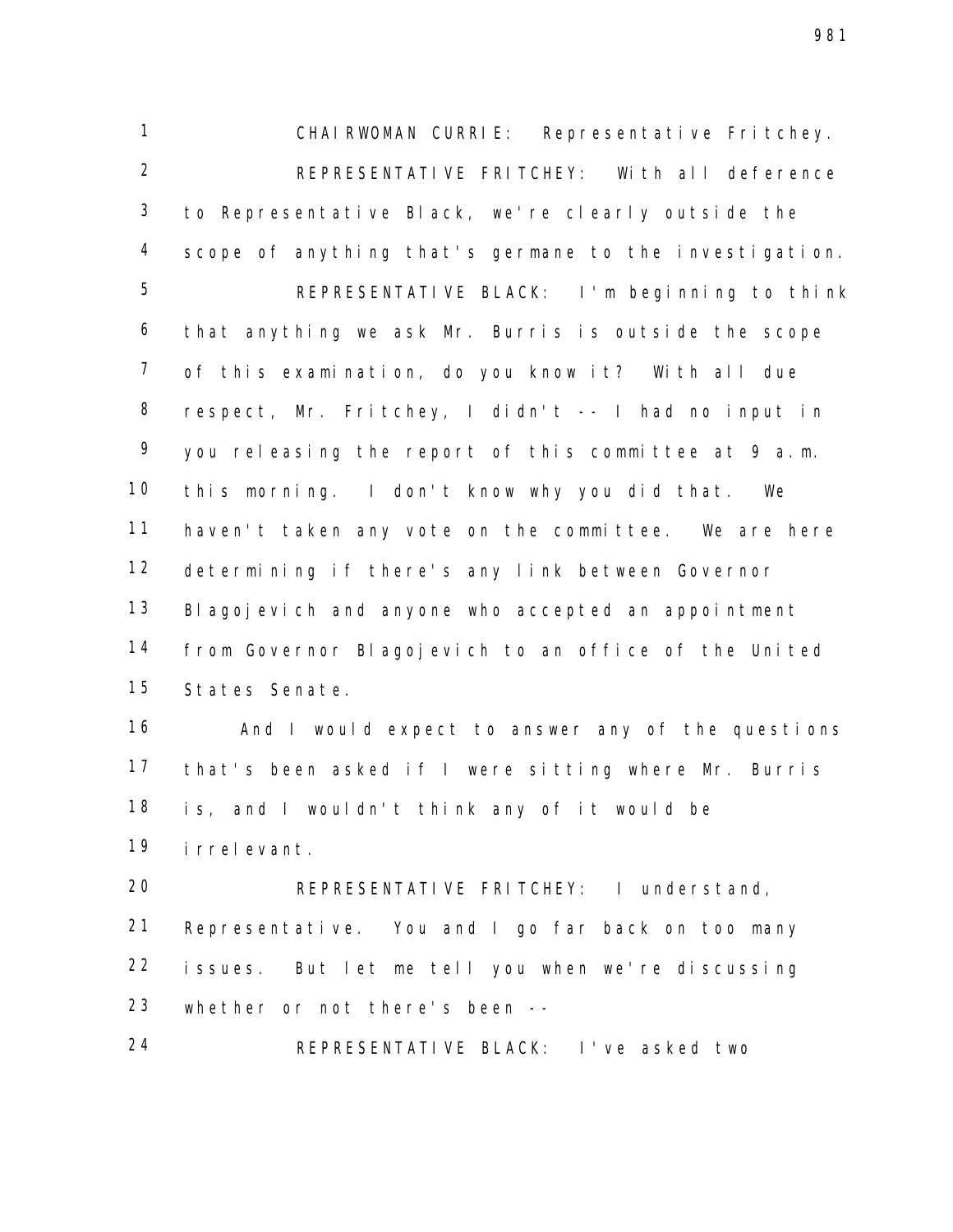questions and I've gone too far back?

 REPRESENTATIVE FRITCHEY: No, I say you and I have.

REPRESENTATIVE BLACK: Oh.

 REPRESENTATIVE FRITCHEY: But it's been a bigger portion of my lifetime than yours. But let me just say obviously we all want to get to the facts. But asking whether or not there's been a commitment as to whether or not the gentleman is going to run in 2010 and whether any discussion was taking place between himself and the Senate majority leader, if you can explain how that would be a bearing on any discussions between him and Mr. Blagojevich pertaining to the Senate seat, then obviously you're entitled to do that.

 Obviously you're entitled to do whatever you like, Mr. Black. But I'm simply saying I do not see the relevance between any conversations he may have had about a 2010 bid with Senator Reid has on how he got appointed to the Senate seat by Governor Blagojevich.

 REPRESENTATIVE BLACK: I accept your critique. I would just remind you that most of us downstate often see more clearly the relevance of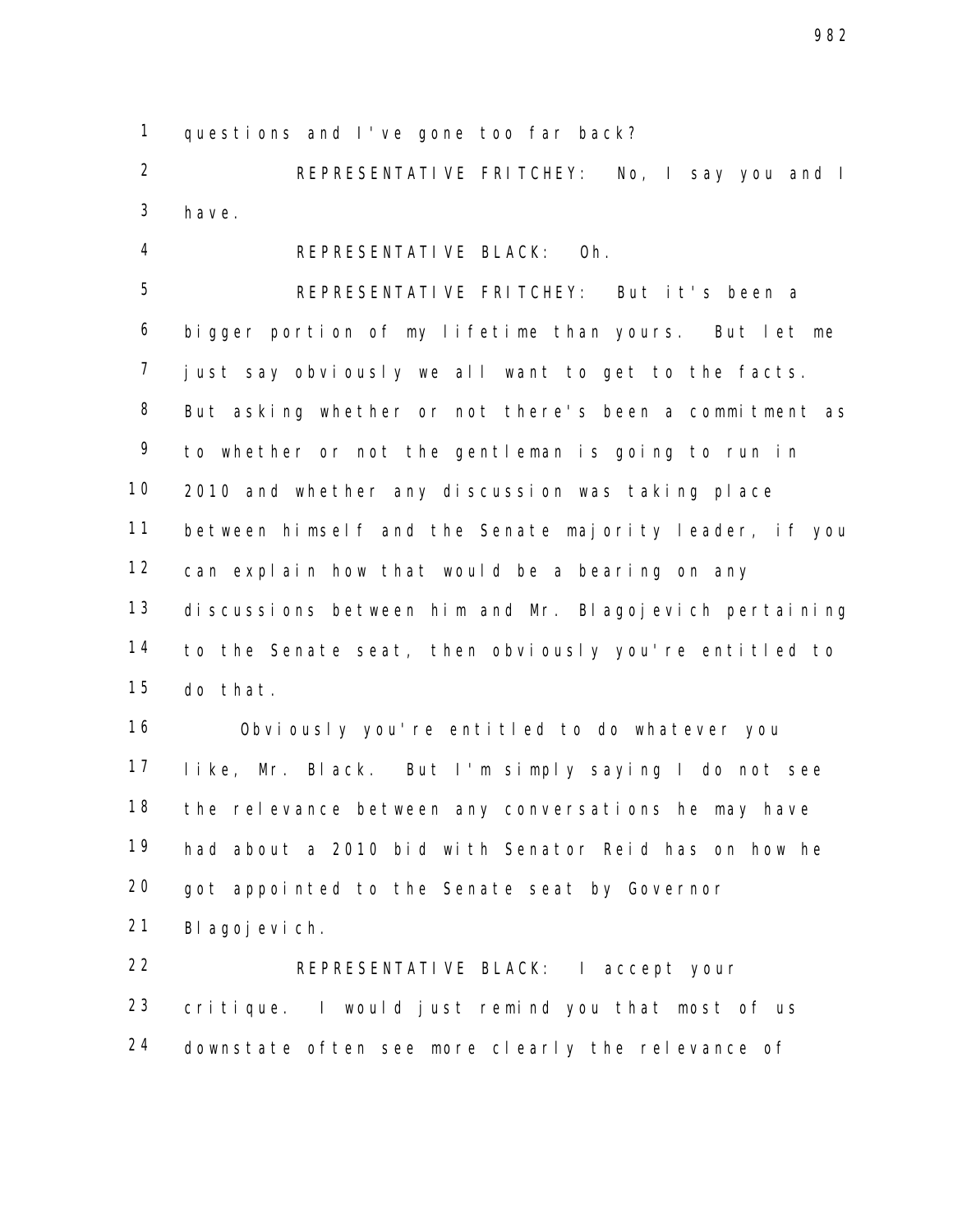matters because we don't have the air pollution that exists in Chicago.

 CHAIRWOMAN CURRIE: Mr. Black, we're ready for your next question.

 REPRESENTATIVE BLACK: Thank you very much, Madam Chairman.

 It has been widely reported, Senator Burris, that Mrs. Blagojevich has a position with a nice salary, I don't know what nice salary is, with the Christian Industrial League, and certainly members of the press have inferred that your business partner, Mr. -- is it 12 Levin?

MR. BURRIS: Lebed.

 REPRESENTATIVE BLACK: Lebed, may have had discussions with either Mrs. Blagojevich or Governor Blagojevich regarding her employment by -- is it the Christian Industrial League? I'm not -- I can't 18 remember what that name of the agency is.

 MR. BURRIS: Yeah, I think it's the Chicago Christian Industrial League.

 REPRESENTATIVE BLACK: Chicago Christian Industrial League?

MR. BURRIS: I think that's it.

24 REPRESENTATIVE BLACK: Do you know whether or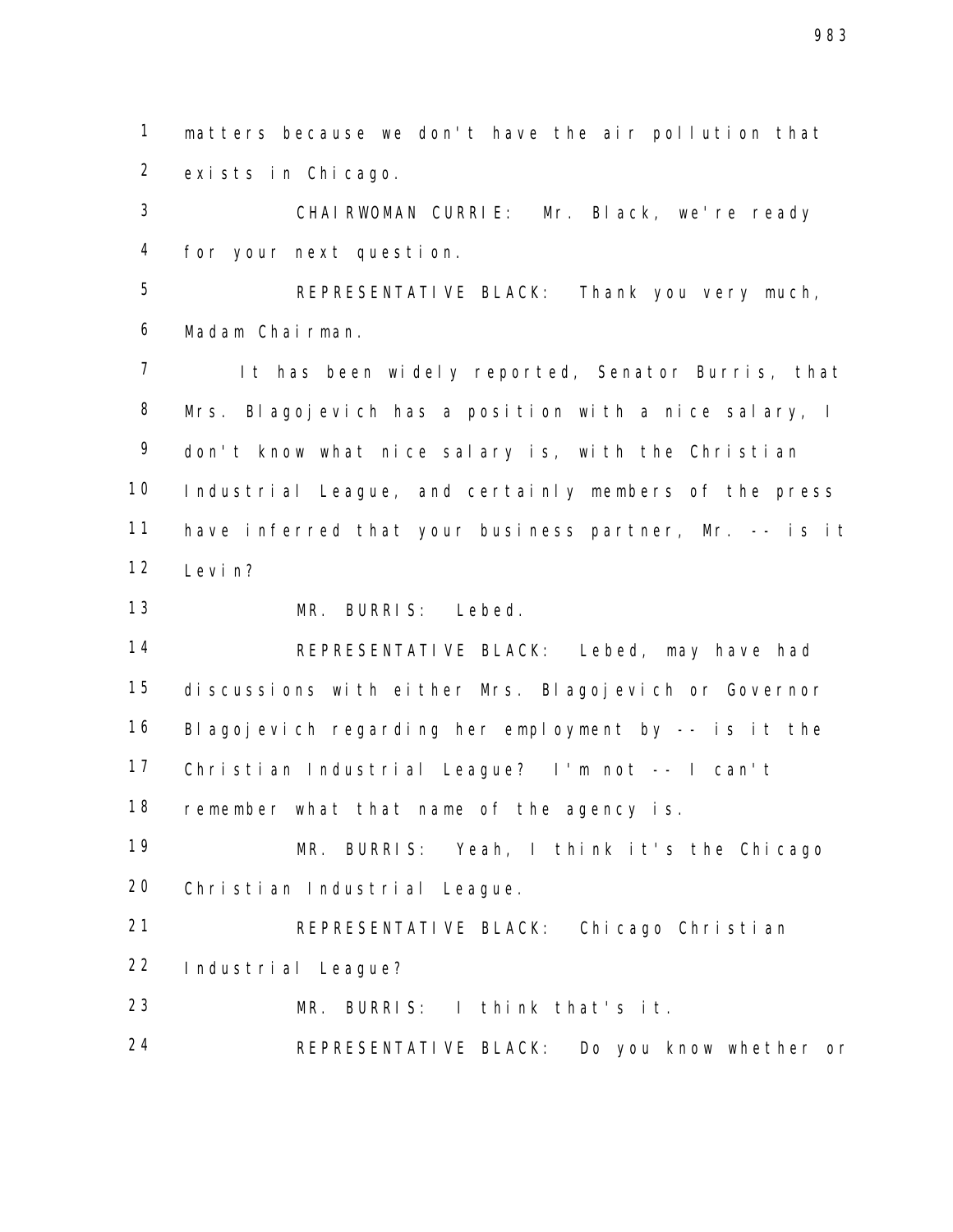not your business partner had any discussions with the Governor or Mrs. Blagojevich regarding this position? MR. BURRIS: That is not in my purview, I do not. REPRESENTATIVE BLACK: So he wouldn't have checked with you? MR. BURRIS: Checked with me? No. REPRESENTATIVE BLACK: Or said hey, I've got this really neat job, do you think we should recommend somebody? MR. BURRIS: No, he did not check with me at all on that. REPRESENTATIVE BLACK: Okay. MR. BURRIS: I knew nothing about that. REPRESENTATIVE BLACK: All right. Mr. Burris, I thank you very much. As always, it's always good seeing you. You and I used to talk about more than four decades ago young men can change the world, remember that? MR. BURRIS: Absolutely. REPRESENTATIVE BLACK: And now that we're much older, sir, I don't know if we've changed it, but I think a few of us have tried. MR. BURRIS: I certainly tried in my days as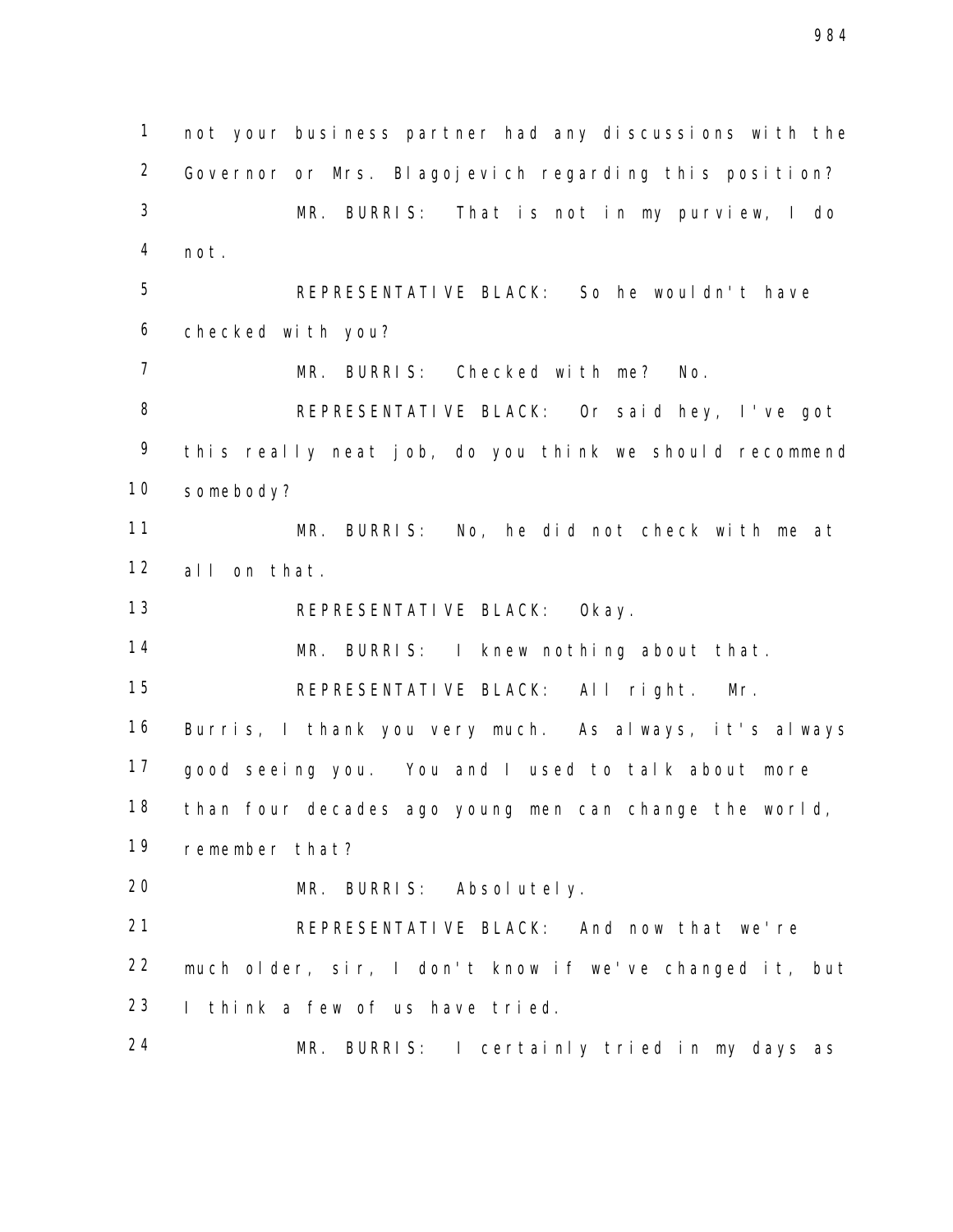a public official of Illinois to make an impact on my citizens of this state. Thank you, Representative Black.

 CHAIRWOMAN CURRIE: Thank you. Representative Eddy.

 REPRESENTATIVE EDDY: Thank you, Madam Chair. Mr. Burris, I read your affidavit, and as I read it a couple of things jumped out at me and I want to clear those up with you if I could.

10 It states in the affidavit that on Friday,

December 28th, you said it was probably about 4:00,

that you received a call from Mr. Adams, Sam Adams,

 Jr. When I read that it struck me as a little curious 14 as to why the Governor's criminal defense attorney was doing business --

 MR. GENSON: I don't mean to interrupt, but it's been stated he's not his criminal defense attorney. That's all I want to say. Mr. Adams, Jr., does not, has not, and will not represent Governor Blagojevich in the criminal case. And it's been said publicly and I just wanted to make it clear that just because --

 CHAIRWOMAN CURRIE: We'll clarify the record of this committee. Thank you.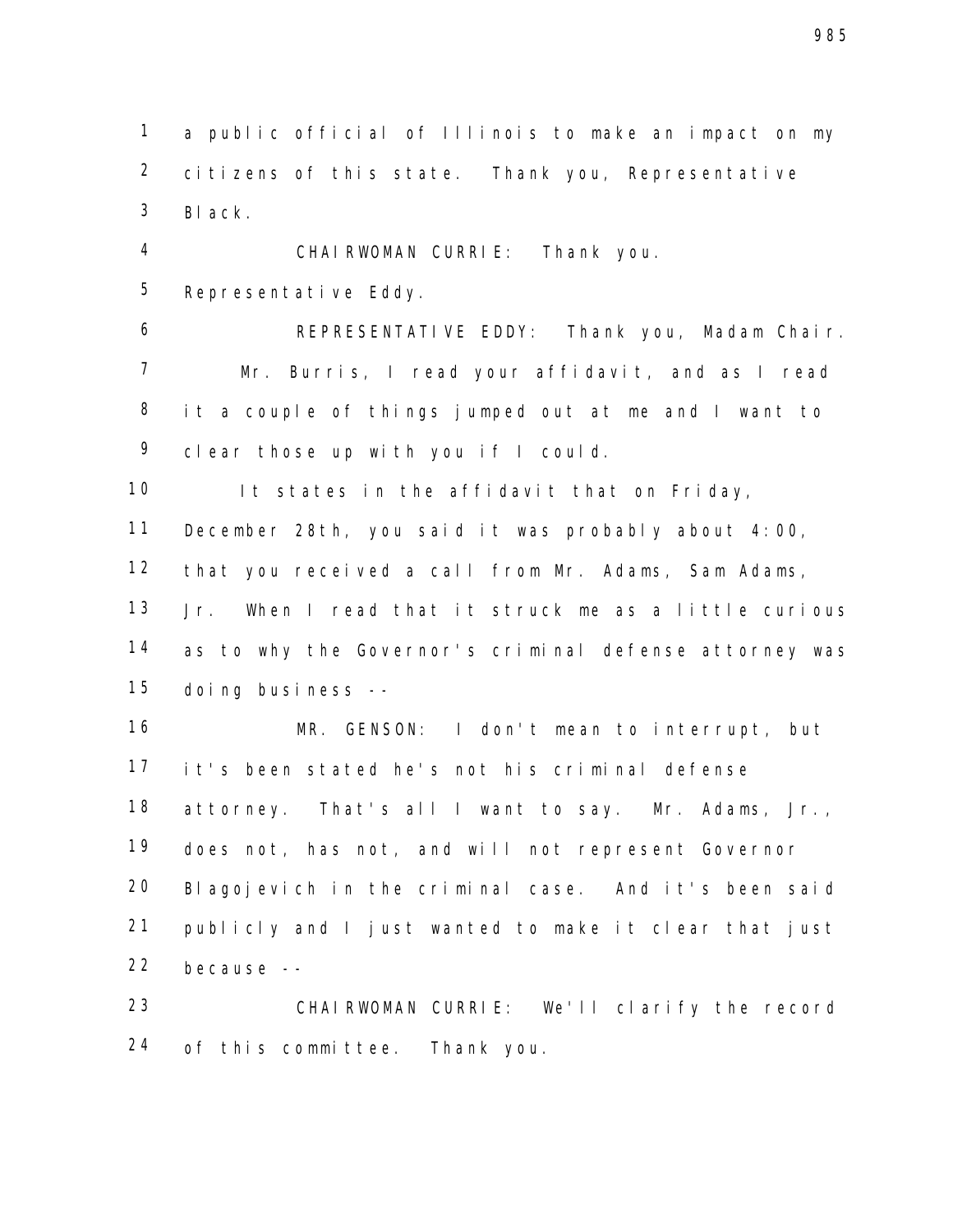REPRESENTATIVE EDDY: Thank you, sir.

 Let me ask you this, Mr. Burris. When Mr. Adams called you, what capacity did you believe Mr. Adams was acting within? Did you believe he was the Governor's criminal defense attorney?

 MR. BURRIS: I know Mr. Adams, he's a good friend of my son.

8 REPRESENTATIVE EDDY: Okay.

 MR. BURRIS: I helped raise Mr. Adams to some extent. Mr. Adams contacted me and indicated -- and I had to verify that he was coming from the Governor, that he was delivering a message from the Governor, 13 and I treated it as being a counsel to the Governor, that's how I treated it. I didn't know whether or not he was criminal defense or what defense, as a counsel to the Governor.

 REPRESENTATIVE EDDY: Okay. So it didn't seem in any way odd to you that it wasn't someone who was -- had some authority that was acting through the Governor's office to contact you about a power that's designated to the office of the Governor?

 MR. BURRIS: Well, after he came and visited with me, I verified the fact that he had the authority to discuss this with me. That's all I needed to do.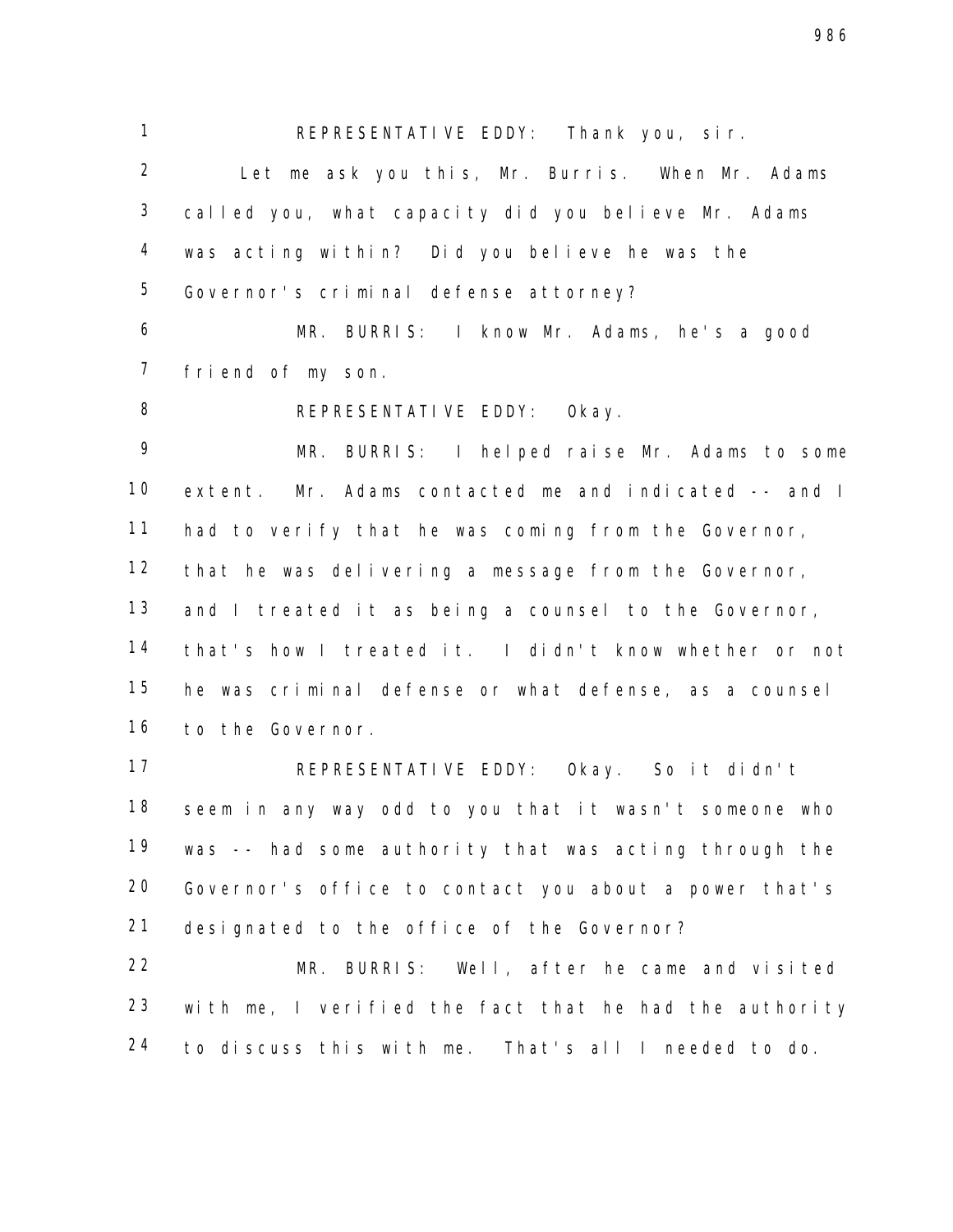REPRESENTATIVE EDDY: You verified it with -- MR. BURRIS: With him.

 REPRESENTATIVE EDDY: He called you up and he said he had the authority to act that way and your knowledge of him and his background led you to believe that he was acting on behalf of the Governor?

 MR. BURRIS: Let me try to clear it up for you. He contacted me and asked if he could come meet with me, he had something important to discuss. And he came and we began to discuss this. And he then related to me that he had the authority to determine from me whether or not I would be interested in the appointment should the Governor appoint me and that would -- you know, I said okay, are you sure about this, you know, saying okay, the Governor's sending you? And he said well, yes, I have the authority, and that's the extent of it. That's how we got the verification.

 REPRESENTATIVE EDDY: So you basically -- his explanation to you was enough that hey, he must be? MR. BURRIS: I don't think he would come on a lark. REPRESENTATIVE EDDY: Okay. Now, my serving

on this committee, I've seen Mr. Adams sit at the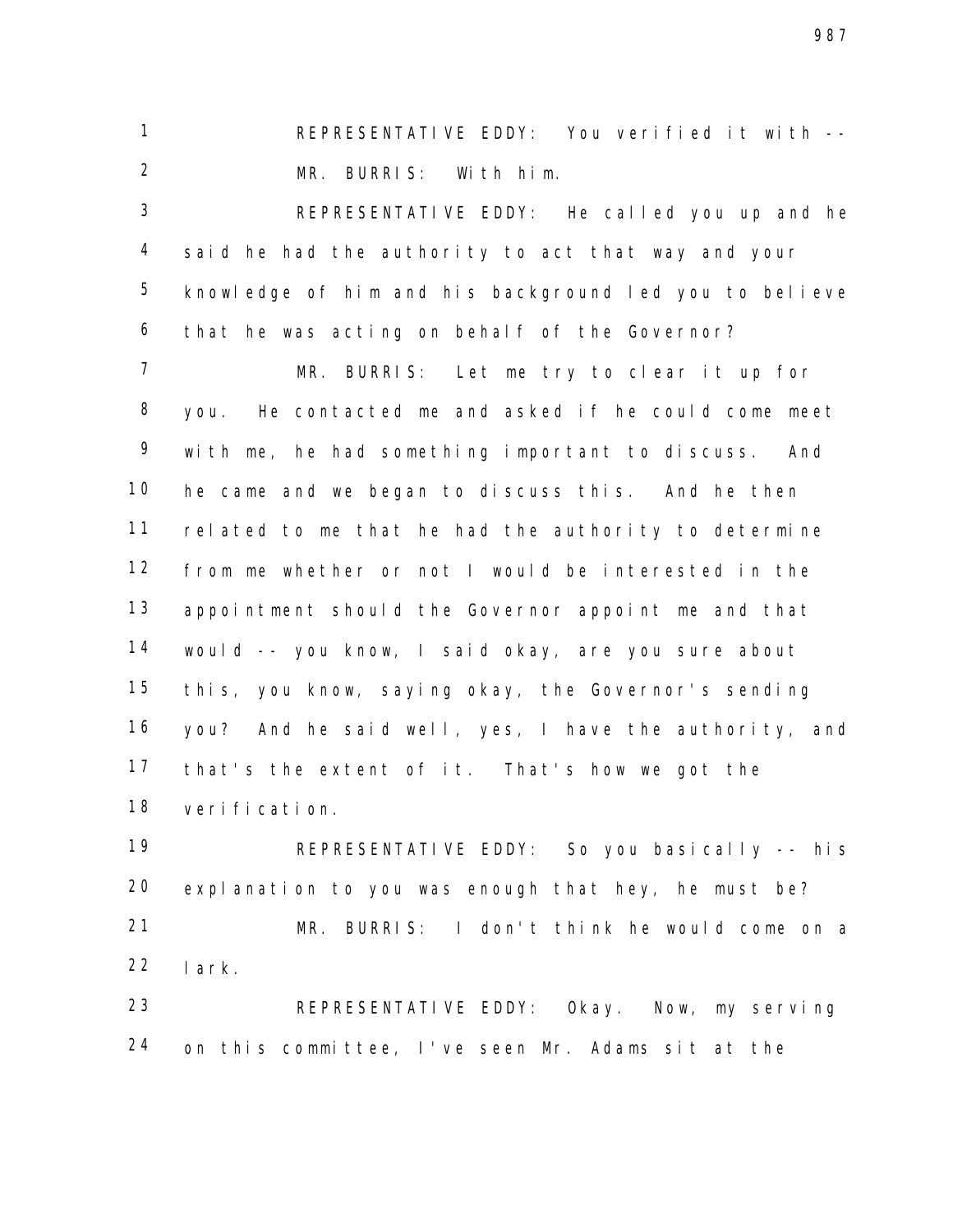table of the defense counsel of the Governor. So my concern, I'm going to ask the question and I'm going to ask it because I think it needs to be asked. Did Mr. Adams discuss with you any of the elements of the Governor's criminal case during the time you met with him regarding the Senate appointment? MR. BURRIS: The answer is no. REPRESENTATIVE EDDY: Okay, so there is nothing related to the criminal case that is related to the Senate appointment at all based on those conversations? MR. BURRIS: Absolutely not, Representative Eddy. REPRESENTATIVE EDDY: Okay, thank you. MR. BURRIS: You're welcome. CHAIRWOMAN CURRIE: Representative Davis. REPRESENTATIVE DAVIS: Thank you, Madam Chairman. First of all, Senator Burris, I don't know if anyone welcomed you back to Springfield, but I think you left here after being the Comptroller very successfully, and then you left being the Attorney General without an ounce or smear of any taint, and we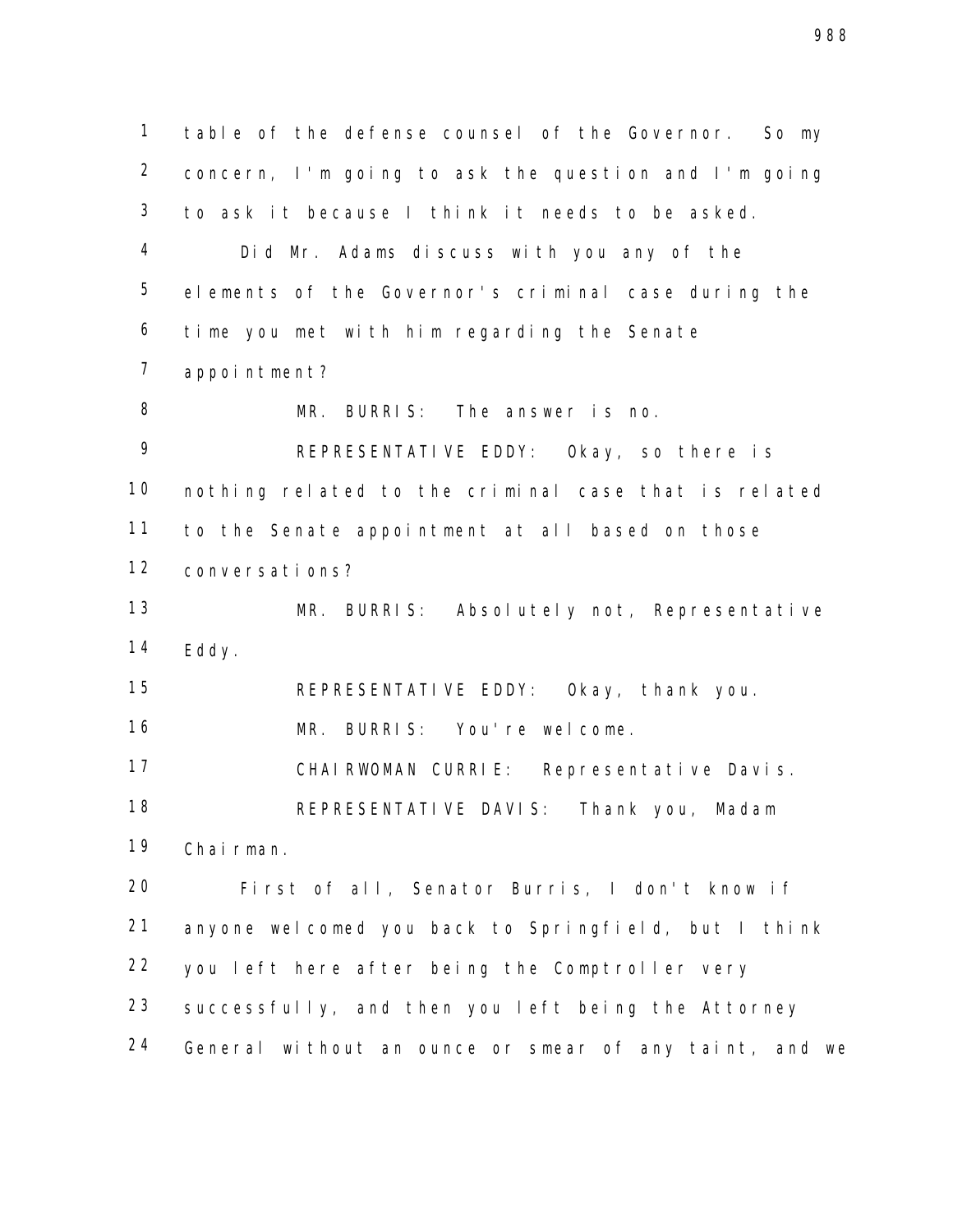appreciate that kind of service to the state of Illinois.

 MR. BURRIS: Thank you. REPRESENTATIVE DAVIS: Since you have been asked to serve by this sitting Governor, the Department of Homeland Security has removed his ability to get any access to Homeland Security information. I'm sure you will be seated as a Senator from Illinois. Will you in any way attempt to remove this, what shall we say, this ruling by the Homeland Security department not to provide this Governor with the ability to partake in our security in the state of Illinois? MR. BURRIS: Representative Davis, I have heard this on the news, and when I'm a Senator I don't know what authority I would have, but if it becomes an interest of the citizens of Illinois and the protection of them, I think that we should be protected. 21 I don't know all the ramifications of that, but that is certainly something that if it would come to

with our senior Senator Dick Durbin to really, you

my attention at that level I would probably confer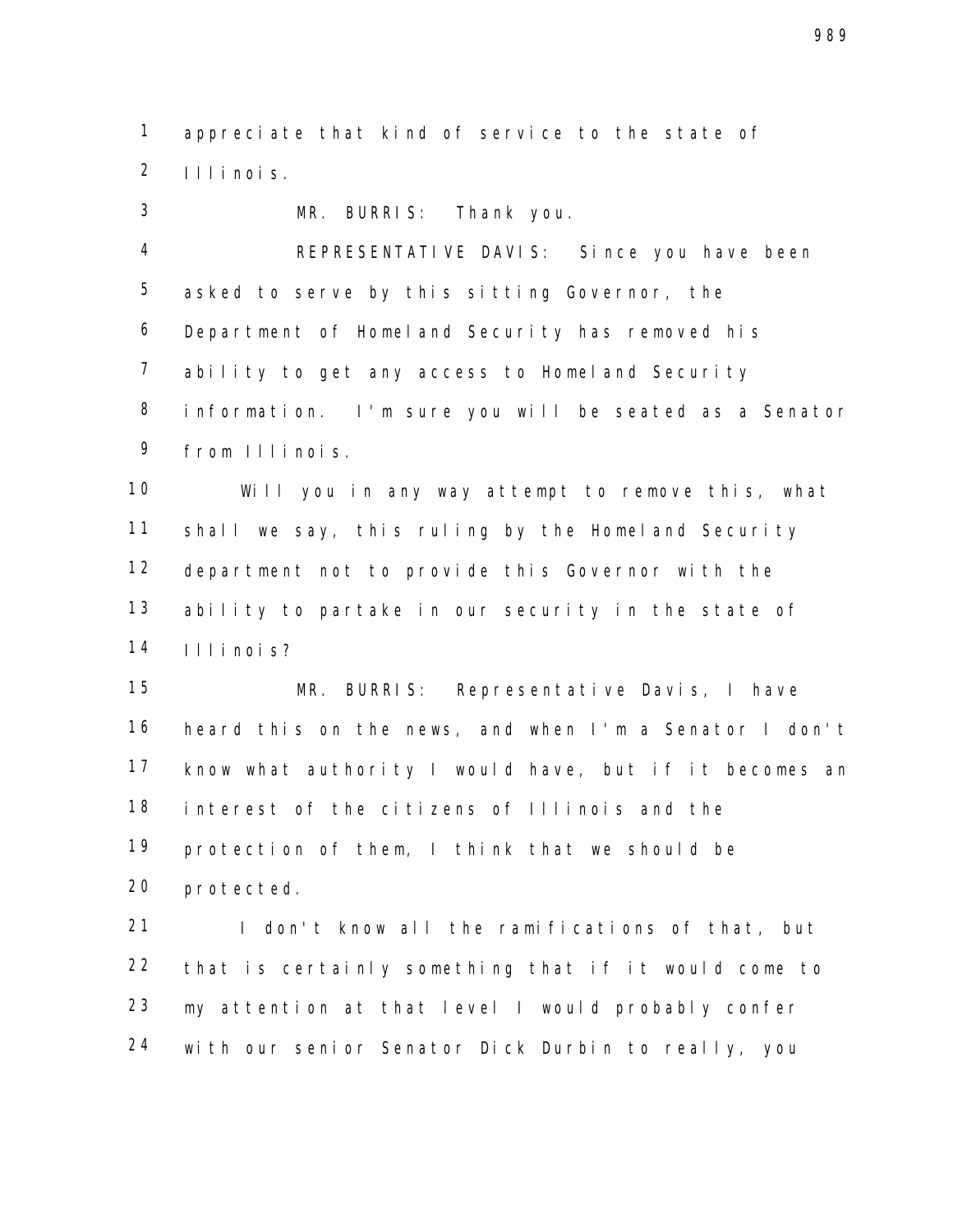know, check to see just what authority I would have. But I would act on that immediately because not be able to answer that with intelligence.

 REPRESENTATIVE DAVIS: I think the fear that some people might have is that you are being appointed by a Governor who perhaps won't be around in his capacity much longer. Would you in any way attempt to let's say delay his loss of power or help him in any way to be viable in relationships to citizens in our state or in our government in your activity? I mean would you in any way find yourself involved in any behavior of his because he has appointed you as Senator?

 MR. BURRIS: The answer is no. And if it involves a protection of the 13 million people of this state, that would be my concern. The Governor will have to deal with his problems that he has, and that's certainly something that you all are going to deal with this committee.

 But I would in no way be trying to interfere with any of the legitimate information that has been brought about against the Governor. That is not my -- that is not my purview.

REPRESENTATIVE DAVIS: Well, based upon my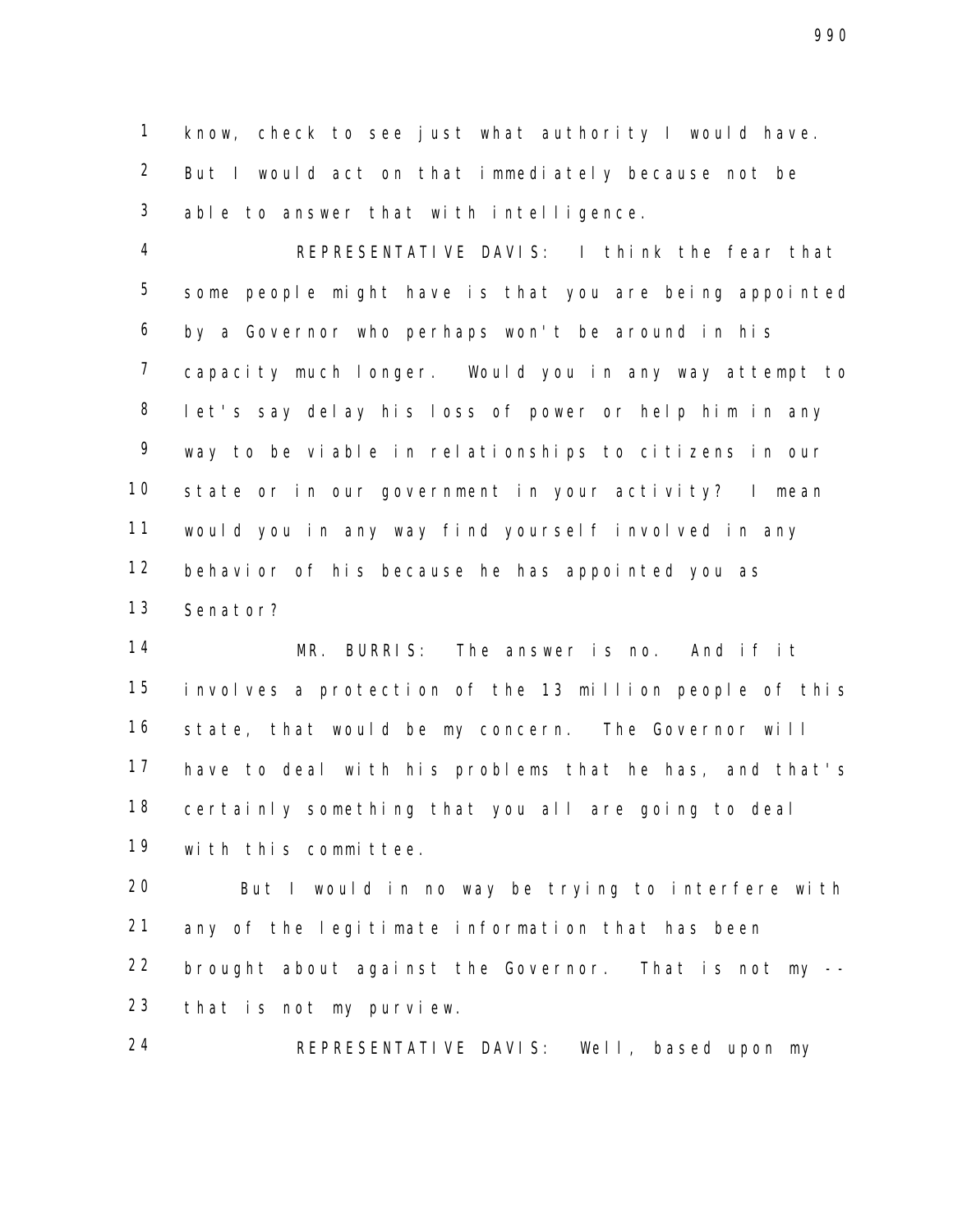knowledge of your past behavior, and usually that's all we can go on is one's past behavior as a prediction of the future, I think you served Illinois in a very honorable fashion. MR. BURRIS: Thank you, Representative Davis. REPRESENTATIVE DAVIS: We thank you for coming before us, sir. MR. BURRIS: Thank you. CHAIRWOMAN CURRIE: Thank you. Representative Rose. REPRESENTATIVE ROSE: Thank you. General Burris, Senator-designee Burris. MR. BURRIS: Good afternoon. REPRESENTATIVE ROSE: I want to ask you a couple quick questions. One, I understand what Mr. Genson just said. I'm not saying I agree with it, I understand that he said that. You're a smart guy, you're the former Attorney General of the state of Illinois. I'm sure you watch the papers. Sam Adam, Jr. who in the papers at least has been reported to be part of the legal defense team of the Governor comes to your home on a Friday evening, early afternoon, whatever it was, December 26th. Don't you say in the back of your mind why is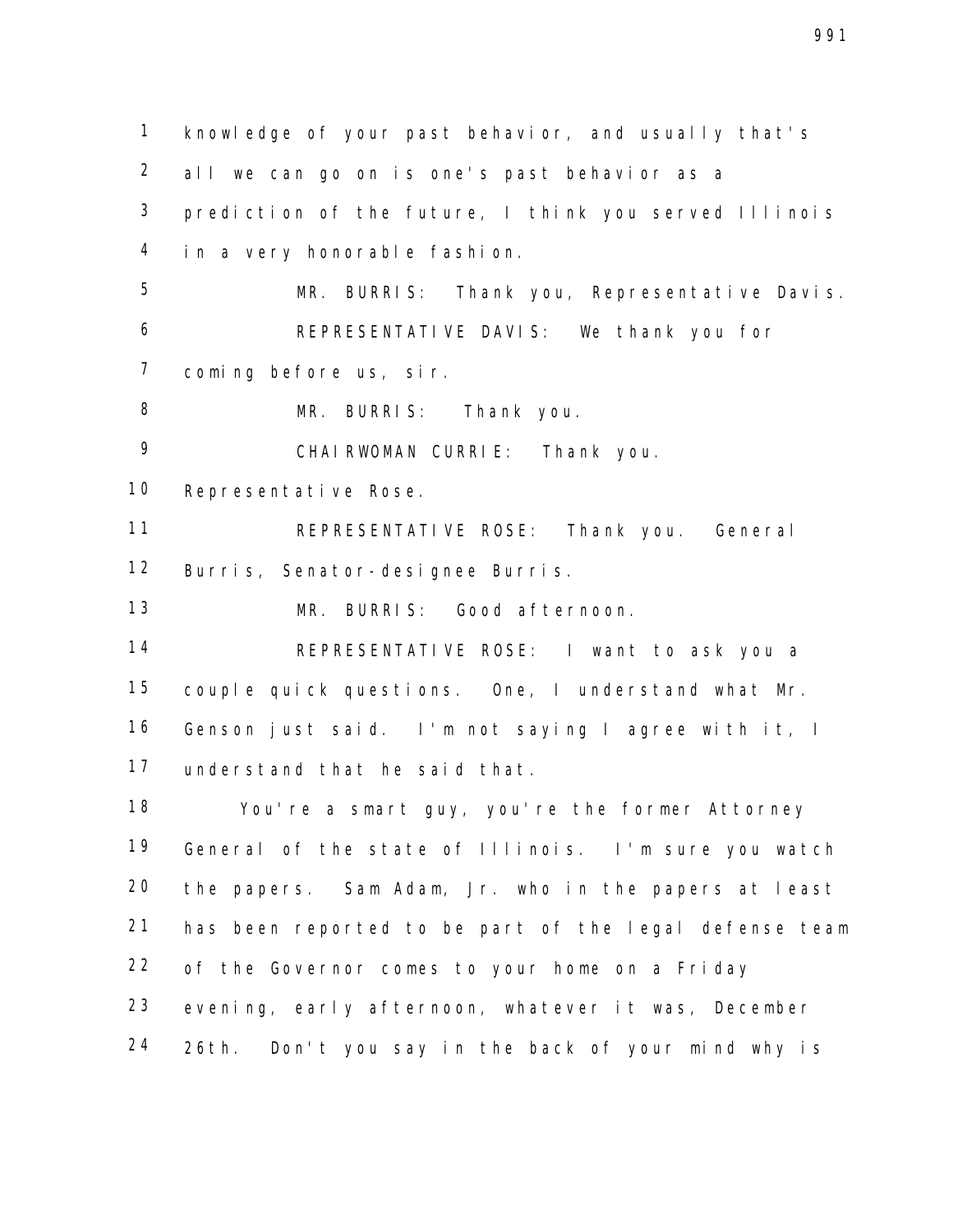the defense attorney coming to my home, don't you ask that question?

 MR. BURRIS: The answer to that question is it was then considered why, because he wouldn't talk to me over the telephone. He said that he had to talk to me about something and I need to talk two you in person. And so I eventually said okay, what's it about.

 REPRESENTATIVE ROSE: That's a crafty answer but it's not an answer.

 MR. BURRIS: Well, I -- I'm sorry if you don't think I'm answering your question. I'm speaking truthfully.

 REPRESENTATIVE ROSE: I understand what Mr. Genson said, but many of us saw a press conference where Mr. Adam, Jr. stood with Mr. Genson and Shelly Serosky and claimed how proud he was to be part of the team.

 MR. GENSON: I was never at any press conference.

 REPRESENTATIVE ROSE: Well Mr. Serosky, I saw Mr. Adam have that press conference. So the bottom line is wouldn't you somewhere in the back of your mind, Mr. Burris, wonder why it is that he's coming to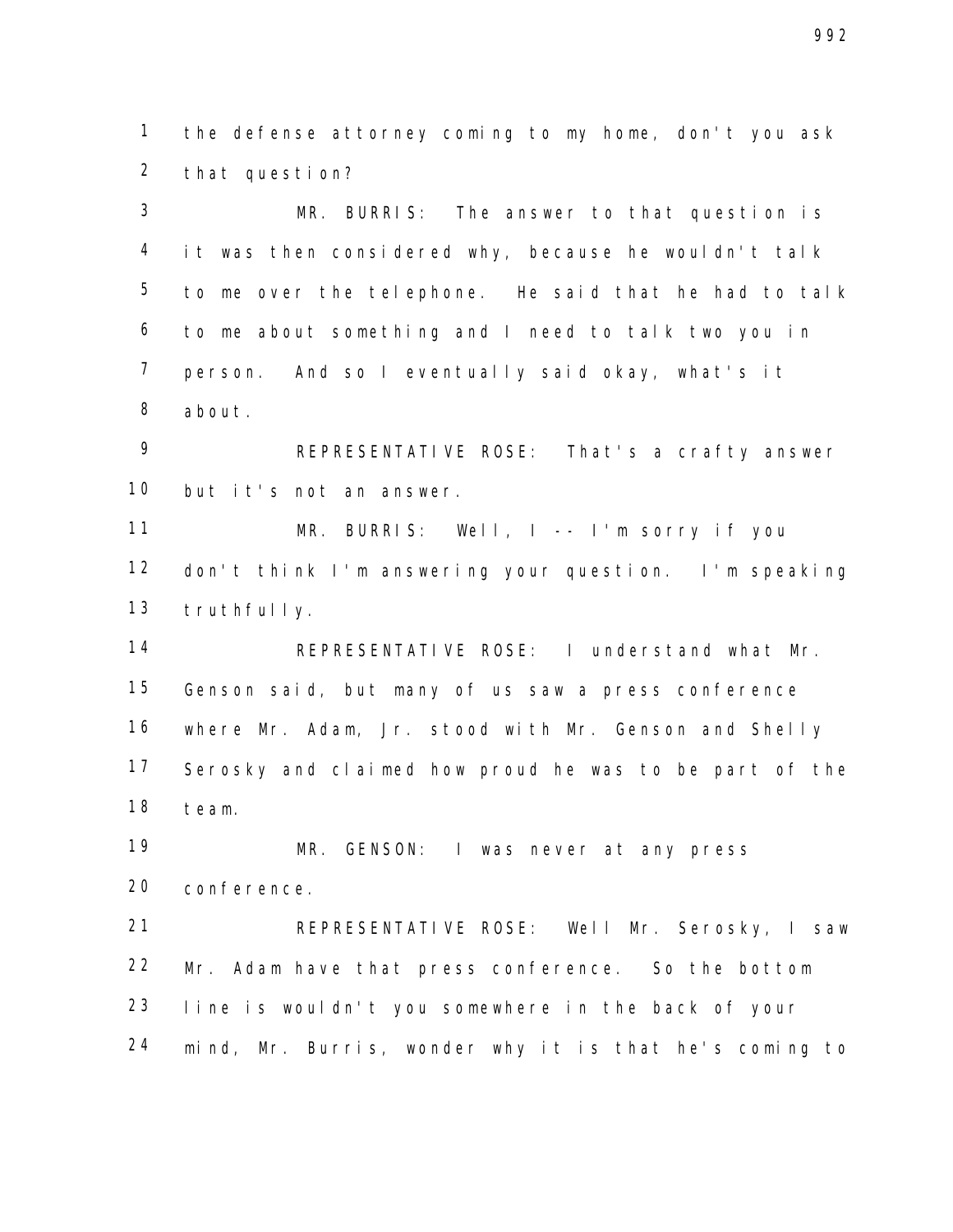talk to you?

| $\overline{2}$ | MR. BURRIS: In the back of my mind the                 |
|----------------|--------------------------------------------------------|
| $\mathfrak{Z}$ | answer would be I was certainly curious as to what he  |
| $\overline{4}$ | had to talk to me about. Because when he called he     |
| 5              | would not talk to me over the phone. And so he came    |
| 6              | to me and, you know, I said yes, please come on over,  |
| $\overline{7}$ | I'm getting ready to go out to a black tie event, but  |
| $\, 8$         | come on over. And he came and we had a conversation.   |
| 9              | That's $-$                                             |
| 10             | REPRESENTATIVE ROSE: But you knew who Mr.              |
| 11             | Adam, Jr. was before --                                |
| 12             | MR. WRIGHT: Excuse me.                                 |
| 13             | CHAIRWOMAN CURRIE: Excuse me, Representative           |
| 14             | Rose. Representative Lang.                             |
| 15             | REPRESENTATIVE LANG: Madam Chairman, I just            |
| 16             | feel it necessary to point out to Representative Rose  |
| 17             | that Mr. Burris indicated that he's known Mr. Adam for |
| 18             | many years. Mr. Adam could be coming to visit him on   |
| 19             | any number of issues.                                  |
| 20             | REPRESENTATIVE ROSE: You interrupted me                |
| 21             | before I got to say it, but he certainly knew that Mr. |
| 22             | Adam was part of the governor's legal team in that in  |
| 23             | instance.                                              |
| 24             | REPRESENTATIVE LANG: But he knows Mr. Adam             |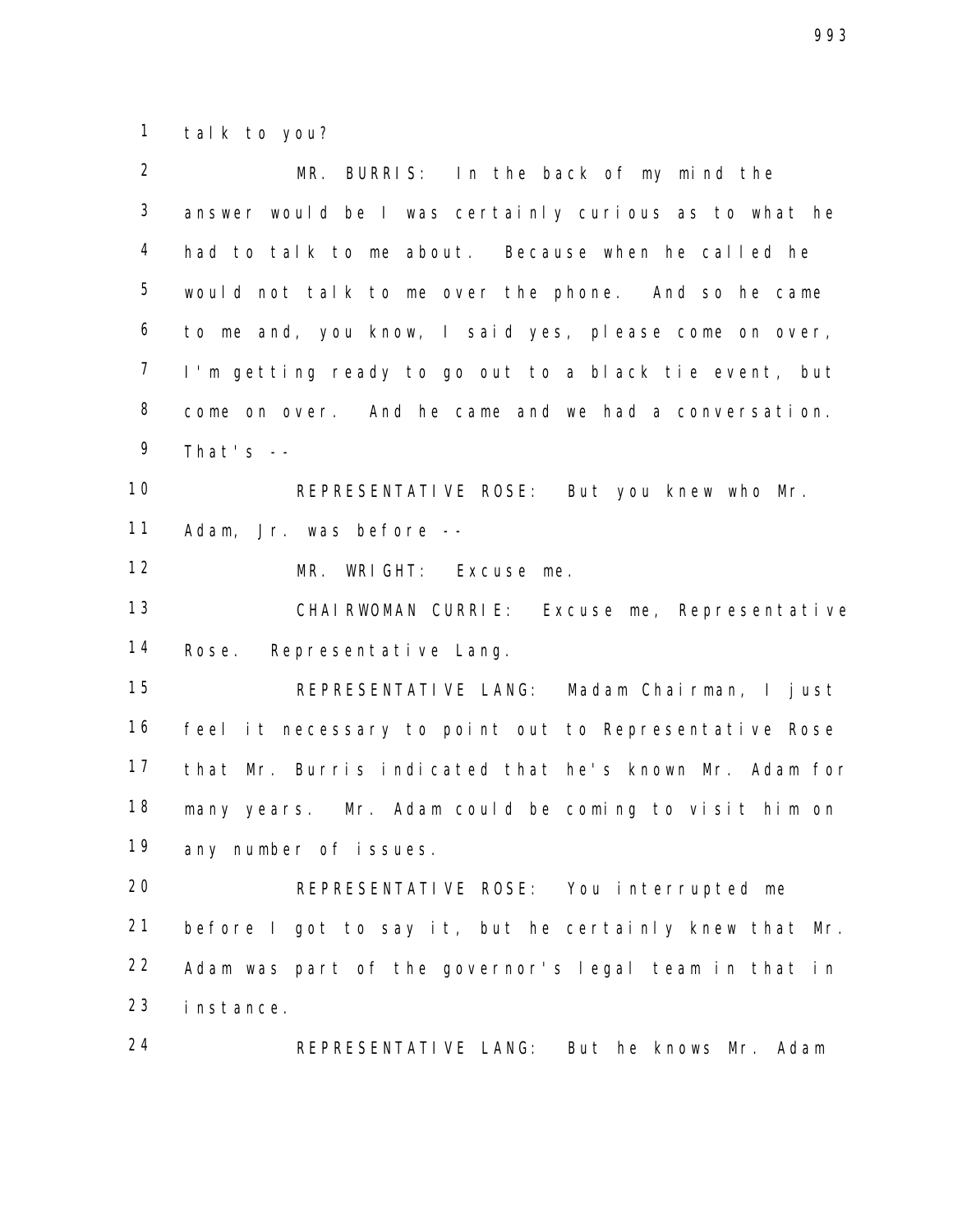for years, he said he helped raise him I think were the words he used, so he could be coming to talk about a family matter or any other matters.

 4 REPRESENTATIVE ROSE: Mr. Lang, I find it interesting that we can ask about Homeland Security questions of the U.S. Senate designee, but we can't ask questions about the actual appointment itself. CHAIRWOMAN CURRIE: Representative Rose, I think he pretty much answered your question, so if you want to follow up.

 REPRESENTATIVE ROSE: Okay, I have another question I want to pose here to our former Attorney General. You have said, you previously said if I understood you correct, and maybe I missed this, but you previously said you thought the Governor lacked the legal capacity to make the argument or to make the appointment.

MR. BURRIS: No, that's --

 REPRESENTATIVE ROSE: And you agreed with the Attorney General's litigation?

 MR. BURRIS: No, that's not what I said. I said I would have brought the same action that would cause us to allege that that would be the problem and that would -- as Attorney General is an obligation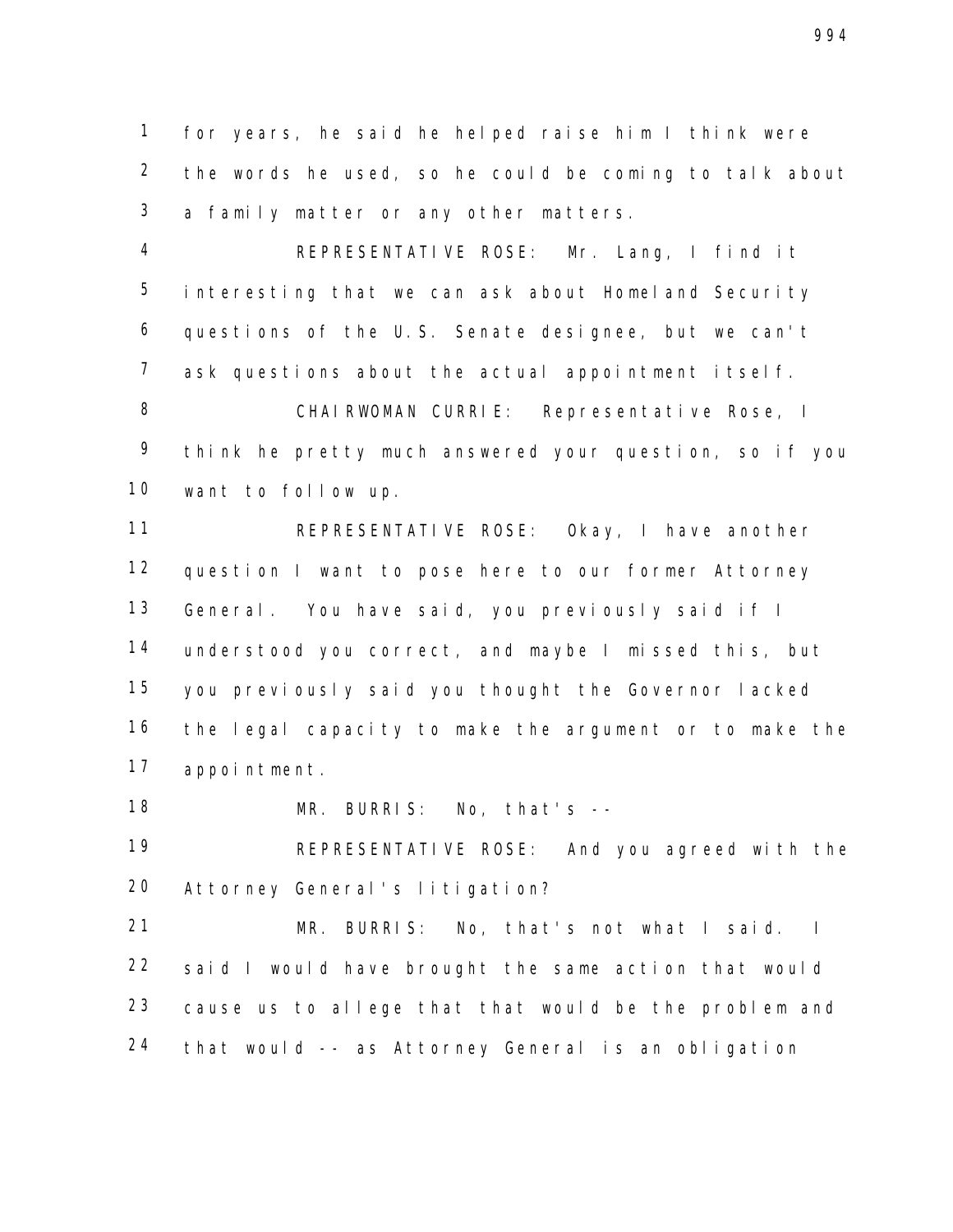upon us to carry out what we think of the use of the laws. And I really support Representative Madigan for what she did in that capacity.

 But the Supreme Court will determine whether or not there is capacity to do that and they did not hear her petition. So therefore, that issue in that capacity is off the table.

 REPRESENTATIVE ROSE: And do you still 9 believe the Governor doesn't have the legal capacity to make that decision?

 MR. BURRIS: If I were the Attorney General -- I will repeat myself. If I were the Attorney General --

 REPRESENTATIVE ROSE: I'm asking about you, if you still believe it.

MR. BURRIS: Representative Rose.

REPRESENTATIVE ROSE: Mr. Burris.

18 MR. BURRIS: If I were the Attorney General, I would have brought that action, because I would have felt constitutionally and for the people of the state of Illinois we must pursue that particular legal responsibility that would be placed on us to take that action. And that would be up to the courts to make the determination.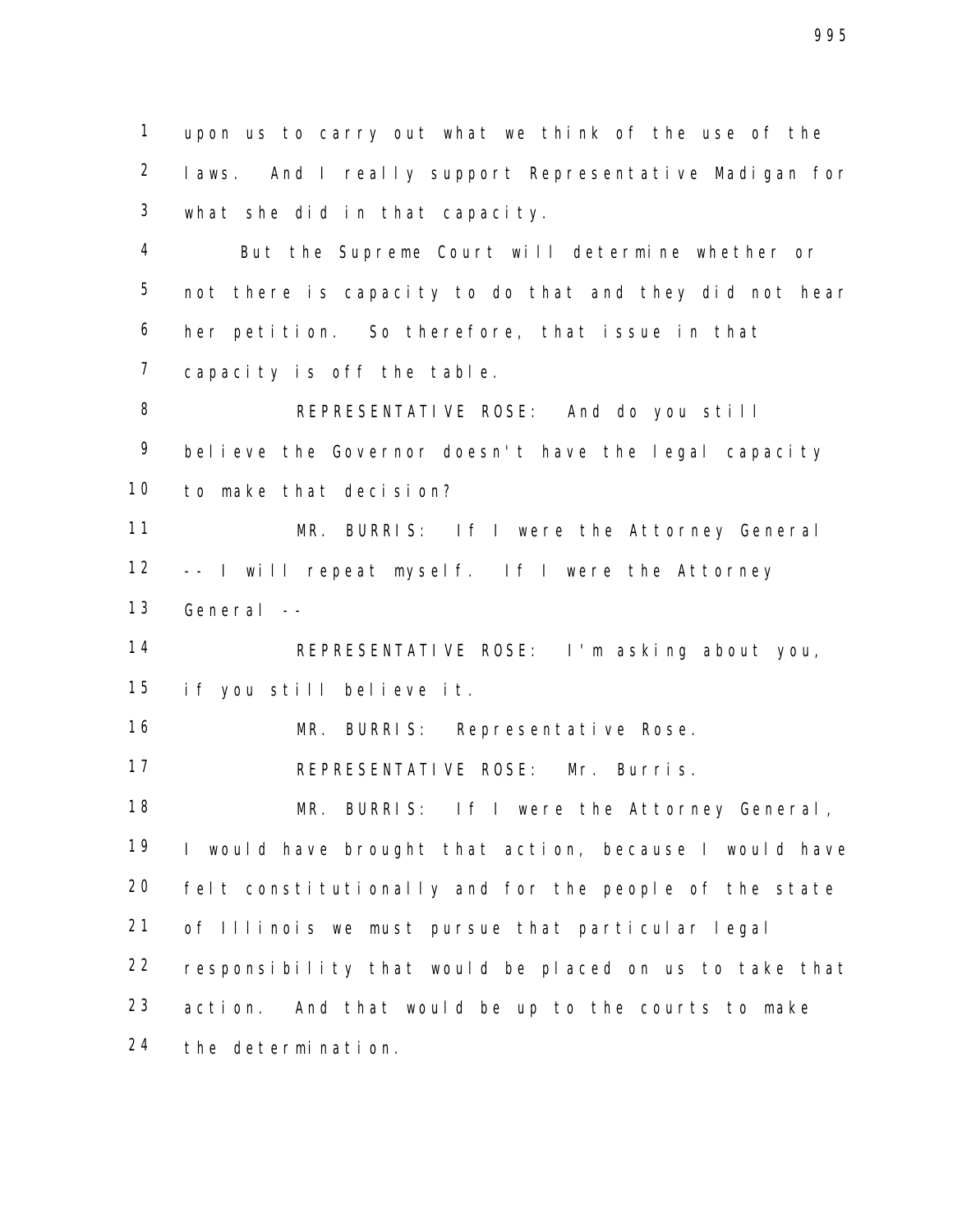We cannot determine guilt or innocence when we bring an action. We bring an action into our courts so that then the proper authority can then make the determination. It wouldn't do any good for me to have any type of personal feelings about a legal situation. We don't do that as lawyers and prosecutors. We must follow the law.

 REPRESENTATIVE ROSE: I think the question was pretty specific, but I understand I'm not going to get an answer. Thank you.

 CHAIRWOMAN CURRIE: Representative Tracy. REPRESENTATIVE TRACY: Thank you, Madam Chairman and General Burris.

14 A few items that I wanted to clear up in my mind in regards to the earlier questioning. You said that you had visited friends perhaps in September of '08 or July of '08 concerning a desire to perhaps be appointed as a senator if our President-elect was elected. And could you give me the names of those friends?

 MR. BURRIS: I don't think I said in July, I said they were friends that I contacted after the election, but I was talking to people, I mean I don't know who you want as my friends that I consider as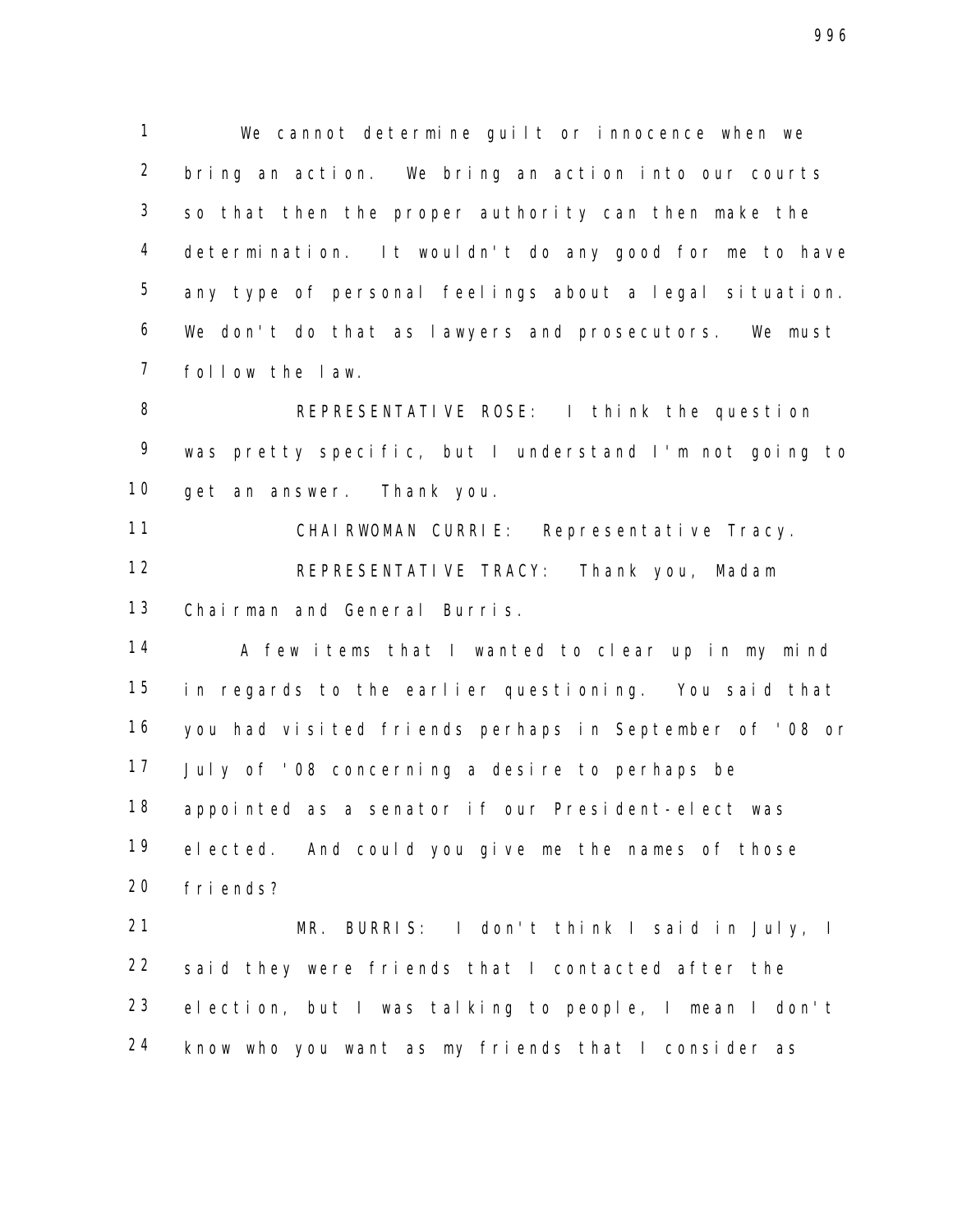persons. For example, when I handled a press

 conference to express my interest in the seat, was the press conference -- I did hold a press conference and some of my friends were there, for instance.

 5 REPRESENTATIVE TRACY: I'm sorry, I didn't get that. You held a press conference to talk about your desire --

 MR. BURRIS: To express an interest in the seat of being appointed.

 REPRESENTATIVE TRACY: And when was that? MR. BURRIS: I don't recall the day. One of those persons was the former justice of the Illinois Appellate Court Justice Cousins. And then some other friends that supported me to seek to be appointed to the seat.

 REPRESENTATIVE TRACY: But I still don't understand. I'm asking when that press conference was held.

 MR. BURRIS: That was the time I made the statement about Representative Madigan having taken the correct action. It was during the time when the action had been filed by -- I'm sorry, filed by Attorney General Madigan, so it was at that same conference.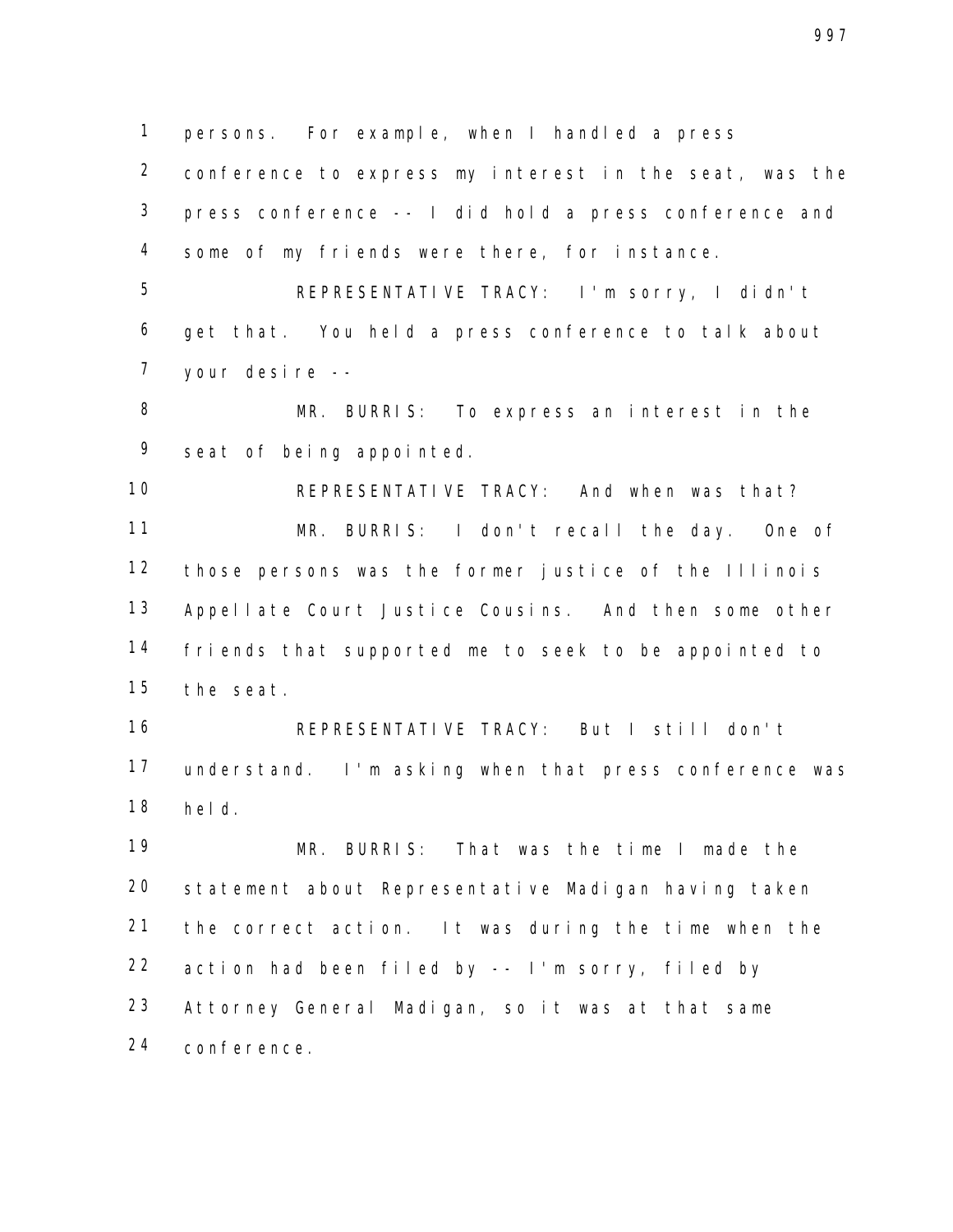1 REPRESENTATIVE TRACY: So this is in December of '08 when you held a press conference to express your desire?

MR. BURRIS: That is correct.

 REPRESENTATIVE TRACY: To be appointed to the Senate?

 MR. BURRIS: That is correct. That is a result of my friends saying, you know, you qualify, and so they actually set the press conference up and had me to appear, because they were going to just state that Roland Burris should be appointed to this seat.

 REPRESENTATIVE TRACY: But I think I earlier heard you today testify that in September, '08, or perhaps as early as July, '08, you had visited with some friends about your desire to perhaps seek the seat.

 MR. BURRIS: No, I think I testified that that's when I began to express an interest in it. As I saw that  $-$ 

 REPRESENTATIVE TRACY: And I just was wondering who those friends were.

 MR. BURRIS: One of them was my law partner. CHAIRWOMAN CURRIE: Is that when you talked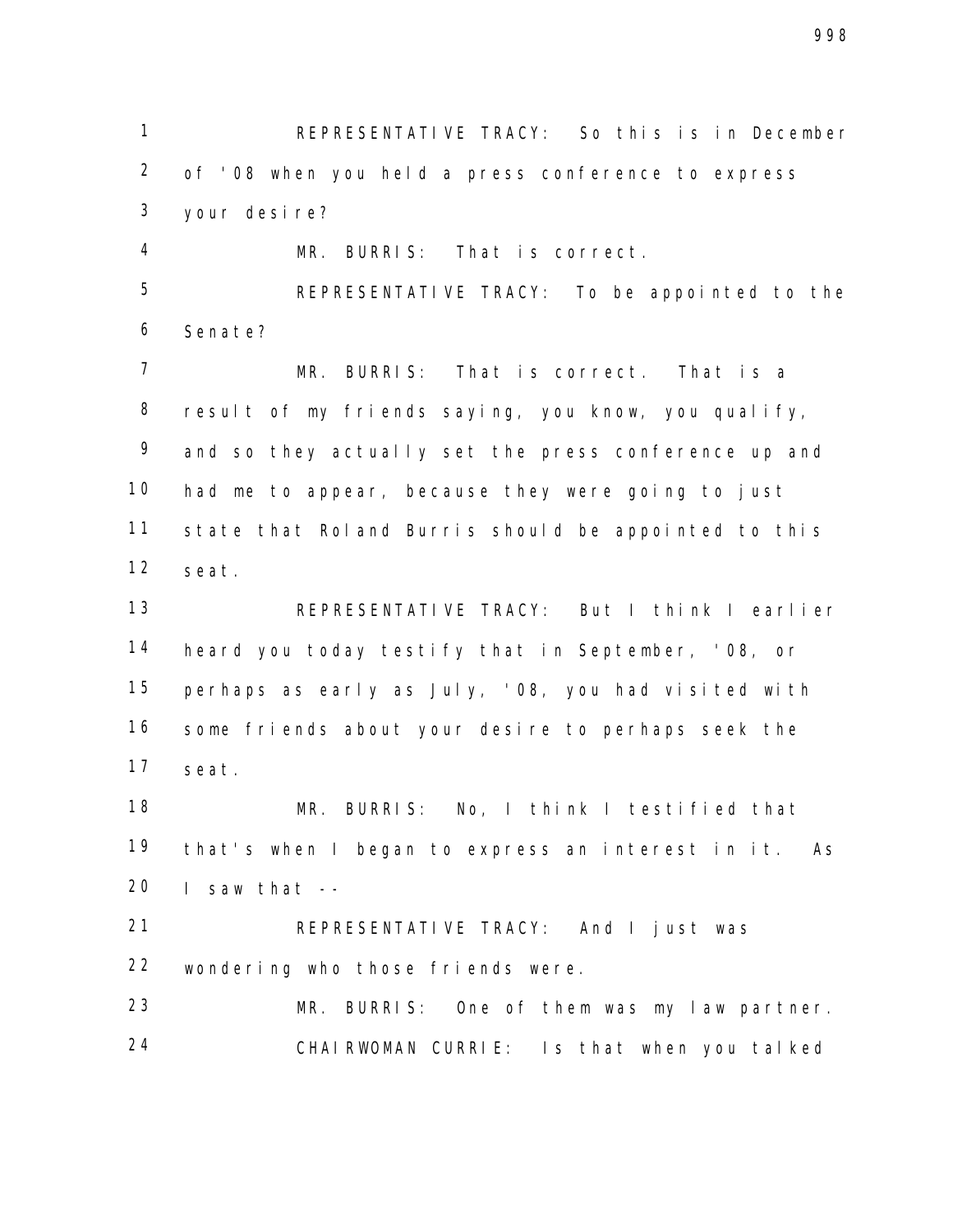about your interest with Lon Monk? I think that --

 REPRESENTATIVE TRACY: Was it Lon Monk, was that the extent of it was Lon Monk?

 MR. BURRIS: That came up in our conversation when we were talking about, you know, if he had some excess clients in the lobbying business, you know, as we try to see whether or not he had conflicts somewhere with some type of a client because of his previous relationship with government. That's what we were talking about then.

 And it just came up, and in fact I said, "Now Lon, I don't know what's going to happen, but I think that I'm qualified to be appointed to the Senate seat." And Lon said, "Well, Roland, I think you are, too." And that was the extent of it.

 REPRESENTATIVE TRACY: So you don't recall that there was anybody else besides Lon Monk that you expressed that interest to at that point?

 MR. BURRIS: No, I can't recall. Because people were coming to me saying Roland, you should pursue that appointment, you're qualified, and this was --

 REPRESENTATIVE TRACY: Is there anybody that comes to mind in that light that you can --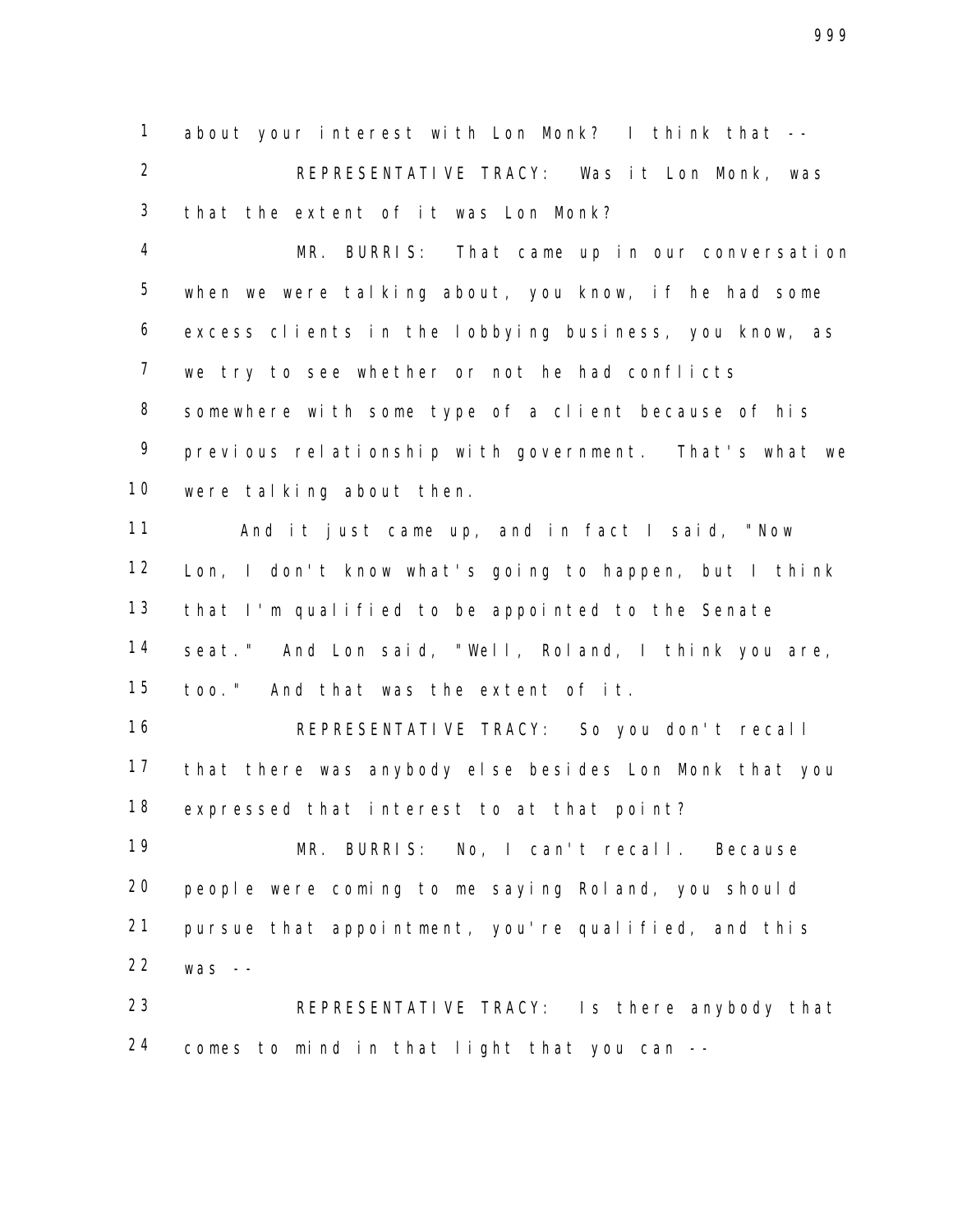MR. BURRIS: Yes, Rich Barber from Summerset, New Jersey, the gentleman I introduced at my press conference in Washington the other day, he contacted me from Summerset, New Jersey, and said "Roland, there's no one better qualified for you to be United States Senator from the great state of Illinois. And therefore, I'm going to start contacting --" you know, I was just wait a minute, you know, Obama hasn't -- well, that happened after, maybe after November 4th. See you're asking me a question that has so many moving parts to it that I might not be -- and my counsel reminded me that the class of 1955 from Centralia, Illinois, also were contacting me. And of course a lot of them, that got started after President-elect Obama had been -- had won the election.

 And so I'm -- and I can start giving you names if you need names of people who you can follow up after that, after November 4th I can certainly give you a few names, but I can't give you the thousands of people who were involved in this.

 REPRESENTATIVE TRACY: Going to a different area of your testimony, the 1.2 million dollar campaign donation or campaign loan, I was just curious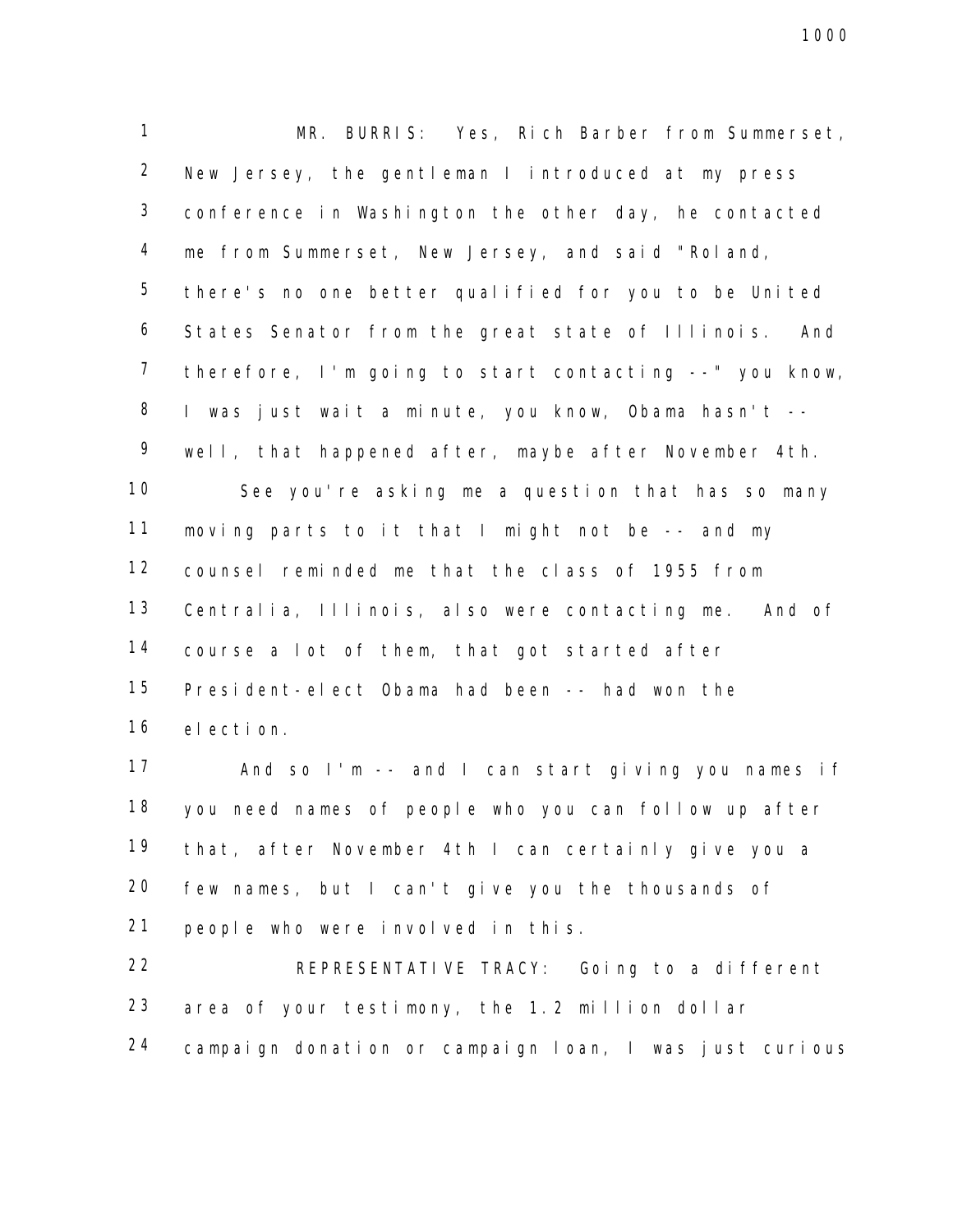and wanted to finish in my mind what type of business Mr. Stroud was in. MR. BURRIS: Owns TV stations. REPRESENTATIVE TRACY: Do you know where? MR. BURRIS: Channel WYCS, channel 62 and 34 I think. REPRESENTATIVE TRACY: Does he have any 8 contracts with the state of Illinois? MR. BURRIS: I have no idea what contracts he has. REPRESENTATIVE TRACY: Do you have regular contact with him at all or -- MR. BURRIS: I see him socially. REPRESENTATIVE TRACY: So you have -- do you remember when the last time you might have discussed this campaign donation or understood it's just not going to be repaid? MR. BURRIS: It has never come up since I lost my primary in '02. REPRESENTATIVE TRACY: Now, going to your present appointment, do you recognize that given the circumstances of last month, that your appointment is not under ideal circumstances? CHAIRWOMAN CURRIE: I think that's an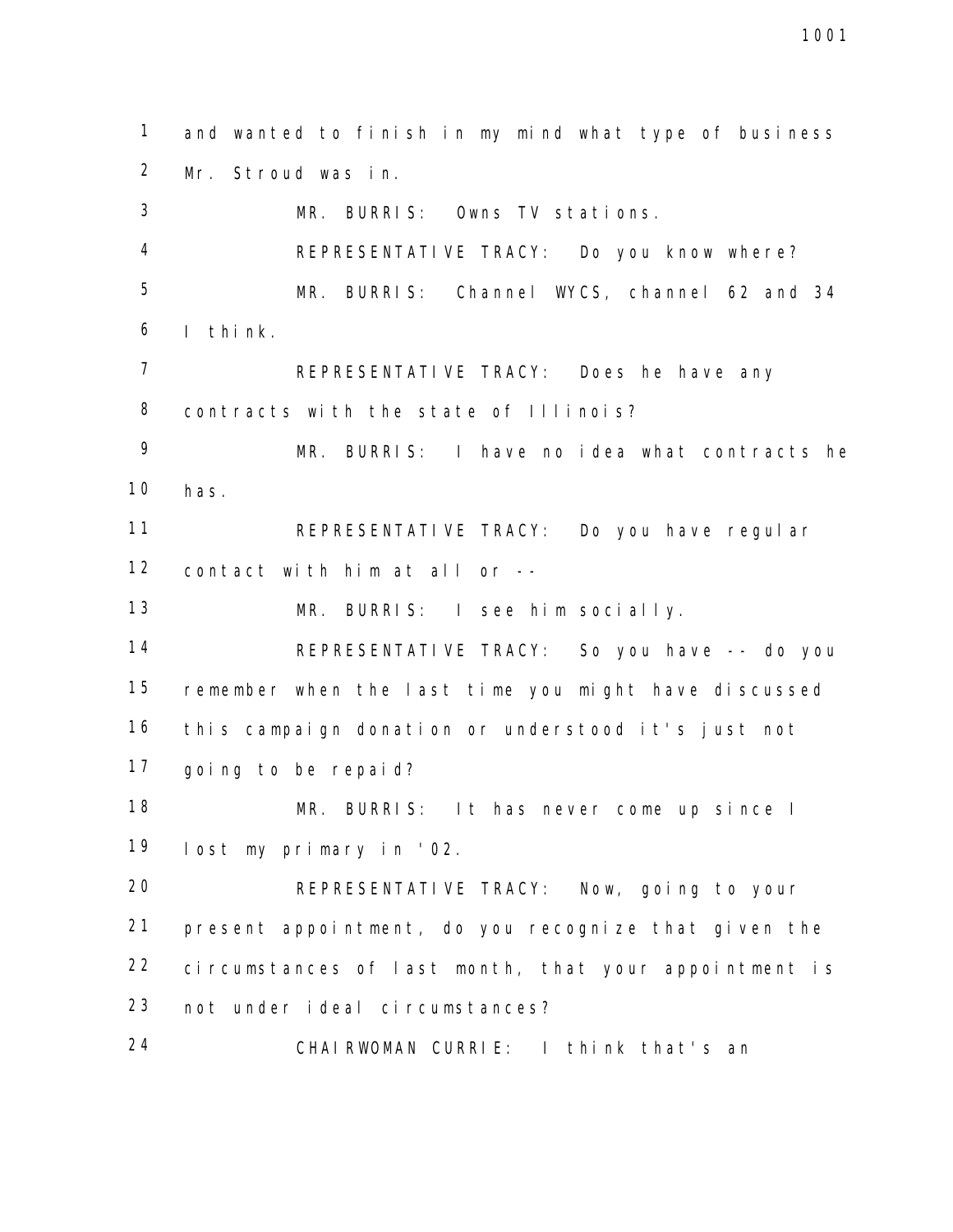editorial comment. I don't know that you need to respond.

 REPRESENTATIVE TRACY: Well, certainly what I'm trying to establish is, you know, on a personal level, I believe that certainly you have the exemplary qualifications. However, what we have to consider is the people of the state of Illinois. And what I'm asking is do you recognize that continuing as a U.S. Senator under an appointment under less than ideal circumstances, which I think you would agree your appointment was not under ideal circumstances or the way you would have liked to have been appointed.

 MR. WRIGHT: Excuse me, state rep, are you asking whether -- you say ideal, do you mean whether or not the appointment was legal?

 REPRESENTATIVE TRACY: What I'm getting at is that we recognize that this appointment was made kind of at the 11th hour, it was not -- what I'm -- my point I suppose and what I'm asking is do you recognize that there's going to be a cloud as long as whatever investigations follow from hence forth regarding Governor Blagojevich, that that cloud cannot escape some of our junior senators?

24 MR. WRIGHT: I'm sorry, Madam Chairman, that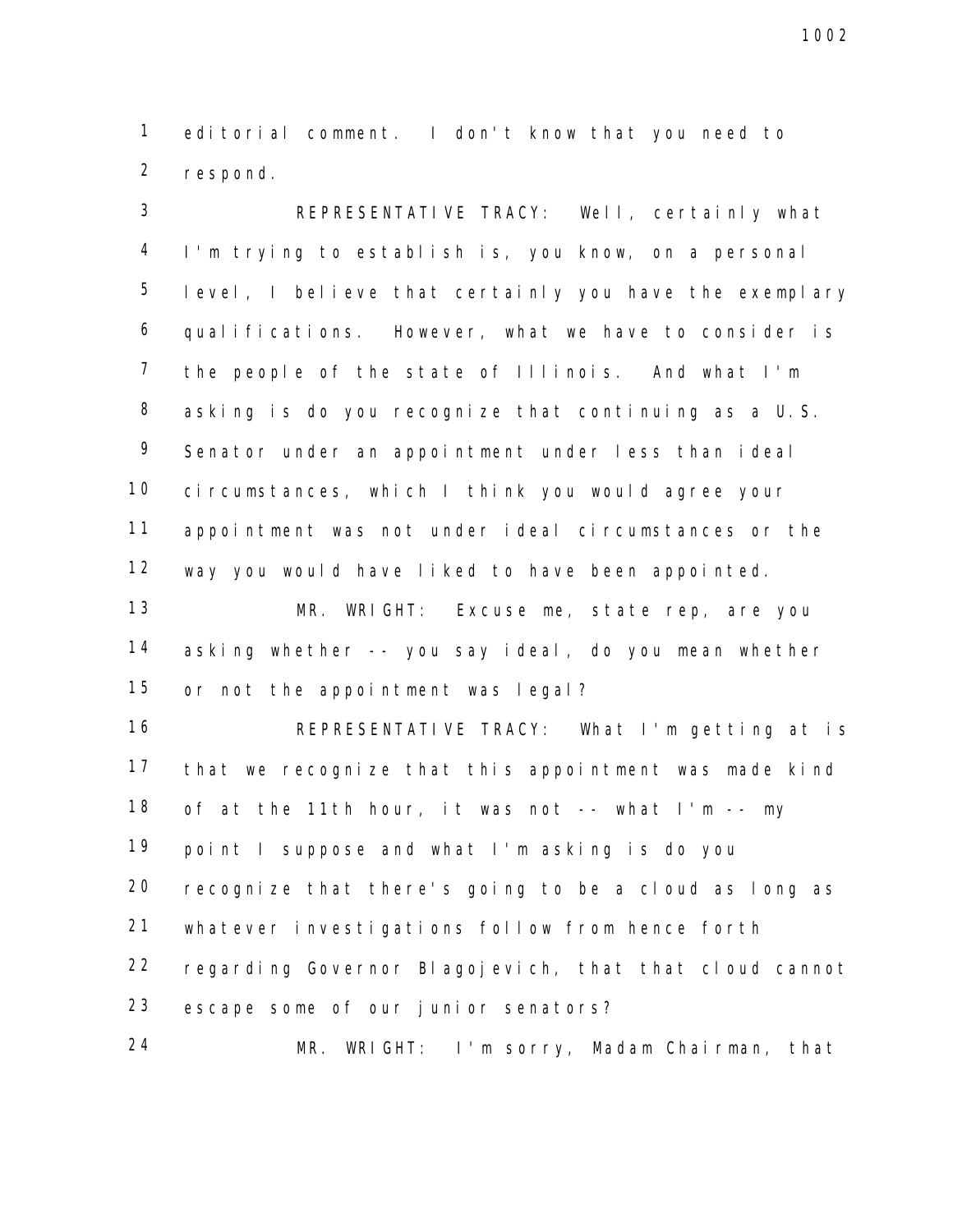sounds like a speech or an opinion. I don't know if it's a question that we can respond to.

 REPRESENTATIVE TRACY: Well, my question was do you recognize that your appointment was less than ideal circumstances?

MR. BURRIS: No.

 REPRESENTATIVE TRACY: Do you think it was a perfect case scenario?

 MR. BURRIS: No, the appointment was legal, there's no cloud, there's nothing -- the appointment was according to law.

REPRESENTATIVE TRACY: Thank you.

CHAIRWOMAN CURRIE: Representative Bellock.

 REPRESENTATIVE BELLOCK: Thank you very much, Madam Chairman. And thank you very much, Mr. Burris, for coming to Springfield.

17 I just wanted to ask somewhat similar to that, is that did you believe the statement that was made on behalf of the Governor and by Mr. Genson about two weeks earlier in mid December that when they assured the people of Illinois and the General Assembly that they would not go forward with making an appointment? MR. GENSON: I don't assure the people of the state of Illinois, I don't want that representation to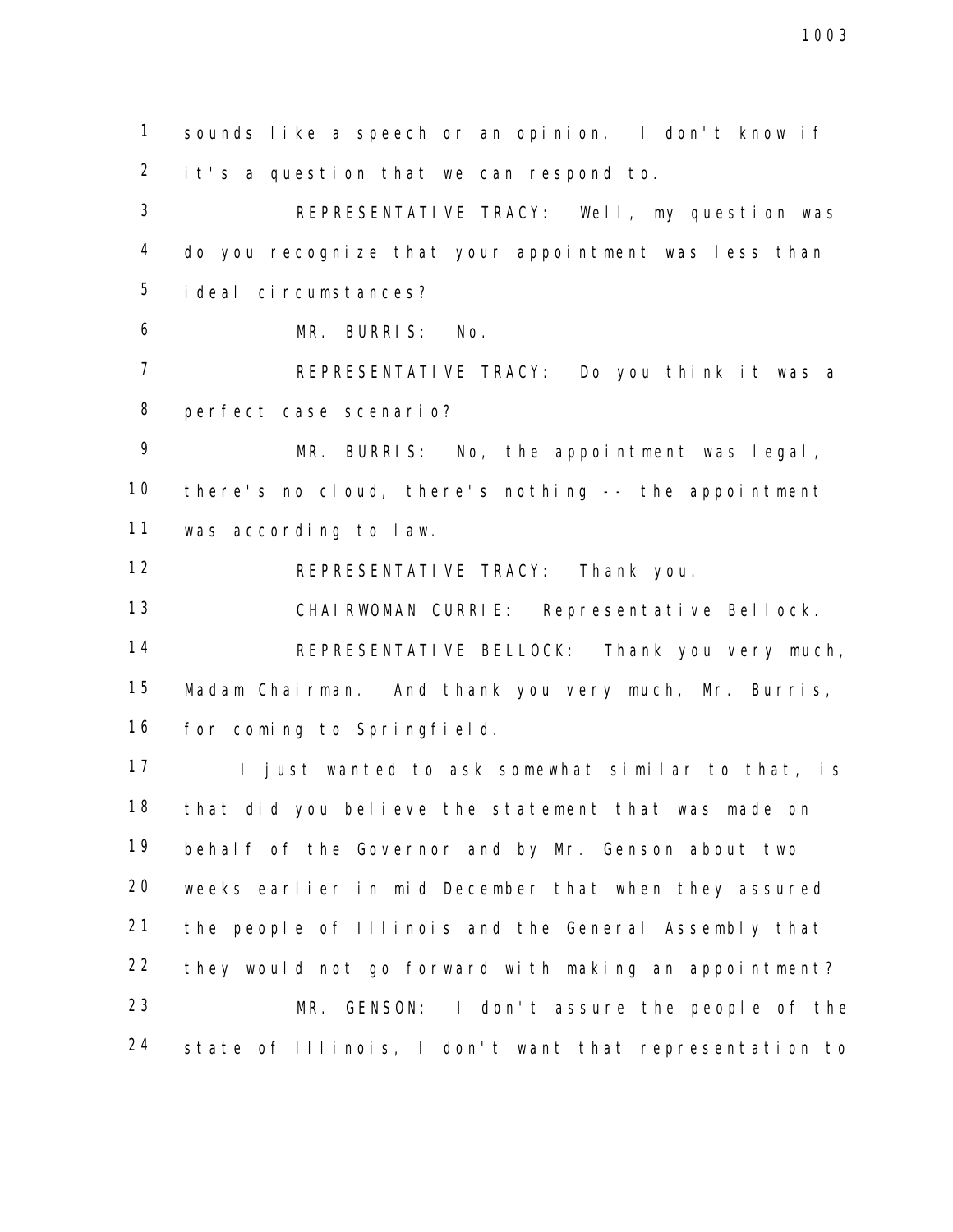be made. I made the statement to a reporter. I did not have anything to do with this appointment. And obviously I was disagreed with.

 But I don't want to tell anyone that I represented anything to the state of Illinois or in front of this committee because a reporter took a quote.

8 CHAIRWOMAN CURRIE: Representative Bellock. REPRESENTATIVE BELLOCK: Thank you very much. Just the question stands. The majority of people in Illinois felt that that statement assured people that he was not going forward with an appointment. I wondered if you had felt that way also.

 MR. BURRIS: I had no knowledge of the statement, Representative Bellock.

 REPRESENTATIVE BELLOCK: Okay. Because in this testimony today to hear that Mr. Adams then after the other statement had been made two weeks earlier, that for Mr. Adams to come back to request that you have that appointment seems highly irregular. No matter who Mr. Adams was working for, the Governor or Mr. Genson, that the statement was made assuring the people of Illinois that the appointment was not going to be made, and that no matter who that statement was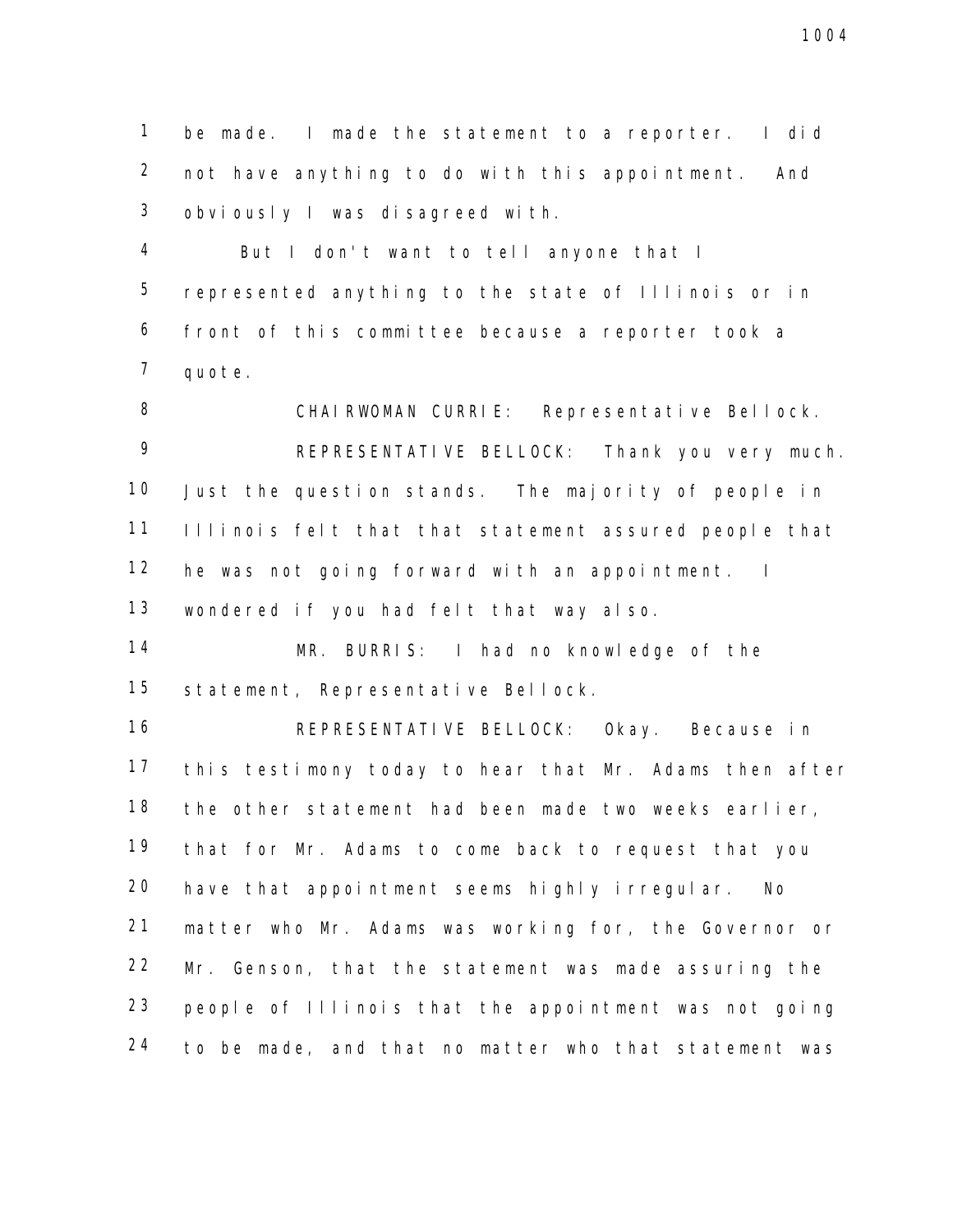made to, it was on behalf of Mr. Genson making the statement, correct?

 MR. BURRIS: Again, I can't respond to that. REPRESENTATIVE BULLOCK: I'm just saying in the testimony today as we hear it, it seems highly irregular to find out the statement was made by Mr. Genson and two weeks later Mr. Adams comes forward and asks you for that, if you're interested in the appointment. MR. BURRIS: I have no knowledge of that.

REPRESENTATIVE BELLOCK: Thank you.

CHAIRWOMAN CURRIE: Representative Bassi.

REPRESENTATIVE BASSI: It's been asked.

CHAIRWOMAN CURRIE: Representative Hamos.

 REPRESENTATIVE HAMOS: Thank you. Good afternoon, Mr. Burris.

MR. BURRIS: Good afternoon.

 REPRESENTATIVE HAMOS: Just to refresh your memory, I came to meet you and to introduce myself and to get your insights about the Attorney General's office.

MR. BURRIS: That is correct.

 REPRESENTATIVE HAMOS: And that was October 8th, three months ago, and you told me that one of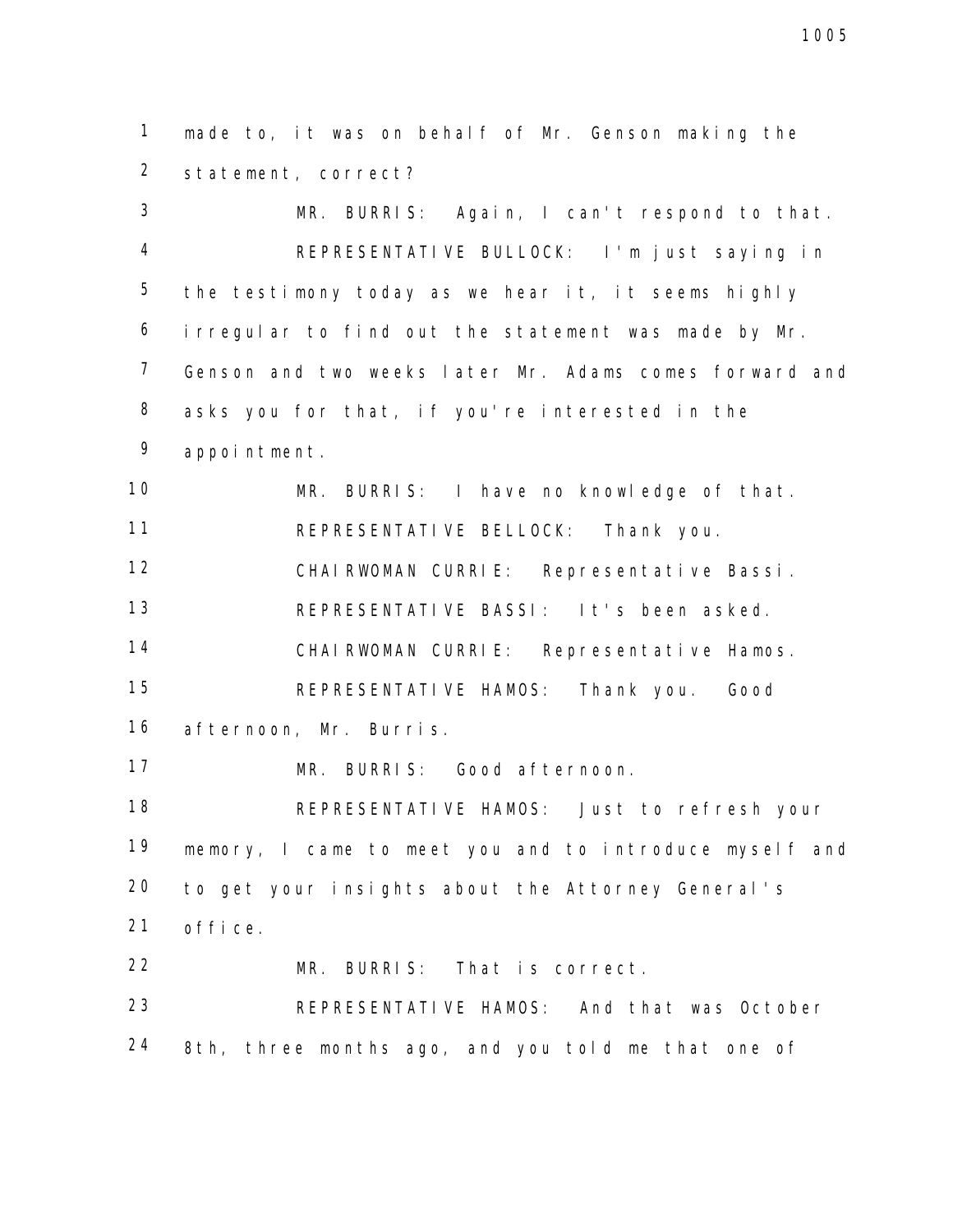your dreams was to become the United States Senator. So congratulations, I think you're really close to becoming the United States Senator.

MR. BURRIS: Thank you.

CHAIRWOMAN CURRIE: Representative Turner.

 REPRESENTATIVE TURNER: Thank you, Madam Chairman and members of the committee.

 To Senate-elect, Senate-appointee, Mr. Burris, I want to welcome you here today. I just wanted to send a message to the people I guess out in radio land and in TV land in terms of trying to clarify just a little bit what's happening here today.

 In particular for some of my friends on Roosevelt Road and 16th Street who have no idea as to where we're headed or just what we're doing here and so often -- I'm not an attorney, so in terms of some of the information that's being expressed here, and I've enjoyed listening to Mr. Genson, listening to our committee members, those who are attorneys, and this is a rather confusing process, one that we all admit we're not honored to be sitting here trying to address. And I know your appearance here today is a little outside our original goal, which is to deal with the impeachment process.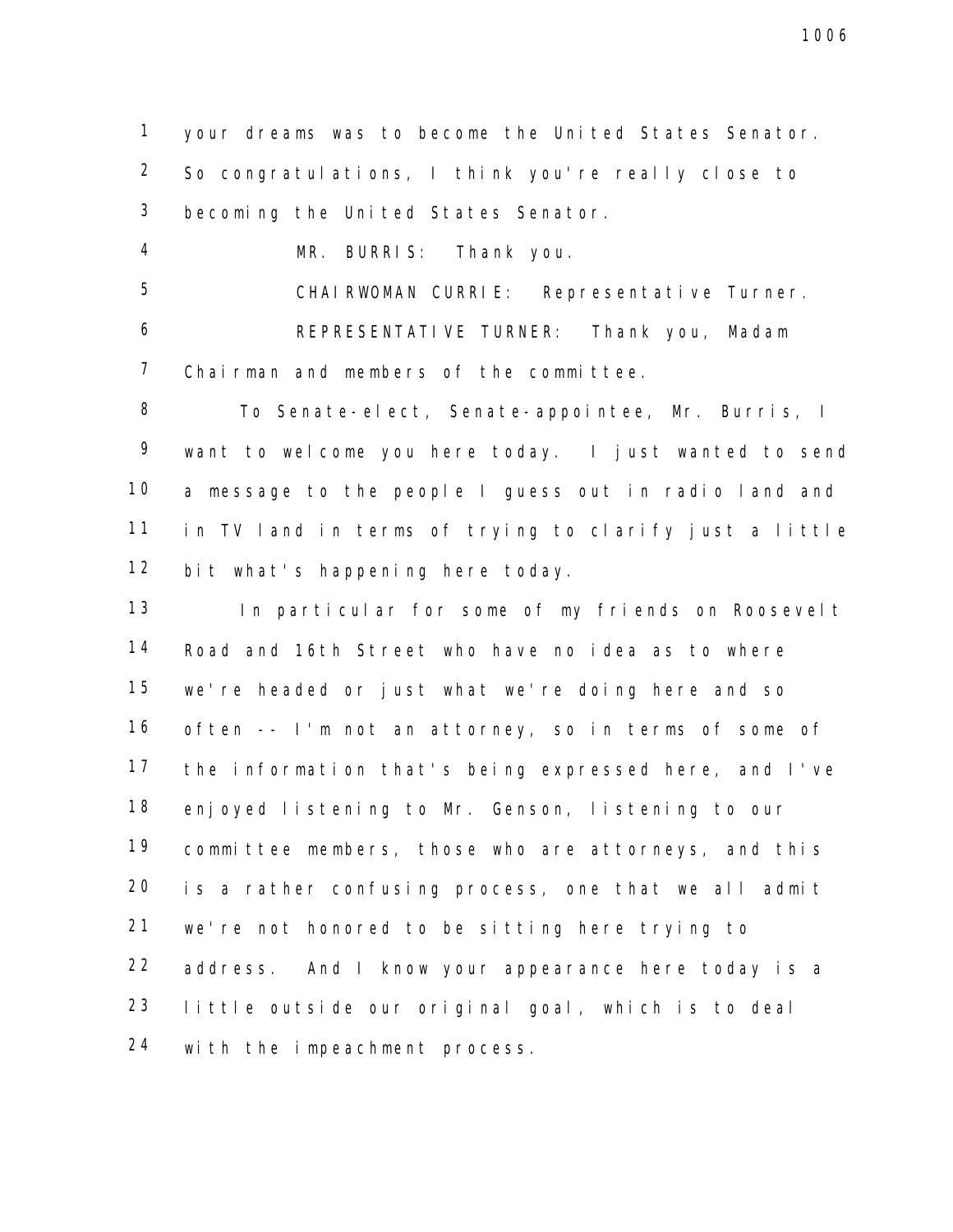And oftentimes in the day sometimes when I'm at home I get a chance to visit with my sister, and she still looks at a lot of old Perry Mason reruns. And if you don't mind I'd like to ask you a couple questions, because I think that Perry had a way of doing things where when you left you sort of understood what the final verdict was.

8 And I also should share that as we make laws, that oftentimes when you go to court, and I know that there's a lot of court TV on these days, and I know that some of those same people on Roosevelt Road watch those programs, that at the end of the program there's always someone that comes out and says they were either dealt a bad hand or things didn't work the way they worked.

 And so I said that to say that sometimes the way the laws are implemented, people are not always happy. There's someone who is going to be opposed to any decision that is made.

 And so in your role as the former Attorney General, and could you just briefly tell me as the Attorney General, what is that -- what was your role, what does the Attorney General do? And the point I'm getting at is I believe you're the lawyer, and in that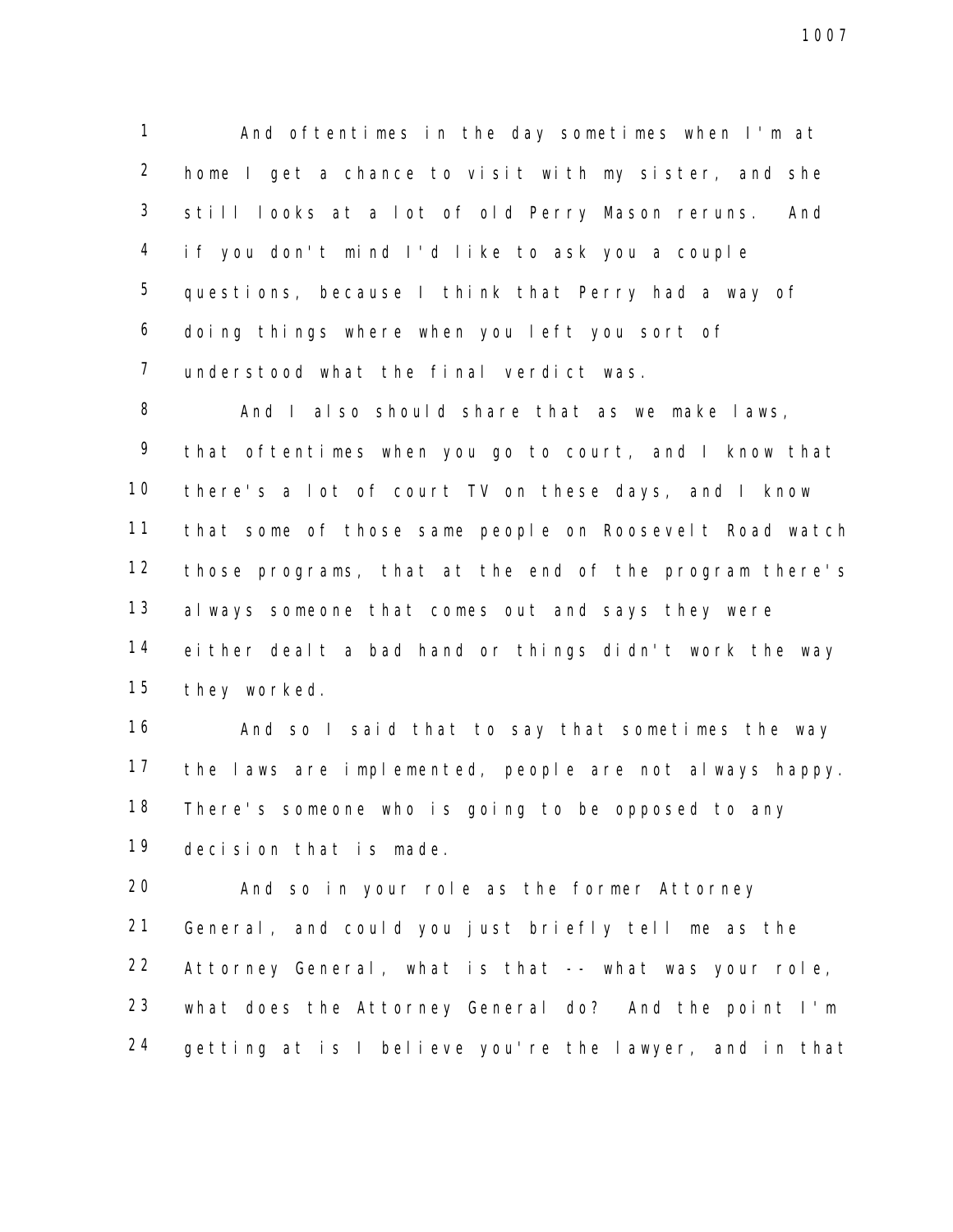role you were the lawyer for the state.

 And in that role I would like to ask you regarding filling Senate seats, what does the Illinois Constitution say are the steps to fulfilling a vacancy in the U.S. Senate?

 MR. BURRIS: Thank you, Representative Turner. The Attorney General is the chief legal officer for the state of Illinois, and he has to represent all the people of our state in any legal matters. He is the only lawyer that can go into a courtroom and argue on behalf of the people of the 12 state of Illinois. He has trial authority,

 prosecutorial authority, and appellate authority to carry out the laws that this body passes to protect 15 the citizens of the state of Illinois.

 REPRESENTATIVE TURNER: Now I know it's been a while since you served in that role as the Attorney General, and I'm not going to ask you to recite the exact statute, but can you tell me briefly, if you can recall, how do we fill a U.S. Senate vacancy --

actually I'll start, let me back up.

 How do we fill congressional vacancies in the state of Illinois? What is the process as you recall? MR. BURRIS: The process is this.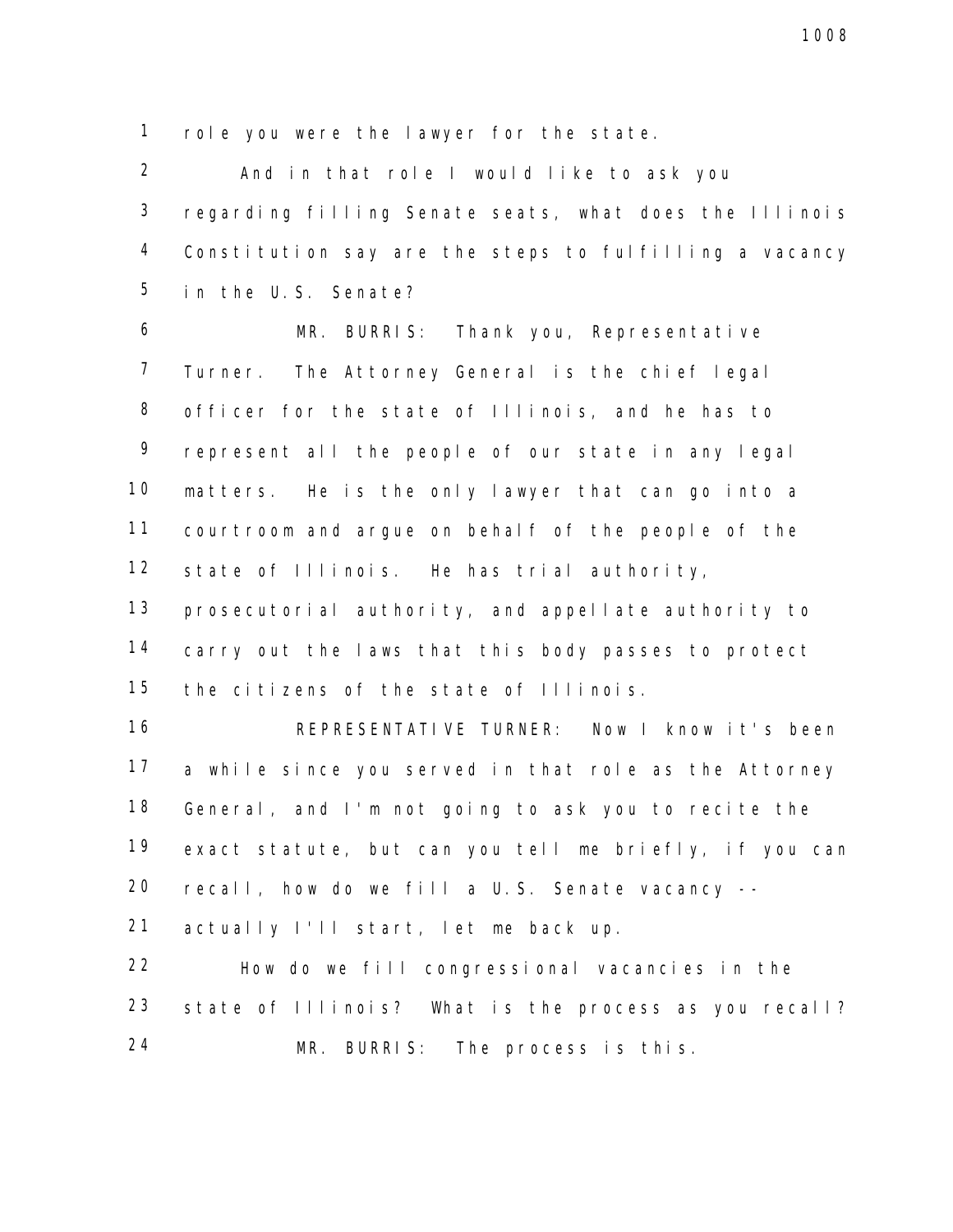REPRESENTATIVE TURNER: For congressional. MR. BURRIS: For the congressional seat there must be a special election that will be called by the Governor, and he has a time line as outlined in the Illinois statute as to when he can -- upon the resignation of a congressperson, then he must within a certain period of time call for a special election. That is for the congresspersons, and that must be under our laws a primary election and a general election.

 Now as far the other appointments for the United States Senate seat, under the Constitution of the United States, Article 17, it says that the Governor shall fill a vacancy upon the resignation of the United States Senator, and that the -- I think it says executive, that the executive, and that the executive, the state legislature can then also make other implementing or changing statutes to implement the filling of that particular vacancy.

 And under our laws currently following the 17th Amendment the Governor has the sole authority with no equivocation, with no taint, with no cloud, to make an appointment.

REPRESENTATIVE TURNER: And may I ask as we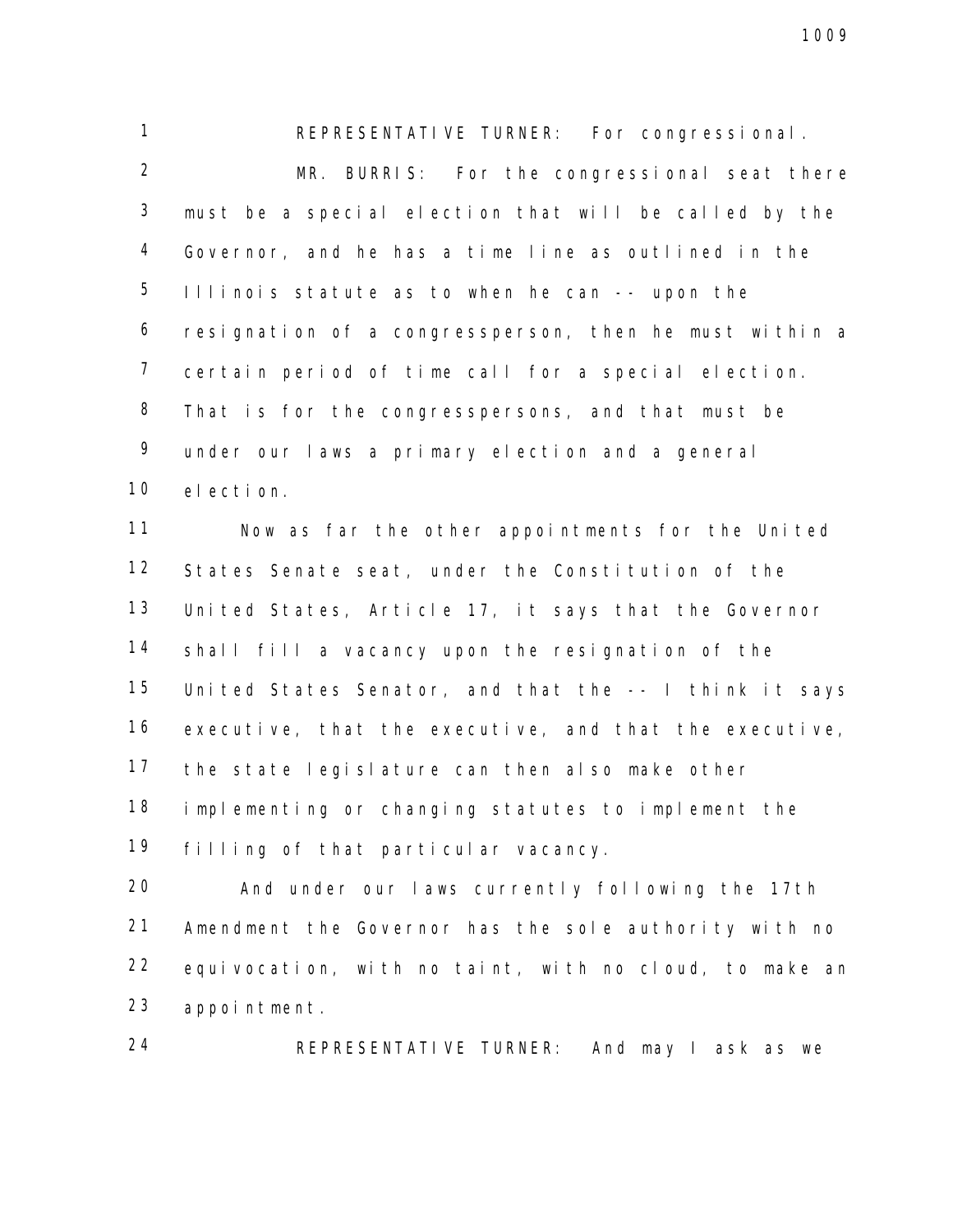speak or this appointment that was given to you or that was given to you, what's the date of that appointment again, how long ago was that? MR. BURRIS: I was appointed by the Governor on December 30th, 2008. REPRESENTATIVE TURNER: And you say by the Governor. And who was the Governor December 30th, 2008? MR. BURRIS: All powers and authority rest in the chief executive of our state, by the name of -- 11 actually it was the 31st, I'm sorry. REPRESENTATIVE TURNER: 31st of December. MR. BURRIS: The 31st of December, and that is in the name of Rod Blagojevich. REPRESENTATIVE TURNER: I rest my case. CHAIRWOMAN CURRIE: Representative Rose with a follow-up question. REPRESENTATIVE ROSE: It's not a question as much as a statement. Mr. Genson was correct, he was not at the press conference. But there's a -- as of December 20th, a New York Times article where Mr. Adams, Jr. appeared with Serosky after the Governor's press conference to address many of the legal concerns related to the criminal complaints.